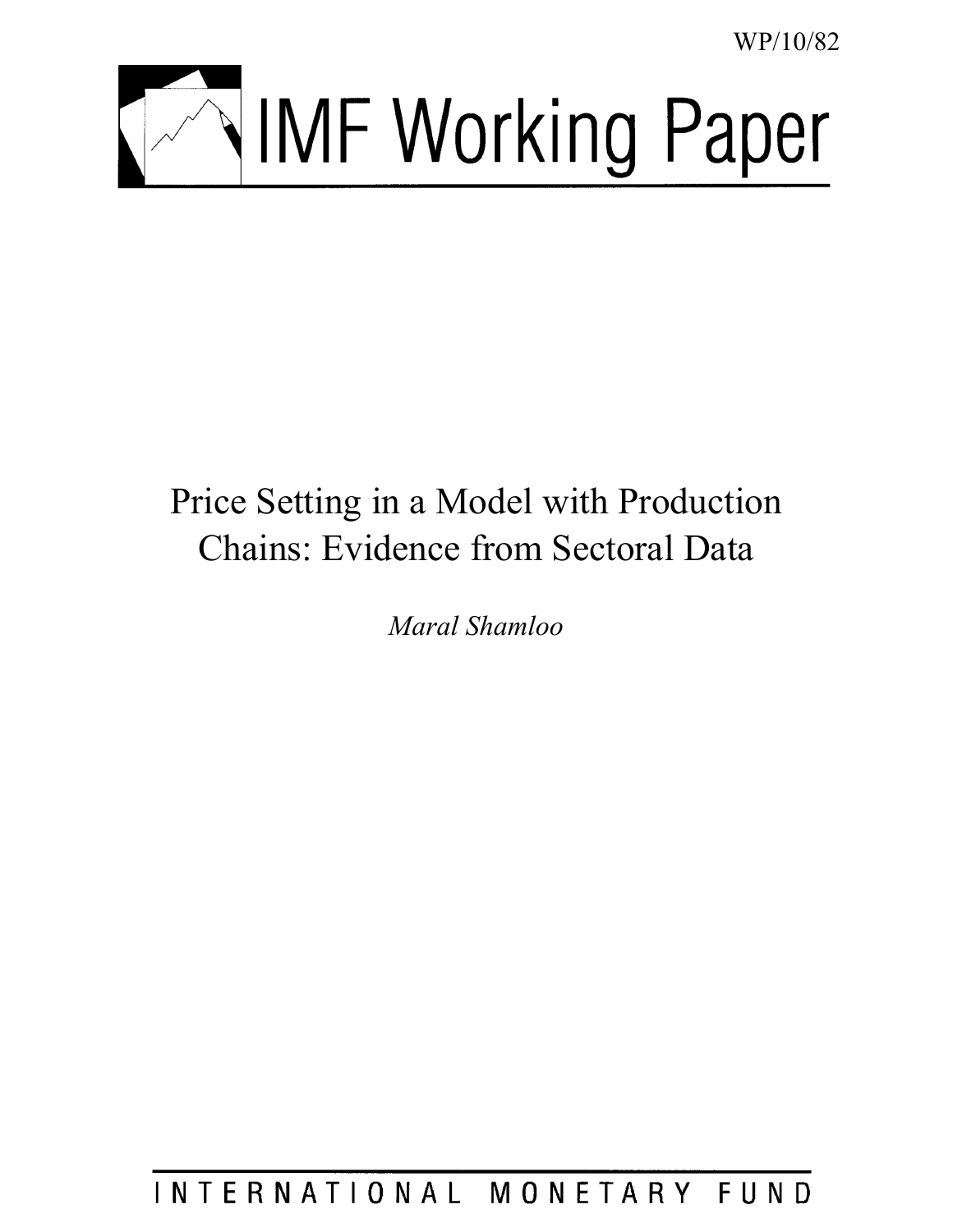# **IMF Working Paper**

IMF Institute

# **Price Setting in a Model with Production Chains: Evidence from Sectoral Data**

# **Prepared by Maral Shamloo**

Authorized for distribution by Alex Mourmouras

March 2010

# **Abstract**

**This Working Paper should not be reported as representing the views of the IMF.** The views expressed in this Working Paper are those of the author(s) and do not necessarily represent those of the IMF or IMF policy. Working Papers describe research in progress by the author(s) and are published to elicit comments and to further debate.

Reconciling the high frequency of price changes at the micro level and their apparent rigidity at the aggregate level has been the subject of considerable debate in macroeconomics recently. In this paper I show that incorporating production chains in a standard New-Keynesian model replicates two stylized facts about the data. First, sectoral prices respond with significantly different speeds to aggregate shocks. Meanwhile, the responses to sectorspecific shocks are similar. Second, the standard price setting models are unable to quantitatively match the amount of monetary non-neutrality observed in the data. I argue, First, that the input-output linkages in production generate different responses to aggregate shocks across sectors. Second, calibrating this model to the US data can create five times more monetary non-neutrality in response to nominal shocks compared to an equivalent homogeneous economy with intermediate inputs. Finally, the model implies that upstream industries respond faster to aggregate shocks compared to downstream industries. I show that this prediction is supported by the data.

JEL Classification Numbers: E30, E4

Keywords: Multi-sector model, Intermediate inputs, Heterogeneity, New-Keynesian Phillips curve, Production chain

Author's E-Mail Address: mshamloo@imf.org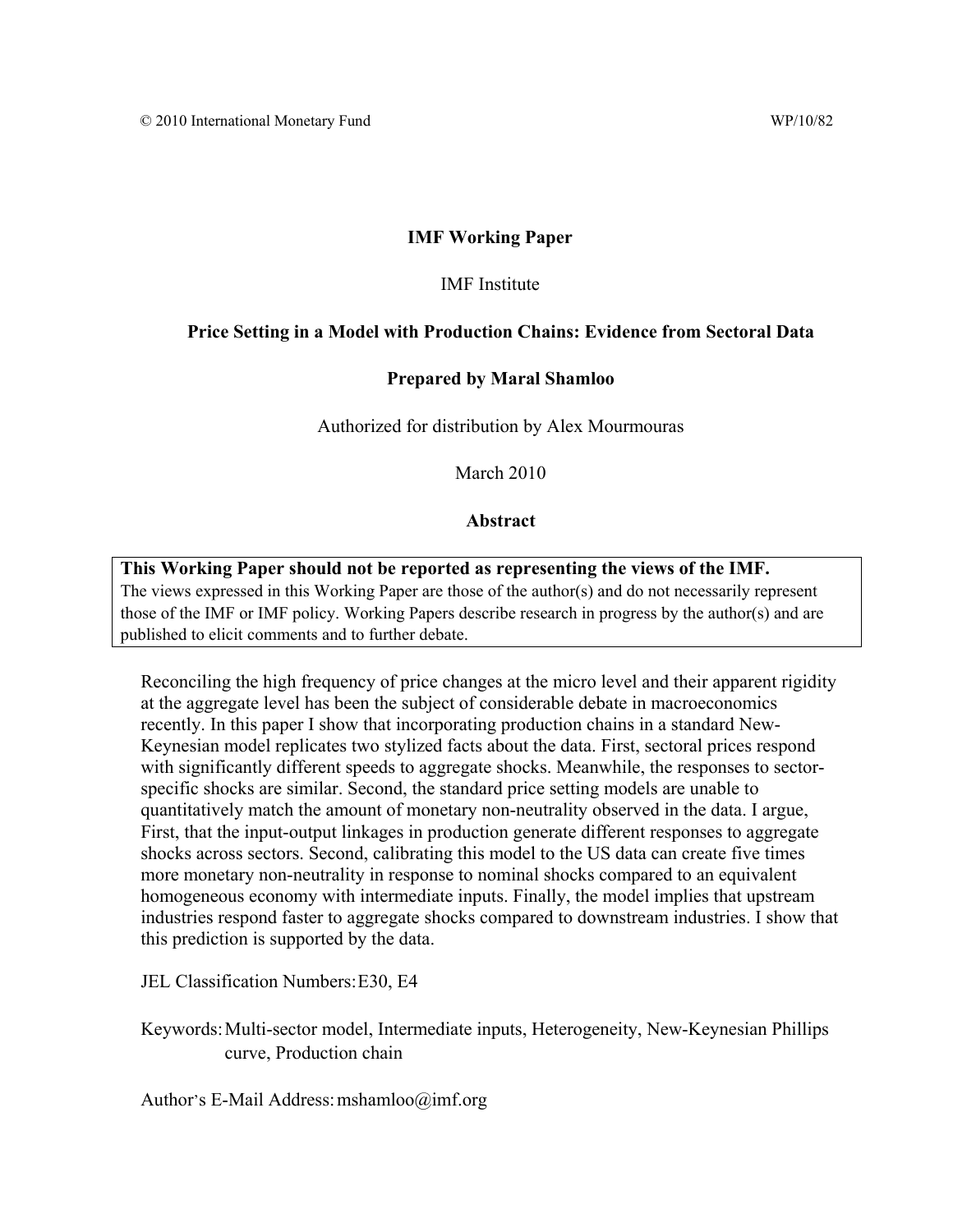| Contents | Page |
|----------|------|
|----------|------|

| $\mathbf{I}$ .  |                                                              | $\overline{4}$                                  |
|-----------------|--------------------------------------------------------------|-------------------------------------------------|
| II.             | $\mathsf{A}$ .<br><b>B.</b><br>C.<br>D.                      | 6<br>6<br>$\overline{7}$<br>9<br>10<br>10<br>11 |
| Ш.              | $\mathbf{A}$ .<br><b>B.</b><br>$\overline{C}$ .              | 11<br>12<br>13<br>17                            |
| IV.             | $\mathbf{A}$ .<br><b>B.</b><br>$\overline{C}$ .              | 17<br>18<br>20<br>21                            |
| V.              |                                                              | 23                                              |
|                 | Appendices                                                   |                                                 |
| A.              |                                                              |                                                 |
| <b>B.</b>       | Long-run Response of Prices to an Aggregate Technology Shock | 25                                              |
| $\mathcal{C}$ . |                                                              | 26<br>26<br>27                                  |
|                 |                                                              | 49                                              |
| <b>Tables</b>   |                                                              |                                                 |
| 1.<br>2.        |                                                              | 30                                              |

| 4. Calibrating the Multi-Sector Economy: Decreasing Returns to Scale 32 |  |
|-------------------------------------------------------------------------|--|
|                                                                         |  |
|                                                                         |  |
|                                                                         |  |
|                                                                         |  |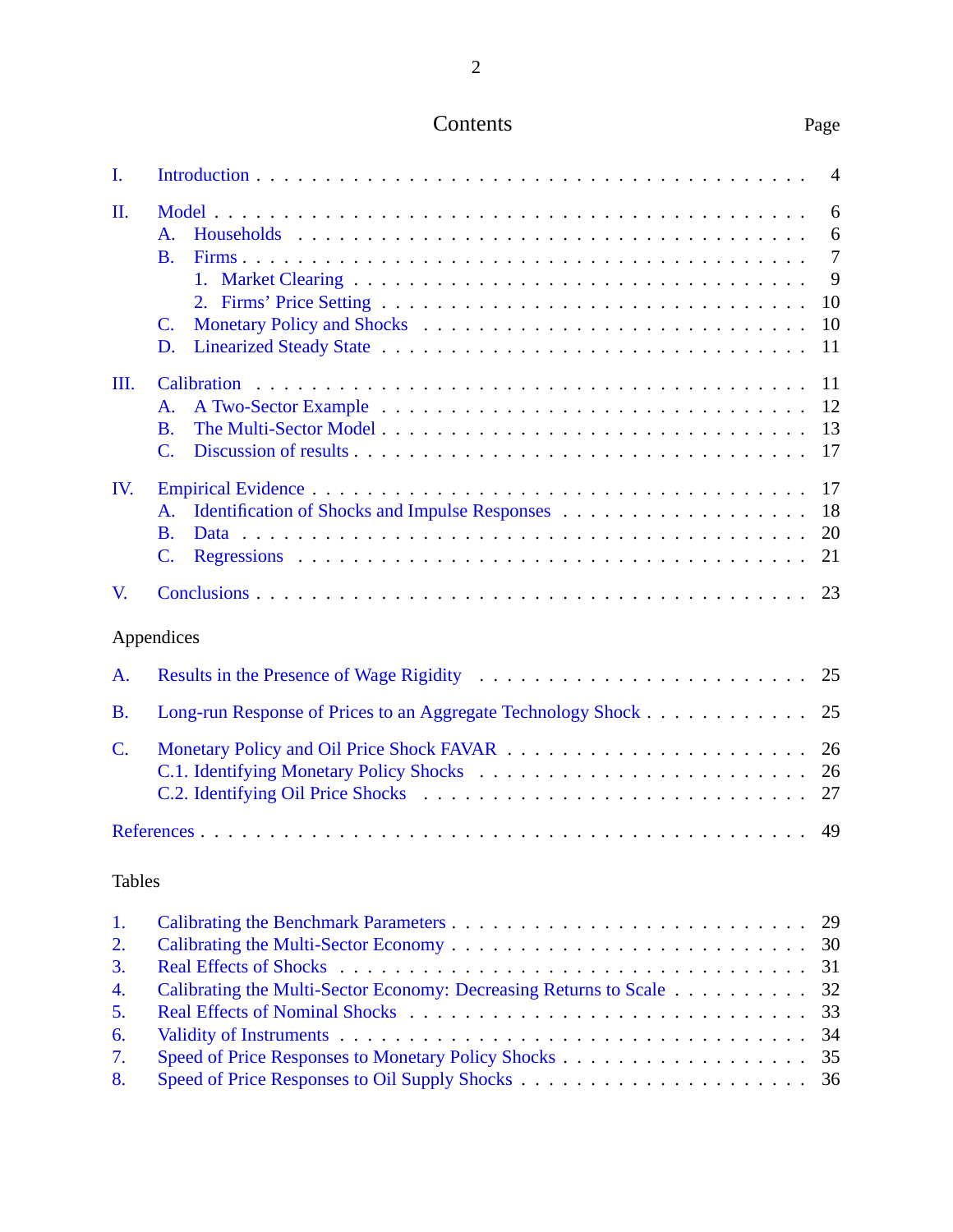Figures

| 1.  |                                                                                                              | 37 |
|-----|--------------------------------------------------------------------------------------------------------------|----|
| 2.  |                                                                                                              |    |
| 3.  |                                                                                                              | 39 |
| 4.  |                                                                                                              | 40 |
| 5.  | Equivalent Homogeneous Economy: $s_i = 0.38$ , $\omega_i = 0.62$ , $\varepsilon_i = \zeta_i = \frac{1}{6}$ . | 41 |
| 6.  | Relative Price Effects of a Monetary Policy Shock (sectoral prices relative to Utilities)                    | 42 |
| 7.  | The Impulse Response of PPI Aggregates to a Monetary Policy Shock (FAVAR)                                    | 43 |
| 8.  | Response of PPI Aggregates to a Monetary Policy Shock Identified by Romer and                                |    |
|     |                                                                                                              | 43 |
| 9.  | Response of PPI Aggregates to an Oil Supply Shock (FAVAR). 44                                                |    |
| 10. | Response of PPI Aggregates to an Oil Supply Shock (Kilian's narrative approach).                             | 45 |
| 11. |                                                                                                              |    |
| 12. |                                                                                                              |    |
| 13. |                                                                                                              |    |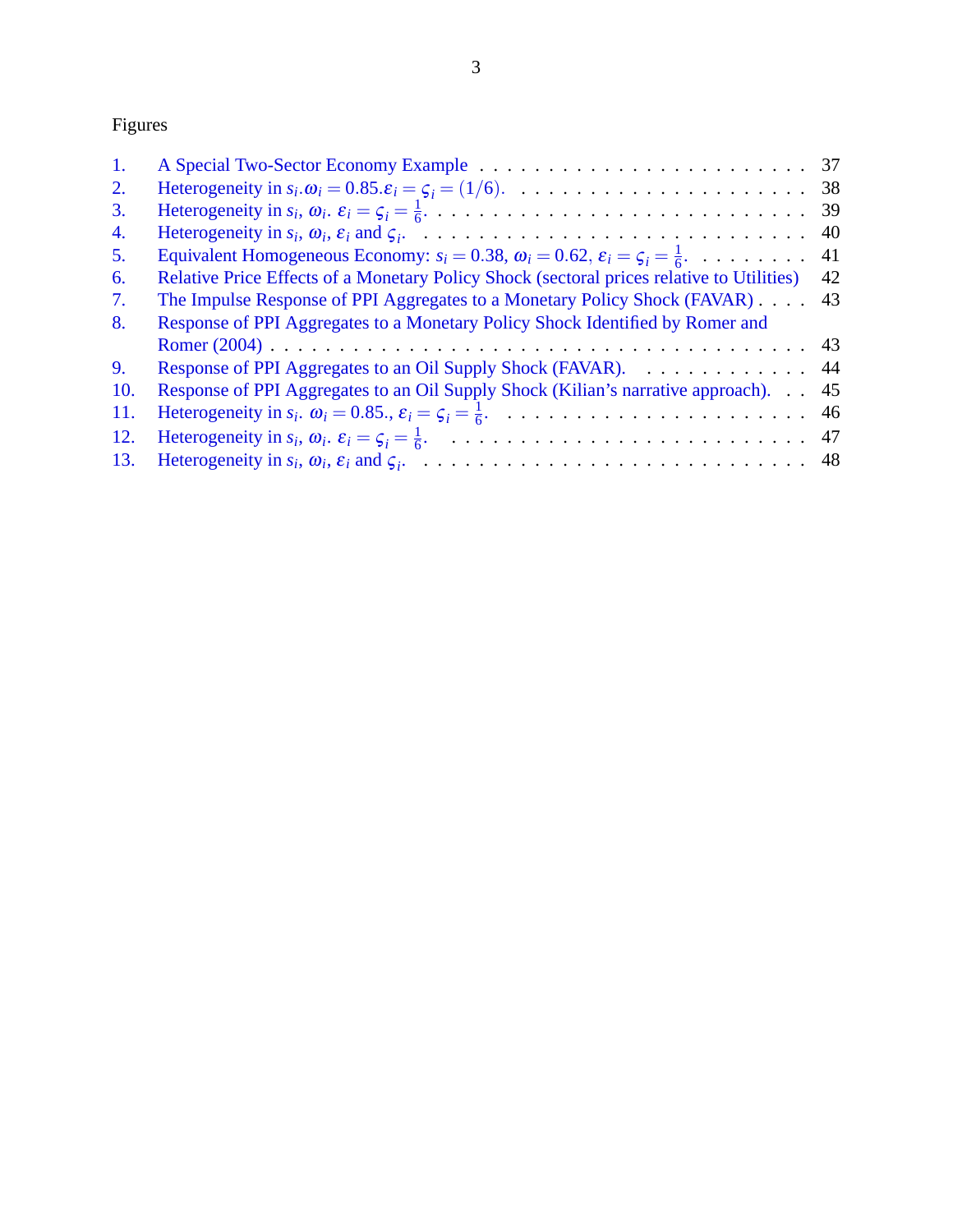#### **I. INTRODUCTION**

<span id="page-4-0"></span>It is a stylized fact that the frequency of price changes indicates very little nominal rigitdity at the micro level. However, macroeconomic models rely on nominal rigidities at the aggregate level to generate monetary non-neutrality. The accuracy of this assumption in the face of the stylized fact above has been the subject of considerable debate in macroeconomics recently. Models of price adjustment with some type of nominal rigidity, such as menu-costs or Calvo type rigidities, calibrated to match the frequency of individual price changes, fail to deliver aggregate nominal rigidities consistent with typical VAR studies (see, for example, [Golosov and Lucas](#page-49-1) [\(2007\)](#page-49-1) for an empirical documentation of this fact).<sup>[1](#page-4-1)</sup>

In a recent development, [Boivin, Giannoni, and Mihov](#page-49-2) [\(2009\)](#page-49-2) (henceforth BGM) offer an explanation for the apparent discrepancy: they decompose price fluctuations into aggregate and sector-specific components and show that sectoral prices appear sticky in response to aggregate shocks whereas they are flexible in response to sector-specific shocks. Therefore, the observed flexibility of disaggregated prices, as reported by [Bils and Klenow](#page-49-3) [\(2005\)](#page-49-3), [Nakamura and Steins](#page-50-0)[son](#page-50-0) [\(2008a\)](#page-50-0), and others, is not necessarily at odds with the results of typical VAR studies.

Furthermore, BGM show that there is significant heterogeneity in the speed of response to aggregate shocks, such as monetary policy shocks, whereas the speed of response of disaggregated prices to own sector-specific disturbances is similar across sectors. For instance, BGM reports an 11% standard deviation of price adjustment (relative to the price level before the shock) across all sectors six months after a monetary policy shock has occurred (average adjustment over the same period is 6%), while following a sector-specific shock nearly all sectors respond fully within the first six months.

The different nature of response of firms to aggregate vs. idiosyncratic shocks can be an explanation for the discrepancy in the frequency of price adjustment at the micro and macro level. But what mechanism causes a differential response to aggregate vs. idiosyncratic shocks? In this paper I explore a possible explanation for this observation. I argue that the existence of a structure which amplifies small nominal rigidities at the firm level could deliver large nominal rigidities at the aggregate level. The particular structure I have in mind is a production chain. Along a production chain, the marginal cost of firms depends on the prices of their material inputs, that is, the prices of other firms in the economy. Therefore, despite individual prices adjusting relatively quickly to changes in their own marginal cost, the accumulation of small lags along the production chain will lead to large lags at the aggregate level. I formalize this idea in a model with a multi-sector economy where firms face Calvo-type nominal rigidities.

An important implication of the model is that the speed of a sector's response to aggregate shocks depends on its position along the production chain, while all sectors, regardless of their position,

<span id="page-4-1"></span><sup>&</sup>lt;sup>1</sup>Many papers, beginning with [Caplin and Spulber](#page-49-4) [\(1987\)](#page-49-4), argue this point theoretically. [Caballero and Engel](#page-49-5) [\(2007\)](#page-49-5) offer a very useful discussion of this literature.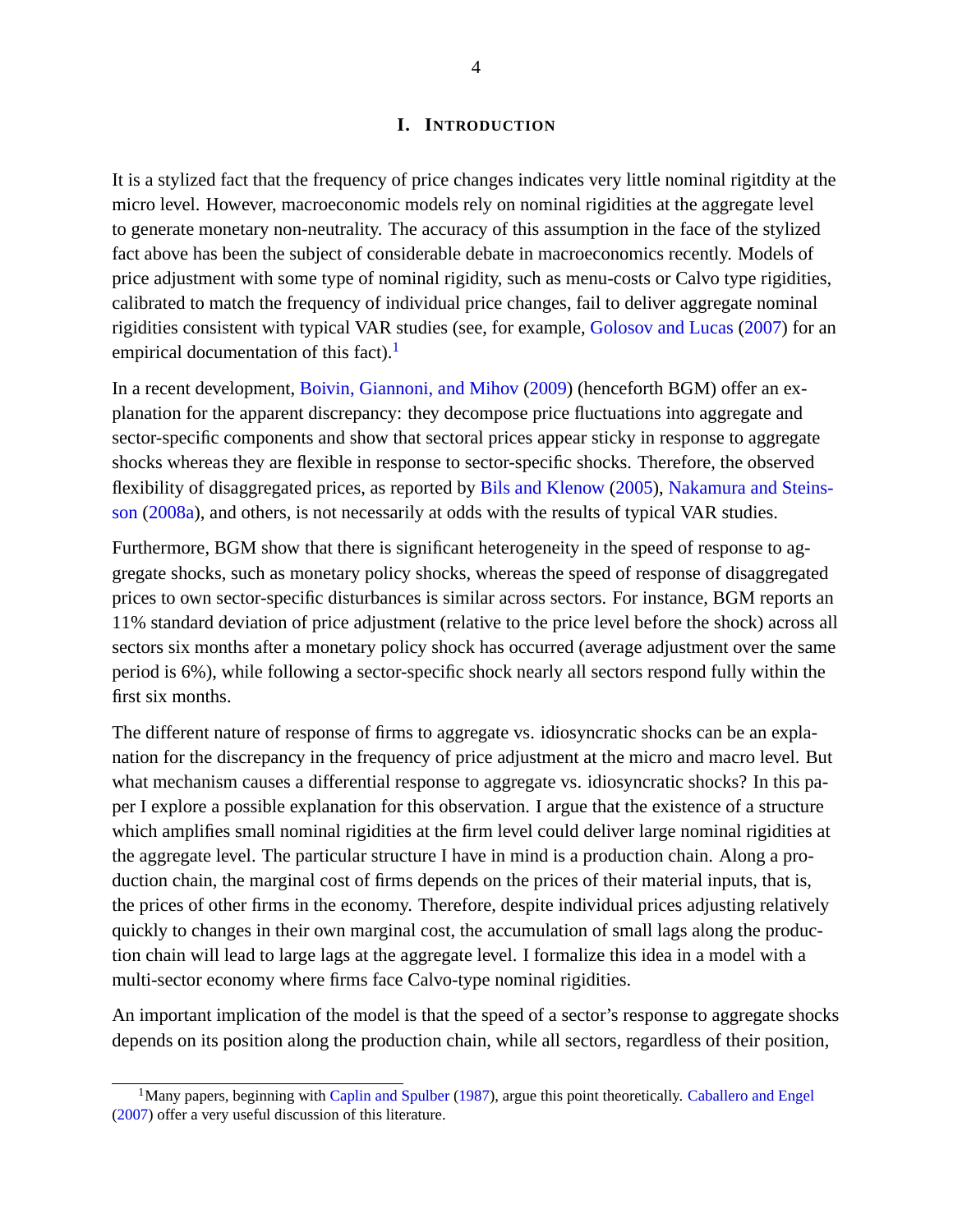respond quickly to their own sectoral shocks. This is precisely in line with the findings of BGM. Here, I present a multi-sector New Keynesian model incorporating production chains. Different sectors in the economy use inputs with varying intensity. Industries that mainly use labor as their input to production are classified as upstream whereas those heavily dependent on intermediate inputs from other sectors for their production are classified as downstream industries. The model would suggest that upstream industries (such as crude materials and agricultural products) would be the first to respond to aggregate shocks whereas downstream industries (such as consumption goods) would respond much more slowly. I will show that this broad pattern is supported by the data.

An appealing feature of this model is that it generates substantial nominal rigidity at the aggregate level without featuring prices that are too sticky at the micro-level. [Nakamura and Steinsson](#page-50-1) [\(2008b\)](#page-50-1) emphasize this fact in a multi-sector menu-cost model. They show that adding inputoutput linkages substantially increases nominal rigidities at the aggregate level. I show in this paper that heterogeneity in the degree of intermediate inputs use increases the non-neutrality even further. Furthermore, a realistic calibration of the model shows that heterogeneity in "inherent" stickiness (captured here by Calvo adjustment frequency) is reinforced by heterogeneity in the material inputs share.<sup>[2](#page-5-0)</sup> Under the most general (and realistic) calibration, the model can amplify the monetary non-neutrality by a factor of five compared to the equivalent economy with intermediate inputs.

A related paper by [Mackowiak and Wiederholt](#page-50-2) [\(2007\)](#page-50-2) develops a model to address the differential response to aggregate and idiosyncratic shocks. In their model price setting firms decide what to pay attention to subject to a constraint on the information flow. When idiosyncratic conditions are more variable than aggregate conditions, firms pay more attention to idiosyncratic conditions. In their model prices react quickly and by large amounts to idiosyncratic shocks but only slowly and by small amounts to aggregate shocks, which is consistent with the results found in BGM.<sup>[3](#page-5-1)</sup> The model I present here obtains conclusions similar to [Mackowiak and Wiederholt](#page-50-2) [\(2007\)](#page-50-2) but works through the input-output linkages in production chains.

The paper is organized as follows. In [Section II,](#page-6-0) I present the model and discuss the solution method. In [Section III,](#page-11-1) I calibrate the model. I start from a very spcific case: a two-sector example in which one good is purely an intermediate good and the other purely a consumption good. In developing this example I isolate the effect I am interested in, that is, the differential response of sectoral prices to sector-specific vs. aggregate shocks. I then present a more realistic, 6-sector calibration of the US economy. I relax the assumption of symmetry across sectors in the makeup of consumption and intermediate input goods. I also add heterogeneity in the frequency of

<span id="page-5-0"></span><sup>&</sup>lt;sup>2</sup>[Carvalho](#page-49-6) [\(2006\)](#page-49-6) shows that monetary shocks tend to have larger and more persistent real effects in heterogeneous economies when compared to identical-firms economies with similar degrees of nominal and real rigidity.

<span id="page-5-1"></span><sup>3</sup>These results are not typical and crucially depend on assumptions about information structure. For instance, [Woodford](#page-50-3) [\(2002\)](#page-50-3) assumes that firms pay little attention to aggregate conditions if these signals are noisy. [Mankiw](#page-50-4) [and Reis](#page-50-4) [\(2002\)](#page-50-4) develop a different model in which information disseminates slowly. In their model prices respond with equal speed to all disturbances.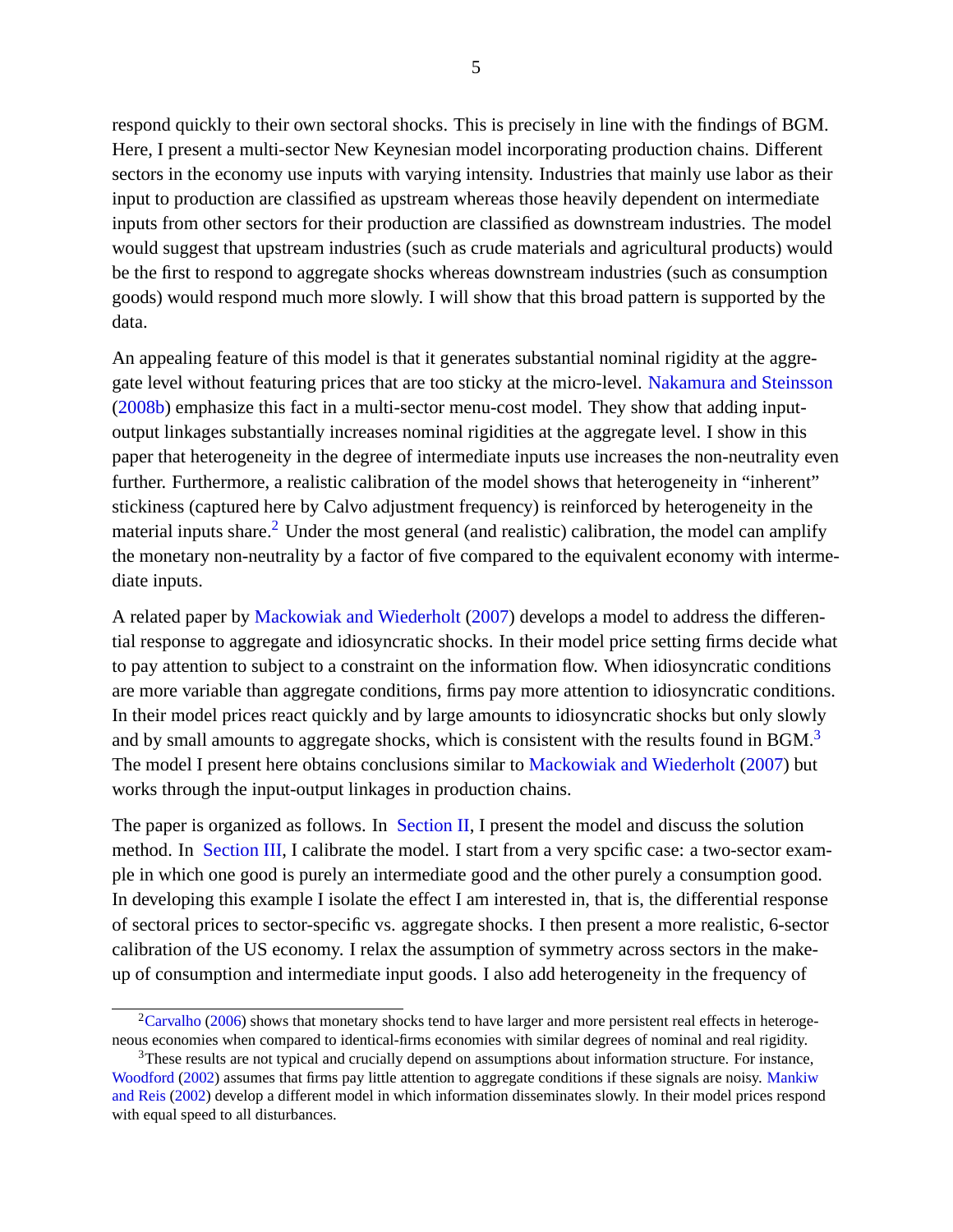price adjustment across sectors. I examine two of the model implications discussed above using this calibrated version. The first implication relates to the different nature of the response to aggregate and idiosyncratic shocks observed empirically by BGM. The second implication is the model's ability to generate monetary non-neutrality. I compare the fully calibrated model with equivalent homogeneous economies. I show that the presence of production chains reinforces the heterogeneity in the frequency of price adjustments. In [Section IV,](#page-17-1) I present empirical evidence supporting the third implication of the model – that upstream industries respond faster to aggregate shocks than downstream industries. Using disaggregated data from Manufacturing, I find a significant negative relationship between the position down the production chain and the speed of response to monetary policy and oil price shocks. I conclude in [Section V.](#page-23-0)

## **II. MODEL**

## **A. Households**

<span id="page-6-1"></span><span id="page-6-0"></span>The model is a multi-sector version of the workhorse New Keynesian model with monopolistic competition presented in [Woodford](#page-50-5) [\(2003\)](#page-50-5), Chapter 2, or [Walsh](#page-50-6) [\(2003\)](#page-50-6), Chapter 5 (among many others). The economy is populated by identical, infinitely lived households of measure one and an infinite number of firms in a *J*-sector economy. The representative household maximizes a lifetime utility function specified as follows:

$$
E_t\sum_{\tau=0}^{\infty}\beta^{\tau}\left[\frac{C_{t+\tau}^{1-\sigma}}{1-\sigma}-\chi\frac{L_{t+\tau}^{1+\eta}}{1+\eta}\right]
$$

where  $E_t$  denotes the expectations operator conditional on information known at time  $t$ ,  $C_t$  denotes the household consumption of a composite consumption good and *L<sup>t</sup>* denotes the household supply of labor. Households own the firms in this economy which means that they receive the profits earned by the firms. Markets are complete and therefore the household's budget constraint may be written as:

$$
C_t+E_t\left[\Delta_{t,t+1}B_{t+1}\right]\leq \frac{W_tL_t}{P_t}+\frac{B_t}{P_t}+\sum_{j=1}^J\Pi_t^j
$$

where  $B_{t+1}$  is the stochastic payoff of securities purchased at time *t*,  $\Delta_{t,t+1}$  is the stochastic discount factor,  $W_t$  is the wage at time *t* and  $\Pi_t^j$  denotes total real profits earned by sector *j*. Wages are assumed to be flexible (I will discuss the implications of relaxing this assumption in subsection [A](#page-12-0) of [Section III.](#page-11-1)

The household's composite consumption good is an aggregator over the variety of all the goods available in the economy:

$$
C_t = \prod_{j=1}^J \left(\varepsilon^j\right)^{-\varepsilon^j} \left(C_t^j\right)^{\varepsilon^j}
$$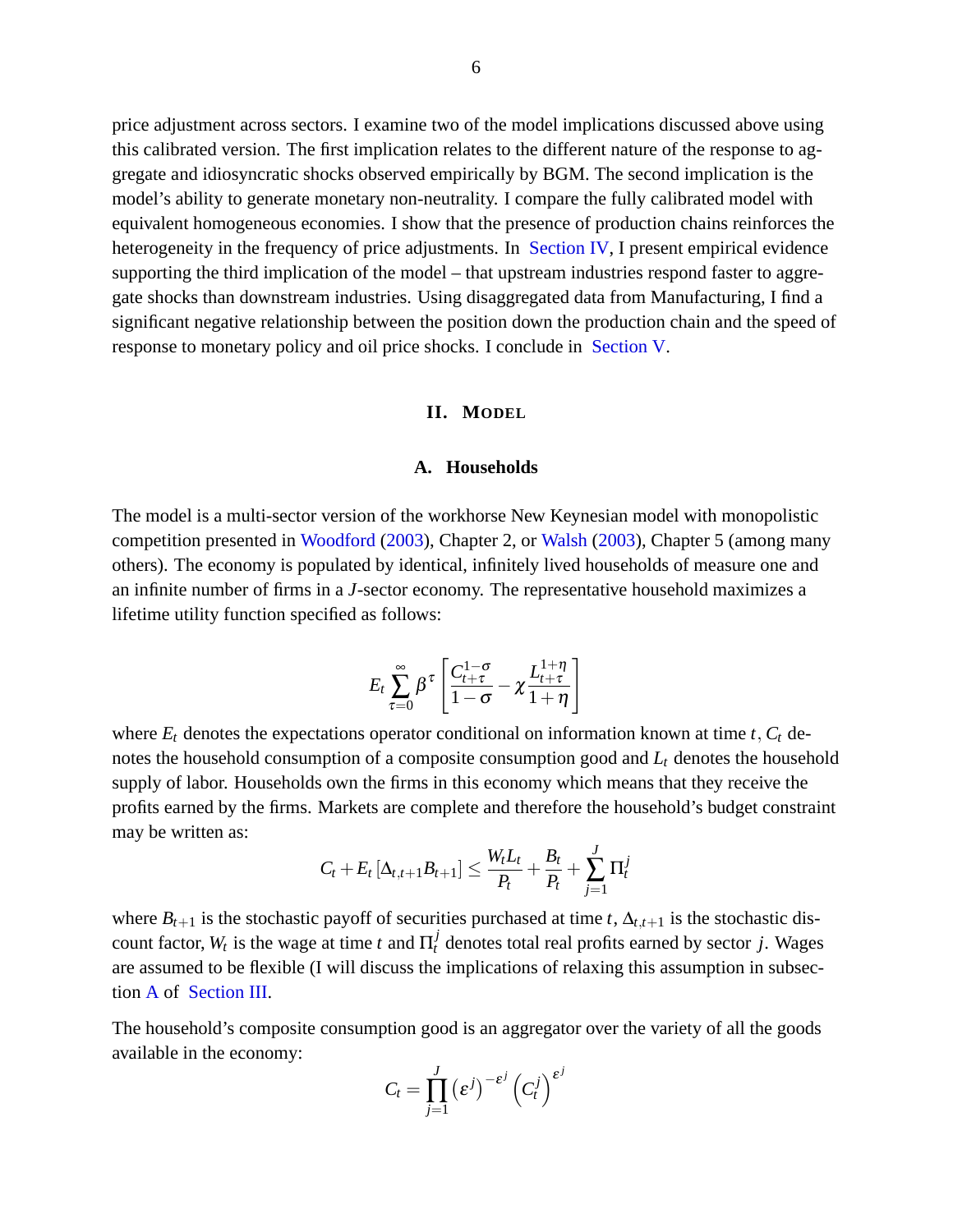where  $C_t^j$  denotes the household's consumption of the good produced by sector *j* and  $\varepsilon_j$ 's are a vector of weights associated with each sector in the consumption basket of the household and they satisfy  $\sum_{i}^{J}$  $J_{j=1}$   $\varepsilon^{j} = 1$ . The Cobb-Douglas functional form assumed is a special case of a CES aggregator with a unit elasticity of substitution. In this specification I follow [Bouakez, Cardia,](#page-49-7) [and Ruge-Murcia](#page-49-7) [\(2009\)](#page-49-7). The advantage of this specification is that the weights  $\varepsilon^{j}$  are equal to the household's sectoral expenditures shares, which can be easily obtained from the sectoral break-up of Personal Consumption Expenditure, reported by the BEA.[4](#page-7-1)

Let  $P_t^j$  be the price of the good produced by sector *j* and  $P_t$  the aggregate price level in period *t*, defined as:

$$
P_t \equiv \prod_{j=1}^J \left(P_t^j\right)^{\varepsilon^j}
$$

Then, the cost minimization problem of the household implies that the household's demand for the good produced by sector  $j$ ,  $C_t^j$  $t'$ , is given by:

<span id="page-7-2"></span>
$$
C_t^j = \varepsilon^j \left(\frac{P_t^j}{P_t}\right)^{-1} C_t \tag{1}
$$

Note that the definition above for the aggregate price level also implies that *J* ∑ *j*=1  $P_t^j C_t^j = P_t C_t$ .

Once the household has decided the cost minimizing composition of its consumption basket, given the consumption of the aggregate good, it will choose the optimal total consumption expenditure and labor supply. The first-order conditions are standard:

$$
\Delta_{t,t+\tau} = \beta^\tau \frac{C_{t+\tau}^{-\sigma}}{C_t^{-\sigma}}
$$

$$
\chi \frac{L_t^\eta}{C_t^{-\sigma}} = \frac{W_t}{P_t}
$$

<span id="page-7-0"></span>Note that the last equation is implied by the assumption about flexible wages.

#### **B. Firms**

The *J* differentiated goods in the economy are produced by one of the *J* monopolistically competitive sectors. Each sector itself is composed of a continuum of firms of measure one, who produce goods that are imperfect substitutes. These goods are aggregated by a competitive sector

<span id="page-7-1"></span><sup>&</sup>lt;sup>4</sup>The Cobb-Douglas assumption for the consumption aggregator and the intermediate input aggregator is not essential. All the results will be the same to the first order if a CES aggregator with a non-unity elasticity of substitution is used instead.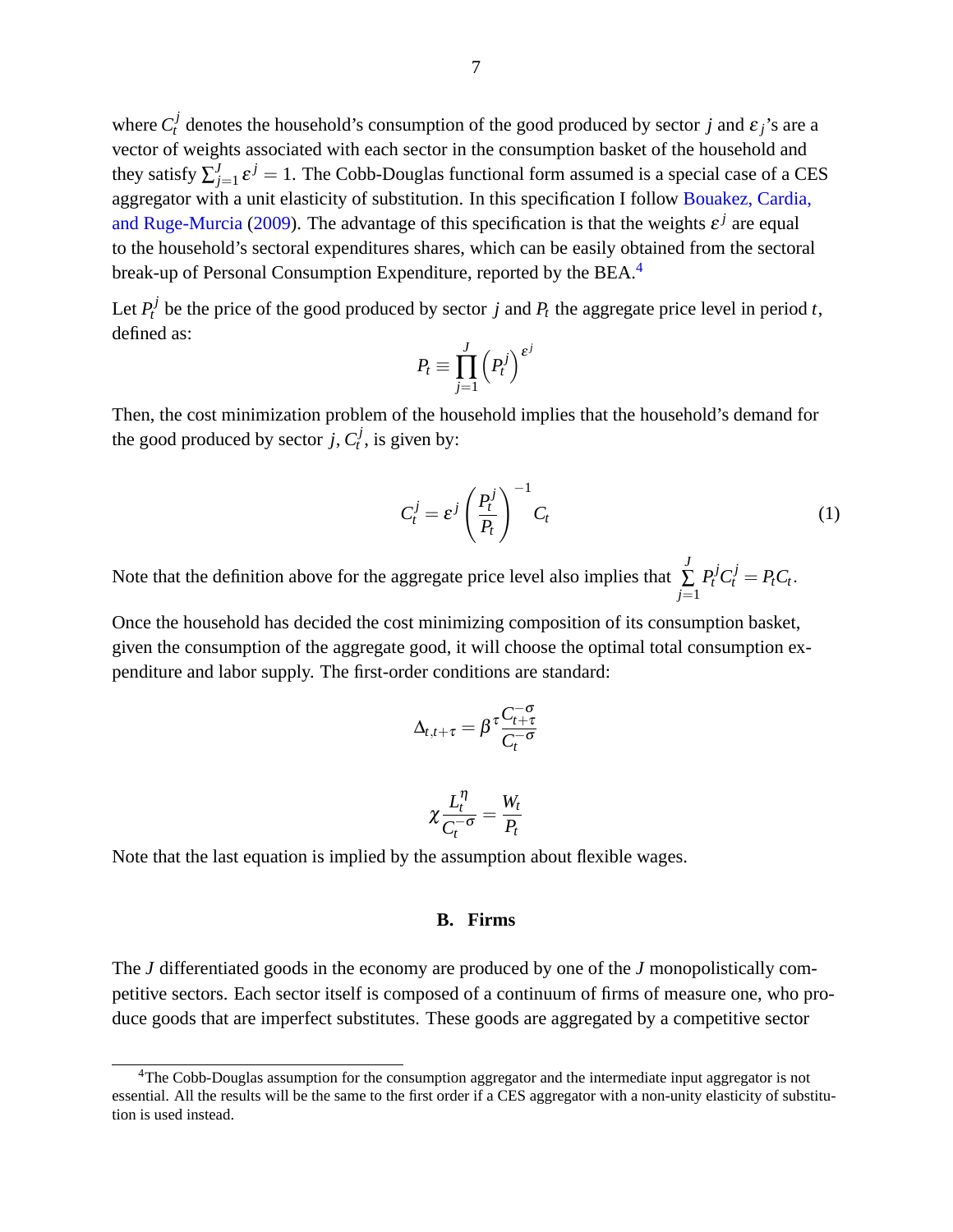$$
y_t^j(z) = \left(A_t^j L_t^j(z)\right)^{s_j} M_t^j(z)^{1-s_j}
$$

where  $A_t^j$  $t_i$  is the sector-specific stochastic level of technology.  $M_t$ <sup>*j*</sup>  $t'$  $(t)$  is an intermediate input – itself a CES aggregator of all the goods produced in the economy.[6](#page-8-1) These goods are combined to form the sector-specific intermediate input according to:

$$
M_t^j(z) = \left[ \prod_{i=1}^J \left( \varsigma_i^j \right)^{\varsigma_i^j} \left( m_{t,i}^j(z) \right)^{-\varsigma_i^j} \right]
$$

where  $m_t^j$  $t_{i,i}(z)$  is the quantity of input *i* purchased by firm *z* in sector *j*.  $\zeta_i^j$  $i$ <sup> $j$ </sup> is the weight of input *i* in sector *j*. The weights  $\zeta_i^j$  $j_i^j$  satisfy  $\zeta_i^j \in [0,1]$  and *J*  $\sum_{i=1}$  $\varsigma_i^j = 1$ . Define the price of the intermediate input for industry *j* as:

$$
X_t^j = \left[ \prod_{i=1}^J \left( P_t^i \right)^{\varsigma_i^j} \right]
$$

Given that goods from different sectors are imperfect substitutes in the production function of firms, the demand for each good by other firms depends on its price. Isomorphically to the consumer's problem, cost minimization by firm *z* in sector *j* implies that its demand for the goods produced by sector *i* is determined by:

<span id="page-8-2"></span>
$$
m_{t,i}^j(z) = \zeta_i^j \left(\frac{P_t^i}{X_t^j}\right)^{-1} M_t^j(z)
$$
 (2)

Given the definition of  $X_t^j$  $t_i^j$  it can be shown that *J* ∑ *i*=1  $P_t^i m_t^j$  $\frac{j}{t,i}(z) = X_t^j M_t^j$  $t^{J}(z).$ 

<span id="page-8-0"></span><sup>&</sup>lt;sup>5</sup>The assumption that each sector is made up of a large number of firms is needed for two reasons. First, for the purposes of calibration, I would like to be able to use the model where *J*, the number of sectors, is not necessarily very large. If sectors were populated by a single firm, the assumption that sectors take the aggregate prices in the economy as given would become hard to justify. The second reason is that an infinite number of firms existing within each sector allows for deriving sector-specific Phillips curves.

<span id="page-8-1"></span><sup>&</sup>lt;sup>6</sup>In my notation, I use superscripts to refer to the recipient industry and subscripts to the donor industry. So for instance,  $M_t^j(z)$  refers to inputs used by firm *z* in sector *j* and  $m_{t,i}^j(z)$  refers to inputs produced by sector *i* and used by firm *z* in sector *j*: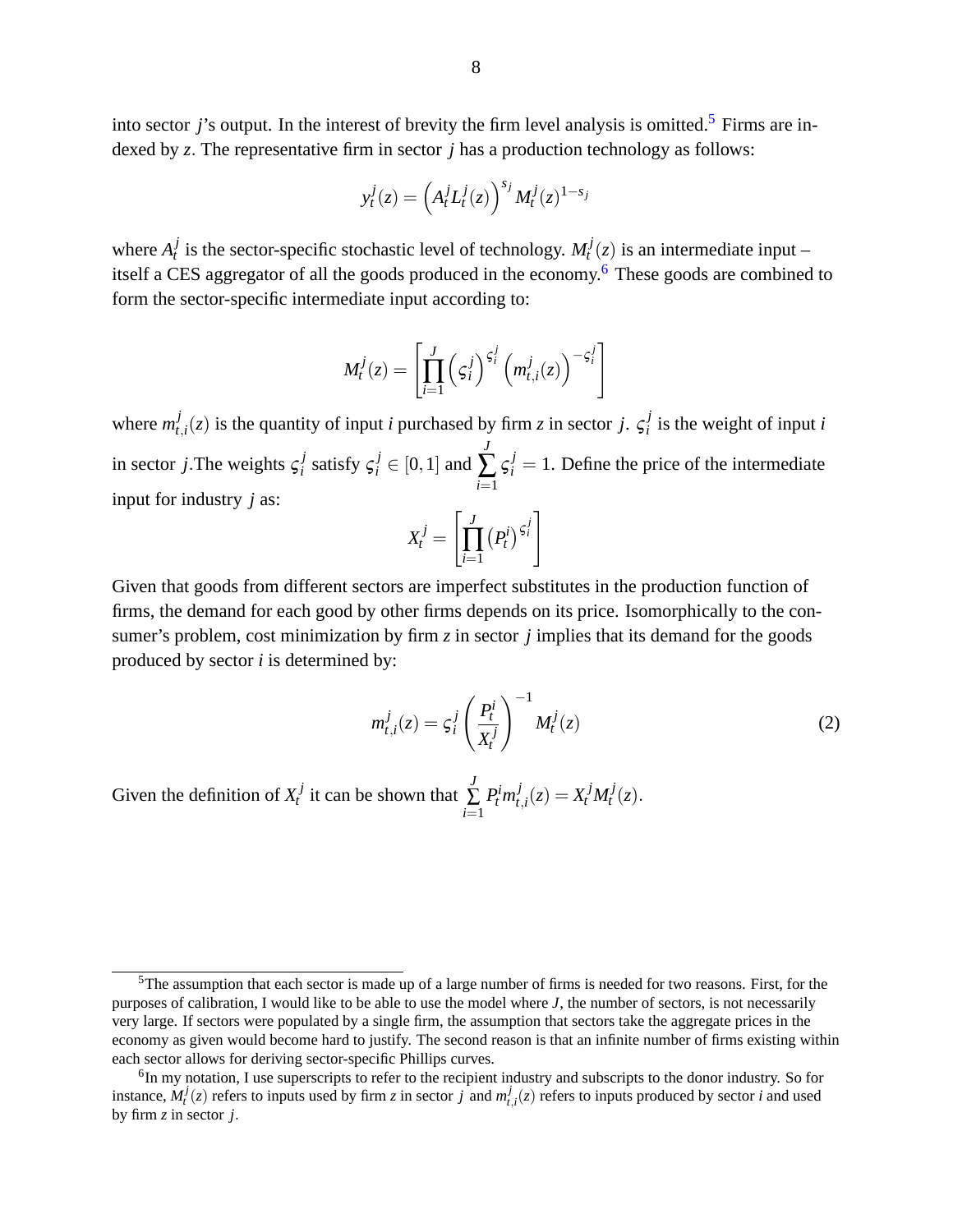#### <span id="page-9-0"></span>**1. Market Clearing**

Imposing a market clearing condition for each firm and each sector and using demand functions [\(1\)](#page-7-2) and [\(2\)](#page-8-2) one can show that:

$$
y_t^j(z) = \left(\frac{p_t^j(z)}{P_t^j}\right)^{-\theta} Y_t^j
$$

where  $Y_t^j = C_t^j +$ *J* ∑ *i*=1  $\int_0^1 m_{t,j}^i(z')dz'$  and  $\theta$  is the elasticity of substitution between goods within the same sector.

A few points are worth noting; first, following [Basu](#page-49-8) [\(1995\)](#page-49-8), I have used a "round-about" model of intermediate goods in that all goods could *potentially* be used as an intermediate input and a consumption good. Second, the assumption that the elasticity of substitution between goods is the same for consumption and for production means that the price elasticity of demand for a good does not depend on its use, and therefore there is no distinction, from a producer's point of view, in the two uses for its output and hence there is no price discrimination based on the product's use. Also note that a reasonable choice for  $\theta$  would imply that  $\theta \geq 1$ . Furthermore, the elasticity of substitution between goods within a sector is at least as large as that for goods from different sectors, a desirable assumption.

Second, note that whereas all the firms within a sector are identical in the steady state, firms in different sectors are heterogeneous in a number of dimensions: 1) their production functions differ in the intensity with which they use different factors of production, 2) the combination of goods used as material inputs can potentially differ, 3) they differ in the level of their technology. Therefore, in the steady state the relative prices of goods produced by firms within a sector will always be one whereas in general goods from different sectors will have different prices even in the steady state.

Finally, the concept of "production chain" in this paper is related to the difference in the production function of different sectors. In particular, the higher the  $s_j$  (the share of labor in production), the lower the dependence on other firms' output in production. I rank industries along the production chain according to their corresponding *sj*'s. A higher *s<sup>j</sup>* indicates that an industry is earlier in the chain.

Note that there is a close relationship between this definition of a production chain and one in which the chain is defined along a temporal dimension. By the latter I mean a model which assumes upstream firms' output can only be used by more downstream firms with a time lag. Such a model would assume that quantities are fixed and therefore prices adjust to clear the markets in the period following production. In the model I present here, the assumption is that prices may be fixed after the realization of a shock, and therefore, quantities have to adjust in order to clear the market. Thus, the two models are analytically analogous. Yet, the assumption I have chosen allows a comparison of the results presented here with the New Keynesian literature.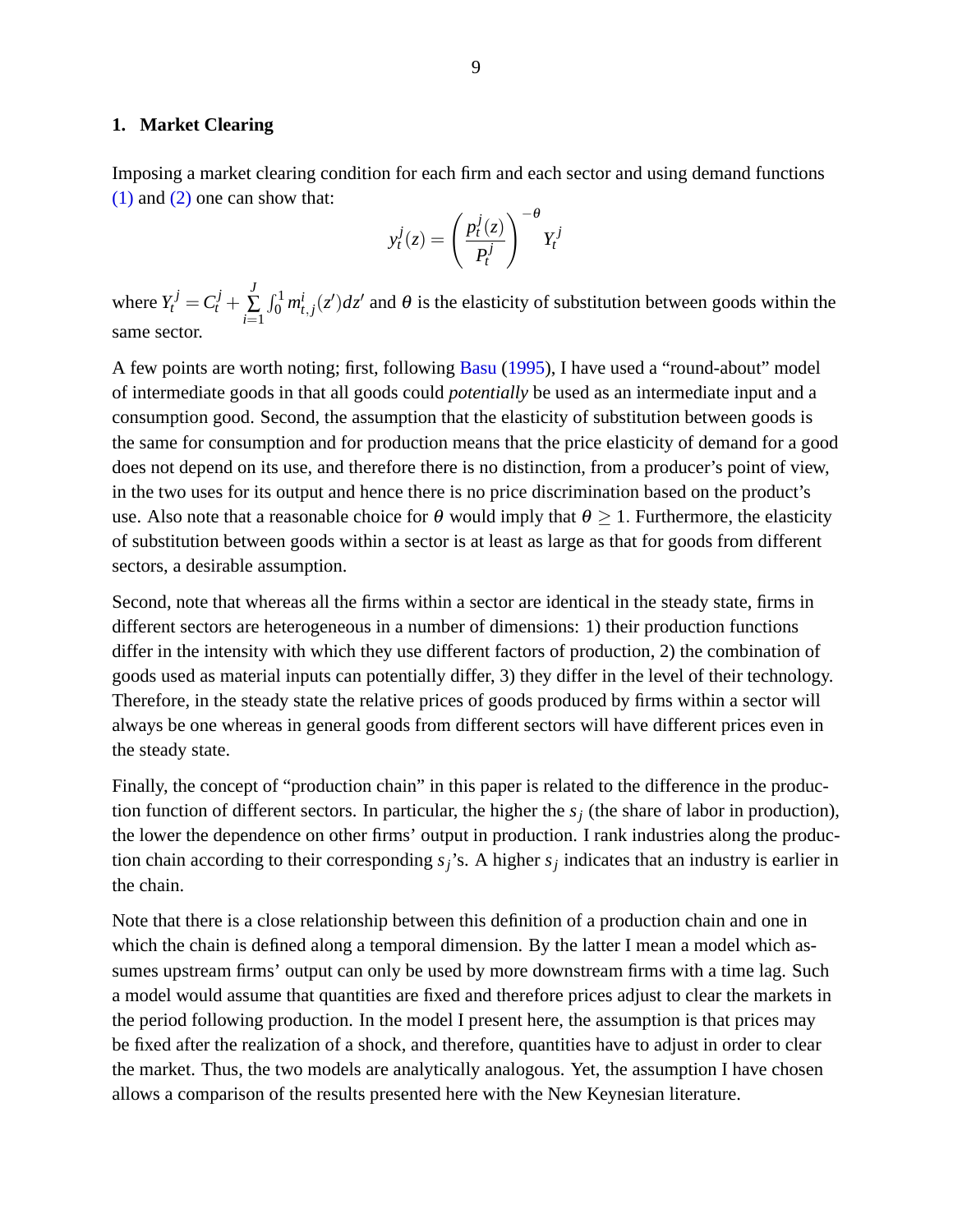#### <span id="page-10-0"></span>**2. Firms' Price Setting**

Firms face price rigidities of the form described by [Calvo](#page-49-9) [\(1983\)](#page-49-9). Specifically, in each period a fraction  $1 - \omega_i$  of the firms in sector *j* get to adjust their prices whereas the remaining fraction  $\omega_i$ do not. Those firms who adjust their prices do so to maximize the expected discounted value of current and future profits discounted both by the stochastic discount factor and by the probability of survival of the current price. Therefore, the firm's maximixation problem can be written as:

$$
\max_{m_{t,i}^j(z),p_t^j(z),L_t^j(z)} E_t \sum_{\tau=0}^{\tau=\infty} \omega_j^{\tau} \Delta_{t,t+\tau} \Pi_{t+\tau}^j(z)
$$

subject to the production function and the total demand for the good produced by firm *z*:Period profits of firm *z* in sector *j* as a function of the price it sets for its output are defined as:

$$
\Pi_t^j(z) = p_t^j(z) y_t^j(z) - W_t L_t^j(z) - X_t^j M_t^j(z)
$$

Substituting the demand for a firm's output and optimal choice of inputs, the firm's problem can be written as choosing the optimal price  $\tilde{p}_t^j$  $t^{J}(z)$  to maximize:

$$
E_t \sum_{\tau=0}^{\infty} \omega^{\tau}(j) \Delta_{t,t+\tau} \left[ \tilde{p}_t^{j}(z) \left( \frac{\tilde{p}_t^{j}(z)}{P_{t+\tau}^{j}} \right)^{-\theta} - \Psi_{t+\tau}^{j} \left( \frac{\tilde{p}_t^{j}(z)}{P_{t+\tau}^{j}} \right)^{-\theta} \right] Y_{t+\tau}^{j}
$$

where  $\Psi_t^j$  $t_{t+\tau}$  is the nominal marginal cost of a firm in sector *j*. The cost-minimization of the firm implies that  $\Psi_t^j =$ 1 *sj*  $\bigwedge$  $A_t^j$ *t*  $\bigg\}^{s_j}$   $\bigg(X_t^j\bigg)$ *t*  $\bigwedge^{1-s_j}$  *s<sub>j</sub>*  $1-s_j$  $\sqrt{1-s_j}$ . The interpretation is that the nominal marginal cost is a weighted average of the effective wage and the price of the intermediate good. The higher  $1 - s_j$  (the further down the production chain an industry is), the higher the dependence on price of the intermediate inputs. An industry "inherits" the stickiness of its suppliers through the dynamics of  $X_t^j$ *t* .

## **C. Monetary Policy and Shocks**

<span id="page-10-1"></span>The monetary authority acts so as to make nominal GDP follow a random walk with drift in logs. Denote the nominal GDP by  $S_t = P_t C_t$ . Then,

$$
\log S_t = \log S_{t-1} + v_t
$$

where

$$
v_t = \rho_v v_{t-1} + \varepsilon_{v,t}
$$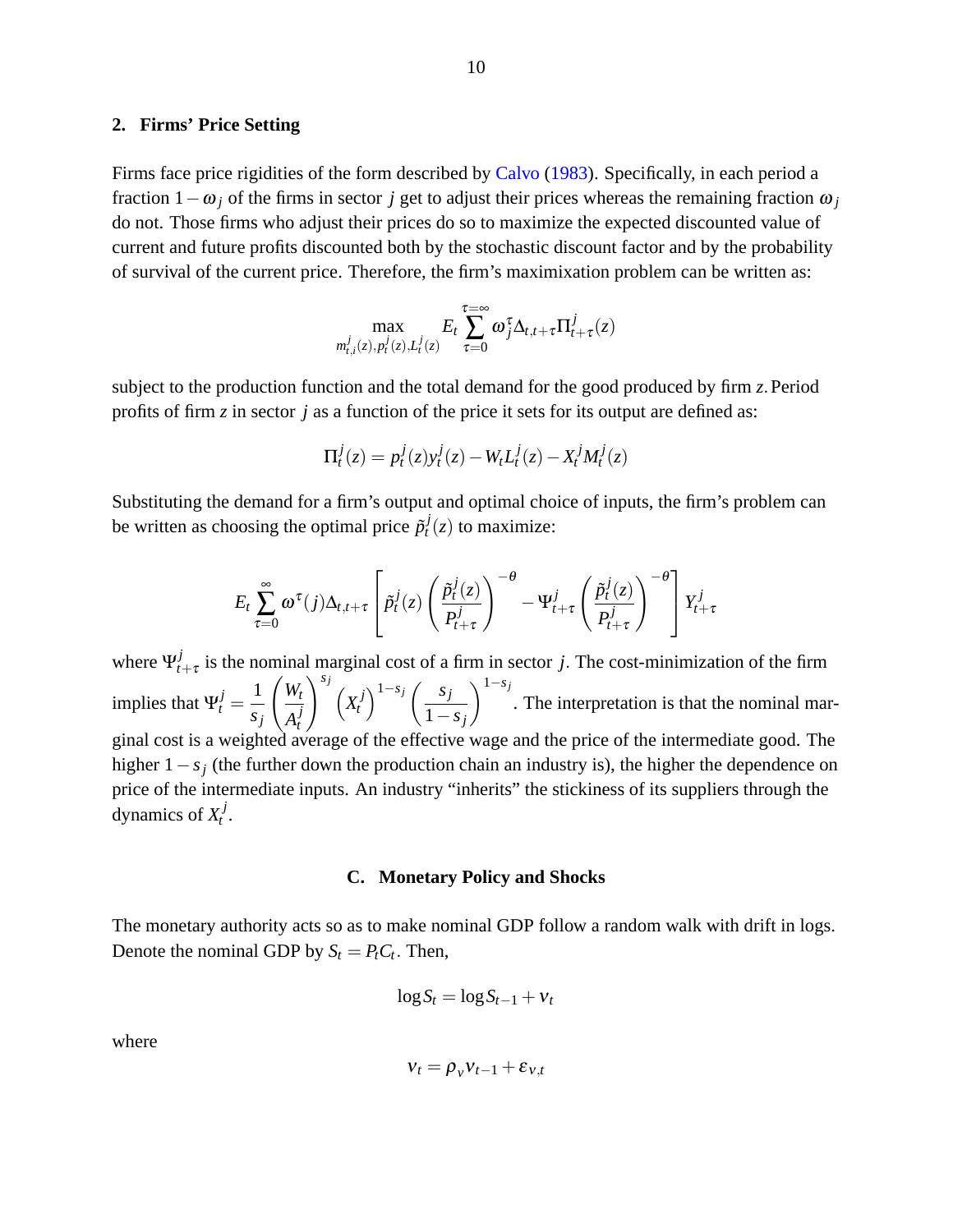$\varepsilon_{v,t}$  is a white noise innovation with variance  $\sigma_v^2$ .  $\rho_v$  is strictly smaller than 1. The stochastic level of technology in each sector follows a random walk process:

$$
\ln(A_t^j) = \ln(A_{t-1}^j) + \varepsilon_{A^j,t}
$$

where  $\varepsilon_{A^{j},t}$  is a sector-specific white noise innovation, uncorrelated across sectors and with variance  $\sigma_{Aj}^2$ .  $\varepsilon_{A^j,t}$  and  $\varepsilon_{v,t}$  are independent processes.

## **D. Linearized Steady State**

<span id="page-11-0"></span>Log-linearizing the optimal pricing decision of a firm around a zero inflation zero output growth steady state, the price setting dynamics imply a Phillips curve relation for each sector *j* such that:

$$
\pi_t^j = \beta E_t \pi_{t+1}^j + \kappa_p^j \left[ \varphi_t^j - p_t^j \right]
$$
\n(3)

where  $\pi_t^j = p_t^j - p_t^j$  $\frac{d}{dt}$  is the change in sector *j*'s (log) price from  $t - 1$  to *t*:  $\varphi_t^j$  $t \to t$  is the deviation of the nominal marginal cost from its steady state, and  $\kappa_p^j = \frac{(1 - \omega^j \beta)(1 - \omega^j)}{2^{j}}$  $\omega^j$ is a parameter.<sup>[7](#page-11-2)</sup>

#### **III. CALIBRATION**

<span id="page-11-1"></span>In calibrating the model I begin by choosing some benchmark parameters which will remain fixed throughout all the calibration exercises presented below ( [Table 1\)](#page-29-0). For consumer's preferences I assume log utility in consumption and a linear disutility of labor ( $\sigma = 1, \eta = 0$ ). Assuming log utility allows for the existence of a balanced growth path with non-stationary technology shocks in a multi-sector setting (see [Ngai and Pissarides](#page-50-7) [\(2007\)](#page-50-7)). The assumption on linear labor disutility can be interpreted as indivisible labor with lotteries following [Hansen](#page-49-10) [\(1985\)](#page-49-10). To calibrate the discount rate I choose an annual interest rate of 3% which corresponds to a monthly value of  $\beta = 0.9975$ .

I choose  $\theta = 8$  for the elasticity of substitution between goods within a sector. This value for  $\theta$ places it in the middle of the range used in the literature. [Nakamura and Steinsson](#page-50-1) [\(2008b\)](#page-50-1) use  $\theta = 4$ . This rather low estimate for  $\theta$  allows them to have a higher implied intermediate input share in the production function (see the calibration of intermediate input shares below) and thus create greater non-neutrality. [Carvalho](#page-49-6) [\(2006\)](#page-49-6) uses  $\theta = 5$  and  $\theta = 11$  as a lower and upper bound, and [Golosov and Lucas](#page-49-1) [\(2007\)](#page-49-1) use  $\theta = 7$ . The choice of  $\theta = 8$  implies a markup of  $\mu = 1.14$ , which if interpreted as profits, is a realistic estimate for the US economy. Estimates of markups typically fall in the 10 to 20 percent range, implying values of  $\theta$  in the 6 to 10 range.<sup>[8](#page-11-3)</sup> Also note

<span id="page-11-2"></span> $7$ The derivation is standard. See [Woodford](#page-50-5) [\(2003\)](#page-50-5)

<span id="page-11-3"></span><sup>8</sup>See [Rotemberg and Woodford](#page-50-8) [\(1993\)](#page-50-8) and [Basu and Fernald](#page-49-11) [\(1997\)](#page-49-11).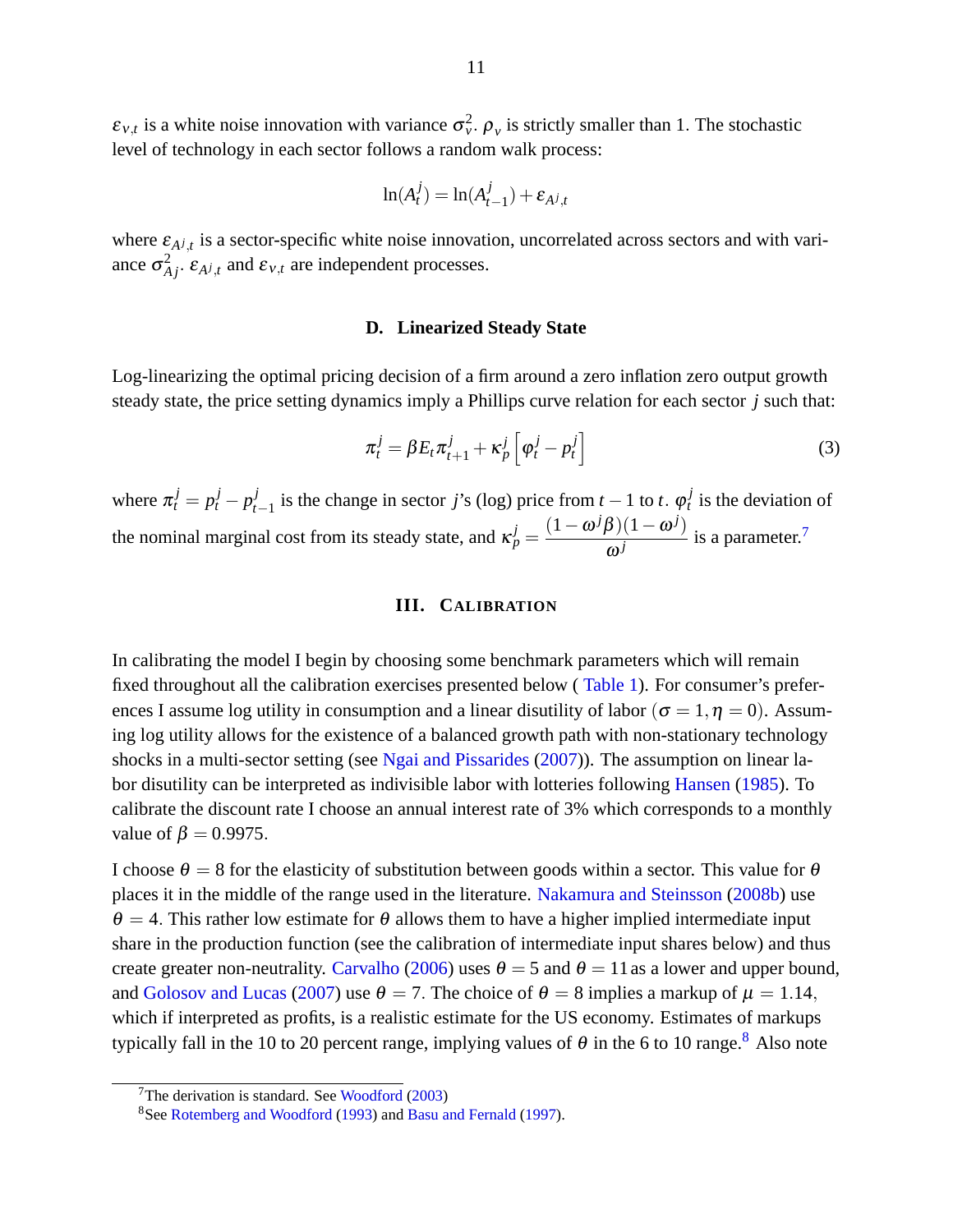that  $\theta = 8$  is larger than the elasticity of substitution between goods from different sectors (assumed to be 1), which is a reasonable assumption.

To calibrate the characteristics of monetary policy shocks, I estimate an *I*(1) model for the quarterly US nominal GDP during the period 1948 to 2008. The estimate for the standard deviation of nominal GDP growth corresponds to quarterly values for  $\sigma_v = 0.004$  (monthly  $\sigma_v = 0.0025$ ) and  $\rho_v = 0.50$ , which are in line with estimates in the literature. I choose the variance of the sector-specific productivity shock  $\sigma_A = 0.01$  to match the median estimate of the unconditional (monthly) variance of the idiosyncratic shock found in the BGM FAVAR exercise across the PPI prices.

In the remainder of this section, I will go through four calibration exercises. To make the intuition clear, I first calibrate the model to an "extreme" two-sector production chain, where one good is solely used as an intermediate input and the other entirely as a consumption good. In the subsequent three calibration exercises, I gradually build a 6-sector version of the US economy: In the second exercise, I calibrate the production share of the intermediate goods in each sector using the BEA's Input-Output (IO) Use table but assume that sectors are homogenous along all other dimensions. Next, I add heterogeneity in the parameter describing the Calvo frequency of price adjustment across sectors, and finally, I allow for varying intensity with which a good is used for consumption vs. as an input for production, again using the IO Use table. In terms of the notation introduced earlier, these intensities correspond to calibrating the  $\zeta_i^j$  $i$ <sup>*j*</sup> and  $\varepsilon$ <sup>*j*</sup> shares.

At the end of this section, I present a version of the model in which the production technologies are characterized by decreasing returns to scale.

### **A. A Two-Sector Example**

<span id="page-12-0"></span>Here, I develop a special example of the economy described above. This economy is composed of two sectors. Sector 1 only uses labor in its production function  $(s_1 = 1, Y_t^1 = A_t^1 L_t)$ , and sector 2 only uses material inputs, which are solely composed of sector 1 goods ( $s_2 = 0$ ,  $\zeta_1^2 = 1, Y_t^2 = 1$  $A_t^2 Y_t^1$ ). Finally, the consumption basket is entirely composed of good 2 ( $\varepsilon^2 = 1, C_t = Y_t^2$ ). The log-linearized model can be represented by two Phillips curves, a wage setting equation, the stochastic path of nominal aggregates and the aggregate production equation.

$$
\pi_t^1 = \beta E_t \pi_{t+1}^1 + \kappa_p^1 \left[ w_t - p_t^1 - a_t^1 \right]
$$
  
\n
$$
\pi_t^2 = \beta E_t \pi_{t+1}^2 + \kappa_p^2 \left[ p_t^1 - p_t^2 - a_t^2 \right]
$$
  
\n
$$
w_t - p_t^2 = \sigma c_t + \eta l_t
$$
  
\n
$$
c_t + p_t^2 - (c_{t-1} + p_{t-1}^2) = v_t
$$
  
\n
$$
c_t = a_t^1 + a_t^2 + l_t
$$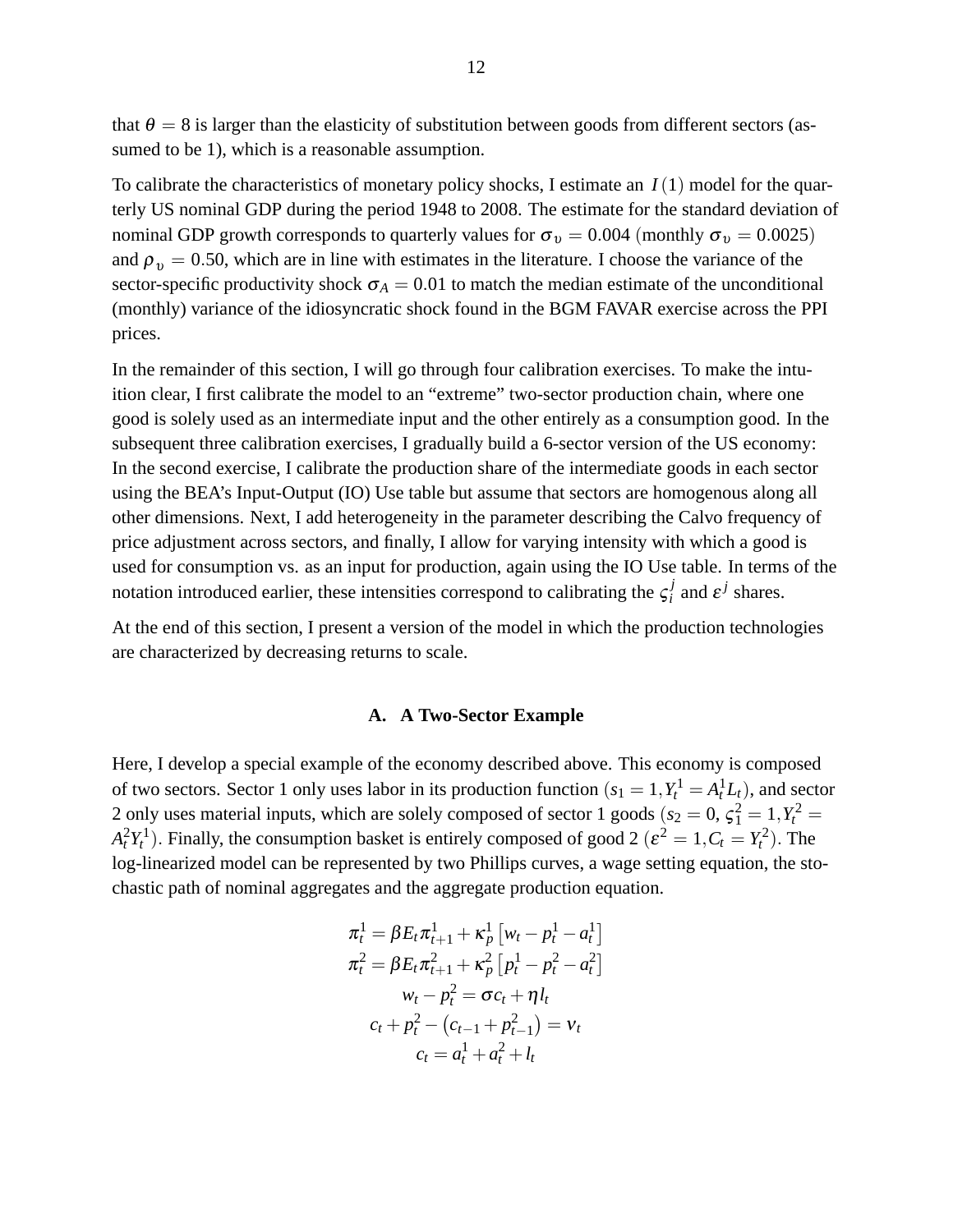[Figure 1](#page-37-0) shows the response of prices for the two sectors to a shock to monetary policy (Panel (A)) and to their own idiosyncratic TFP shock (Panel (B)). Sector 2 responds more slowly to a monetary policy shock because its marginal cost is the slow-moving price of sector 1 output. On the other hand, the responses of each sector to a shock in its sector-specific technology  $(a_t^i)$  are indistinguishable. This is not surprising given that the two sectors are identical except for their position in the production chain.

Note that the relative speed of response to an aggregate shock remains the same regardless of the assumption about wage rigidity. To see this more clearly note that  $Y_t^1 = A_t^1 L_t$  and  $Y_t^2 = A_t^2 Y_t^1$ . Therefore, even if sector 2's price is flexible compared to wages, since the marginal cost in sector 2 follows the price of sector 1 output, the prices in sector 2 inherit the sluggishness in the response of sector 1 through the marginal cost movements. Thus, Sector 2 would be slower in responding to an aggregate shock. This intuition holds in all the exercises presented below; and although wage rigidity affects the overall amount of monetary non-neutrality created in response to a monetary policy shock, it does not affect the order in which sectors respond to aggregate shocks. Thus, in the interest of brevity, I only present the results under the assumption of flexible wages in the main text, but the same exercises are repeated for a model with staggered wage setting *à-la* [Erceg, Henderson, and Levin](#page-49-12) [\(2000\)](#page-49-12) in [Appendix A.](#page-25-0)

#### **B. The Multi-Sector Model**

<span id="page-13-0"></span>I calibrate the multi-sector model to a 6-sector version of the US economy. The sectors are Agriculture, Mining, Utilities, Construction, Manufacturing and Services. These sectors correspond to the most aggregated industry classification in the BEA IO table.<sup>[9](#page-13-1)</sup> I start by calibrating the sector shares to the US IO Use matrix. Given the Cobb-Douglas form assumed for the production function, the input share in production will be proportional to expenditure share  $(1 - s_j = \mu)$  $M^j X^j$ *PjY j*  $\setminus$ : The expenditure shares are readily available from the IO Use table. The corresponding labor shares for each sector are reported in [Table 2.](#page-30-0) The final column in [Table 2](#page-30-0) shows the estimates of *s* for some of the sectors included in [Bouakez, Cardia, and Ruge-Murcia](#page-49-7) [\(2009\)](#page-49-7), who estimate the parameters of a similar multi-sector model.<sup>[10](#page-13-2)</sup>

<span id="page-13-1"></span><sup>&</sup>lt;sup>9</sup>I exclude Government and some other categories of services including Trade, Finance and Health Care. The latter are excluded for the lack of data on the frequency of adjustment in prices, which will be used to calibrate the Calvo adjustment parameters of each sector in the full calibration in case 3. The largest two omissions are Financial services and Business services, which together amount to 40% of total value added.

<span id="page-13-2"></span><sup>&</sup>lt;sup>10</sup>[Bouakez, Cardia, and Ruge-Murcia](#page-49-7) [\(2009\)](#page-49-7) assume the following production function for the firms in sector  $j: y_t^j = (z_t^j n_t^j)^{v_j} (k_t^j)^{\alpha_j} (H_t^j)^{\gamma_j}$ , where  $z_t^j$  is a sector-specific productivity shock,  $k_t^j$  is capital,  $H_t^j$  is material inputs, and  $v_i + \alpha_j + \gamma_j = 1$ . They estimate the production function parameters using the yearly data on nominal expenditures on capital, labor and material inputs for each sector collected by Dale Jorgenson for the period 1958 to 1996.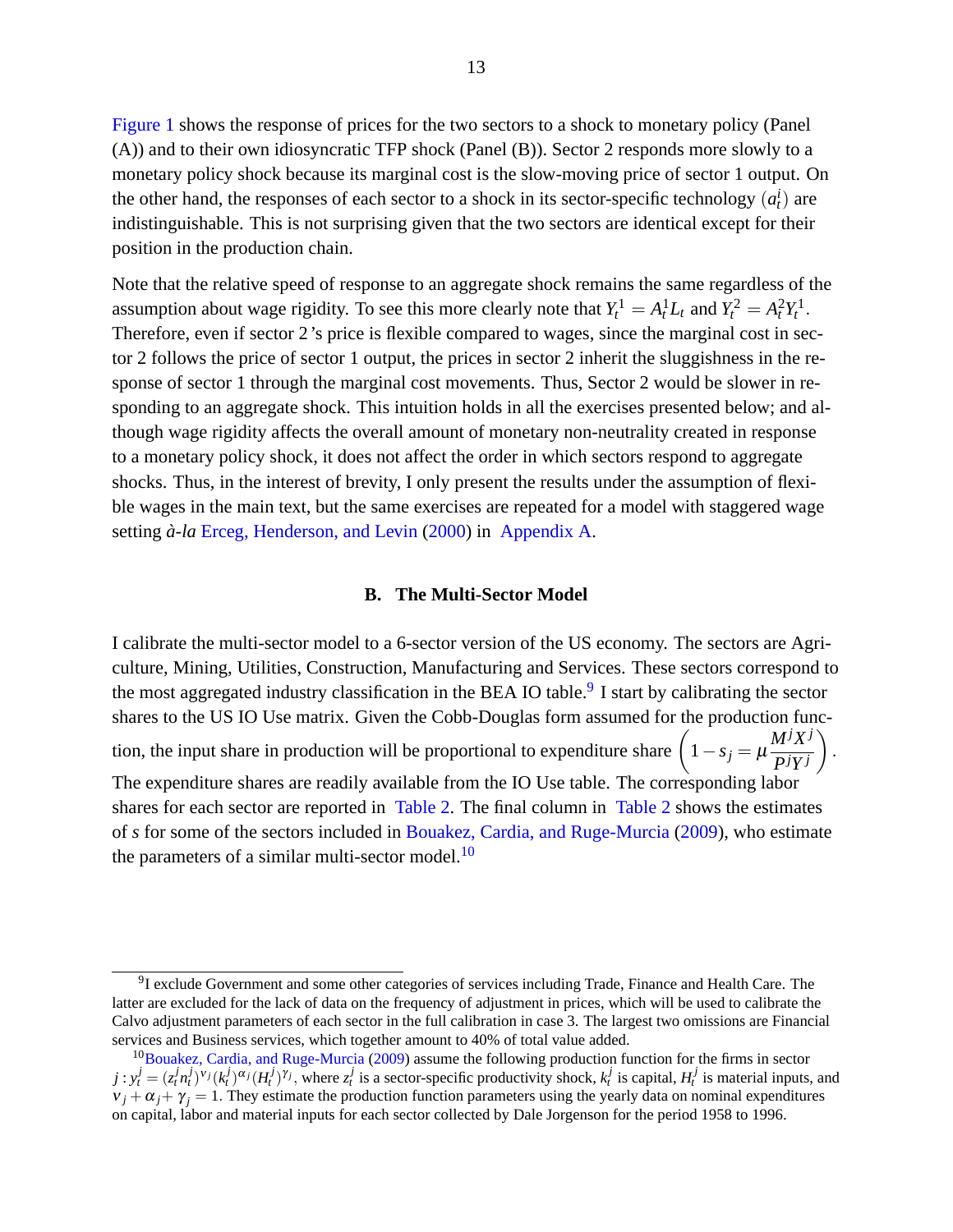## **Case 1: Heterogeneity in** *s<sup>i</sup>*

In this exercise the only source of heterogeneity between the sectors is the intensity with which they use intermediate inputs vs. labor. Therefore, only the *s* column in [Table 2](#page-30-0) is relevant. I calibrate the (monthly) Calvo price stickiness in all sectors with  $\omega_i = 0.85$ , which is close to the corresponding median frequency of price adjustment reported by [Nakamura and Steinsson](#page-50-0) [\(2008a\)](#page-50-0) for intermediate goods. This value implies a duration of 7:6 months which is close to the slightly larger than average duration of price rigidity reported by [Carvalho](#page-49-6) [\(2006\)](#page-49-6), 6:6 months, using data from [Bils and Klenow](#page-49-3) [\(2005\)](#page-49-3). The response of this economy to a shock to the nominal GDP process  $v_t$  is shown in panels (a) to (c) of [Figure 2.](#page-38-0) As would be predicted by the model, Utilities, the sector earliest in the chain (characterized by the largest labor share), responds first whereas Manufacturing, the latest industry in the chain, is the slowest.

The differences in the speed of response mean that the existence of a production chain creates short-run relative price effects. This non-neutrality caused by monetary policy can be measured in several ways. I look at the maximum relative price across all the sectors at all horizons in response to a monetary policy shock in the first row of [Table 3.](#page-31-0) Note that without any heterogeneity in labor shares this metric would be equal to zero. I also report the maximum standard deviation between prices at any horizon *t* (row 2). This standard deviation is another way of measuring the extent to which relative prices deviate from 1 at each time. Thus, this measure would also be equal to zero in the absence of heterogeneity in sectoral characteristics. In other words, these two measures would not be useful in measuring monetary non-neutrality in a one-sector model.

In order to compare the non-neutrality of the multi-sector economy with an equivalent singlesector economy, I report two measures of non-neutrality for the overall economy. First, I report the conditional variance of consumption's response to a monetary policy shock. An alternative measure, following [Midrigan](#page-50-9) [\(2007\)](#page-50-9) and [Nakamura and Steinsson](#page-50-1) [\(2008b\)](#page-50-1), which I also report, is the variance of real value-added output when the model is simulated with purely nominal aggregate shocks, respectively in rows 3 and 4 of [Table 3.](#page-31-0)

The relative price effects are not uniform across sectors either. Panel (A) of [Figure 6](#page-42-0) shows the deviations of relative sectoral prices from their steady state levels in response to a monetary policy shock. This is captured by plotting sectoral prices relative to that of Utilities. The figure shows that the relative prices are not large, around 7%. Also, it is intuitive that the largest relative price effect is between the Manufacturing and Utilities sectors with the largest difference in their intermediate input shares.

I now look at price responses to technology shocks. The sectoral price responses to a productivity shock in their own sector are demonstrated in Panel (B) of [Figure 2.](#page-38-0) The non-stationary productivity shocks cause permanent relative price effects, and the larger the labor share of a sector, the larger the effect of a one standard deviation shock on its final price. This property naturally follows the assumption that technology is labor-augmenting.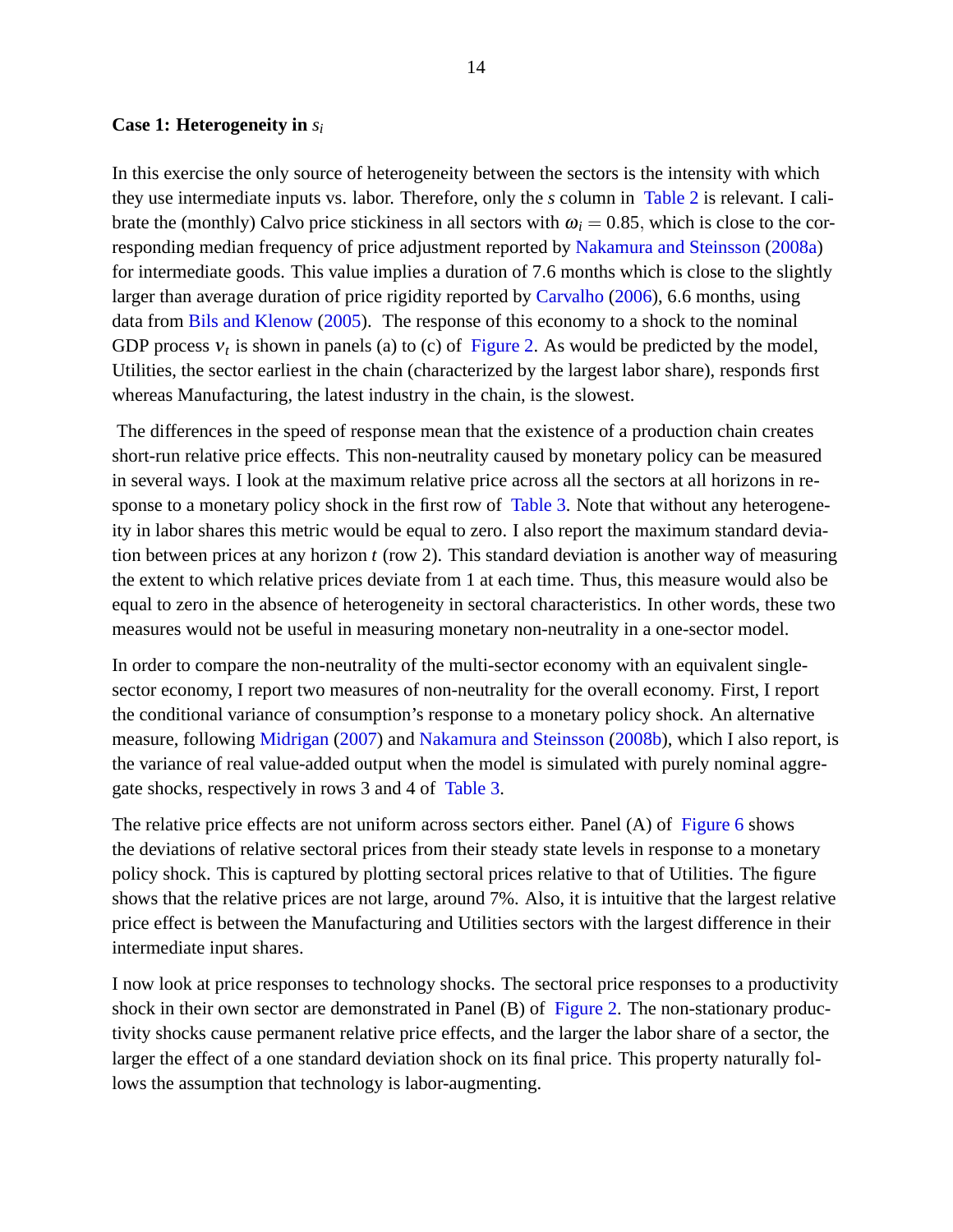Panel (C) of [Figure 2](#page-38-0) shows the response of sectoral prices to a common productivity shock. The aggregate productivity shock can be thought of as a common component to technology shocks across different sectors. The response to an aggregate productivity shock is nearly identical to the response of sectoral prices to a monetary policy shock. This result justifies the BGM classification of shocks into aggregate vs. idiosyncratic regardless of whether they are supply-side or demand-side shocks.

That an aggregate productivity shock leaves the relative prices unaffected in the long-run is because increases in productivity are "shared" among sectors through uses of intermediate inputs. Given the Cobb-Douglas structure of the production functions across sectors, it can be shown that an aggregate technology shock leaves relative prices unchanged in the long-run (see Appendix [B\)](#page-25-1).

# **Case 2: Heterogeneity in**  $s_i$  and  $\omega_i$

In this exercise I add heterogeneity in the Calvo price adjustment parameter across sectors in addition to varying  $s_i$ . The  $\omega_i$  are matched to the PPI-based frequency of price adjustment reported by [Nakamura and Steinsson](#page-50-0) [\(2008a\)](#page-50-0). I match their products to the larger NAICS categories included in the definition of industries in the IO Use table, provided by the BEA. The frequency of adjustment for each sector is the median frequency of adjustment of all the categories within that sector. The calibrated values are reported in [Table 2.](#page-30-0) In this section's calibration only columns corresponding to  $s$  and  $\omega$  are relevant.

The responses to the shocks discussed in the previous calibration exercise are reproduced for the new calibration and are presented in [Figure 3.](#page-39-0) Note that the heterogeneity in the response to a monetary policy shock substantially increases compared to Case (1). The real effects of mone-tary policy are summarized in [Table 3.](#page-31-0) Compared to the previous case, where  $\omega_i$  values were constant across sectors, the real effect of monetary policy has also increased substantially.

Furthermore, how fast an industry responds to an aggregate shock is determined by a combination of the size of  $\omega_i$  and the position of the sector in the chain. Utilities is still the fastest sector to respond but Agriculture and Manufacturing are no longer the slowest industries. Note that despite having the highest frequency of price adjustment, agricultural prices respond more slowly than either Utilities or Mining because Agriculture has a high share of intermediate inputs, which affect its marginal cost.

In the same way, the relative price effects are a affected by differences in intermediate input shares and by differences in  $\omega_i$ . Panel (B) of [Figure 6](#page-42-0) shows the largest deviation of relative prices compared to the steady state is now between Utilities and Services, mainly due to the sticky nature of Services prices. The figure shows that the relative price effect is large, reaching around 45%.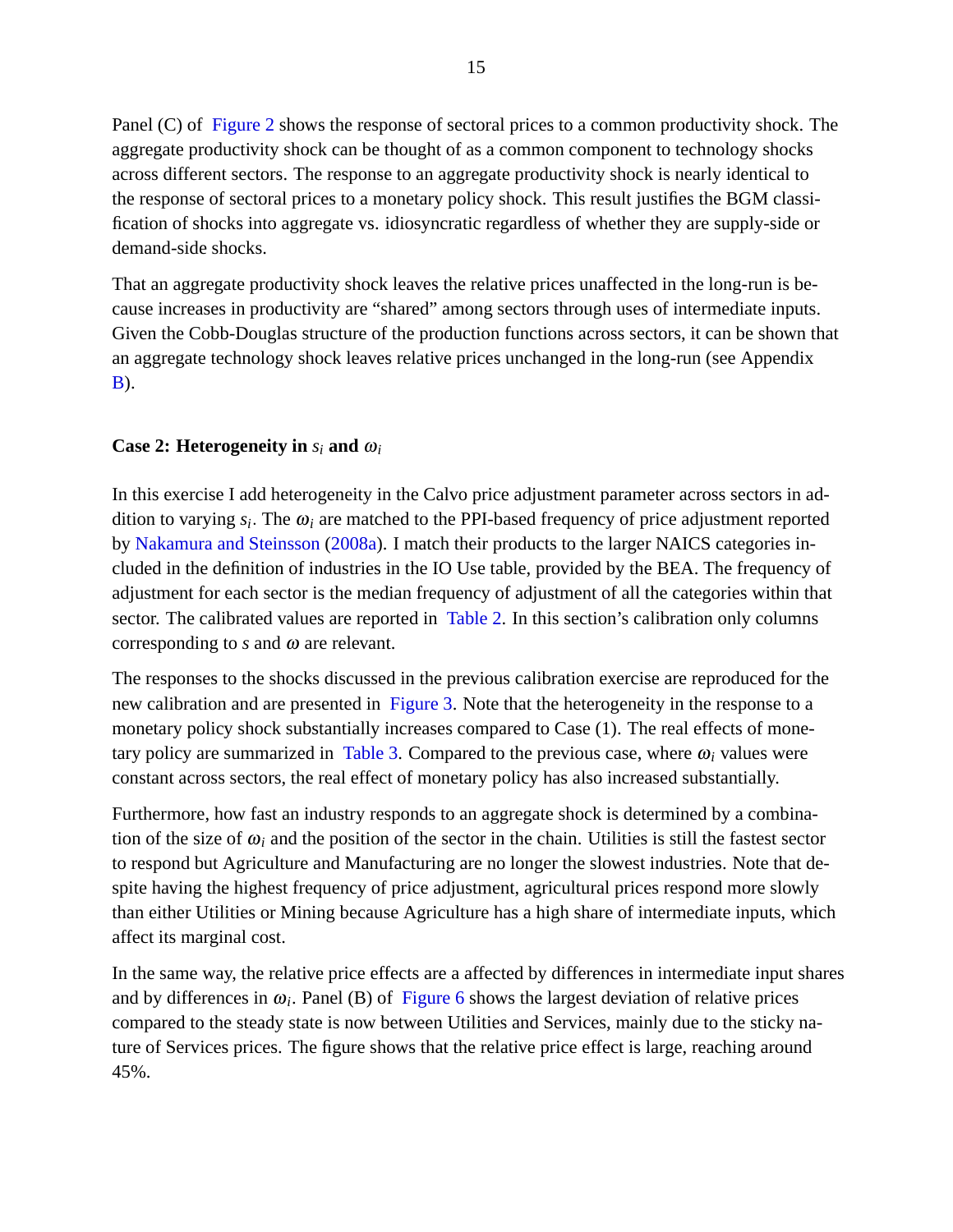The response to sector-specific productivity shocks are shown in Panel (B). First note that the long-run response to these shocks is not different from those in the previous case. This is expected because the only difference between the Case (1) and Case (2) calibrations is the heterogeneity in  $\omega_i$  which should not affect the long-run response. Also note that the responses cross. The reason is that the short-run response is driven by the heterogeneity in  $\omega_i$  whereas the longrun responses reflect the heterogeneity in  $s_i$ . To the extent that  $\omega_i$  and  $s_i$  are not perfectly correlated, the short-term and long-term ordering of prices may differ.

#### **Case 3: Heterogeneity in**  $\varepsilon^{j}$  and  $\varsigma^{j}_{i}$ *i*

Up to now I have assumed that all sectors are used with equal weights in the consumption and intermediate good baskets. Empirically, this is unrealistic. In this section, I calibrate the  $\varepsilon^j$  and  $\zeta_i^j$ *i* weights to the IO Use matrix. The Cobb-Douglas form assumed for consumption and intermediate good aggregator would imply that  $\varepsilon^j$  is the expenditure share of good  $C^j$  in total consumption expenditure. Therefore,  $\varepsilon^j$  are readily available by taking each sector's share in the "Personal Consumption Expenditure" column of the IO Use matrix.

The  $\varsigma_i^j$  $i<sub>i</sub>$  denotes the share of sector *i* in the intermediate input of sector *j*. So potentially, we could have  $n \times n$  different values. In the interest of tractability I will make the simplifying assumption that  $\zeta_i^j = \zeta_i^k = \zeta_i$  for all *i*, *j* and *k*. This means that the composition of the intermediate good is the same for all sectors (across the recipient sectors), but in the composition of the intermediate input, different sector outputs are used with different intensities ( $\zeta_i \neq \zeta_j$ ). I compute  $\zeta_i^j$  $\frac{J}{i}$  as the expenditure on intermediate inputs purchased from sector *i* as a share of total intermediate input expenditure for sector *j*. I then compute  $\varsigma_i = \sum_j \lambda^j \varsigma_i^j$  $i$ <sup>*j*</sup>, where  $\lambda$ <sup>*j*</sup> is the weight of sector *j* in the economy.

The calibrated values for  $\varepsilon^j$  and  $\varsigma_i$  are shown in [Table 2.](#page-30-0) Services form a large share of consumption whereas Manufacturing is the largest share of the intermediate good. Using the new calibrated  $\varepsilon^j$  and  $\zeta_i$ , and keeping  $s_i$  and  $\omega_i$  as before, I again simulate the model subject to the three different shocks discussed above. [Figure 4](#page-40-0) shows the result. The relative speed of response has not changed compared to the previous case.<sup>[11](#page-16-0)</sup> However, the overall amount of monetary nonneutrality is affected, as this economy puts a higher weight on two of the stickiest sectors of the economy: Services (because of a low Calvo price adjustment frequency) and Manufacturing (a sector at the end of the production chain). Compare the cumulative response of the GDP to a monetary shock in the fully calibrated model (last column) with a perfectly homogeneous economy, in which  $s = 0.38$  and  $\omega = 0.62$  (Note that these values are equal to the weighted average of *s* and  $\omega$  in the heterogeneous economy). [Table 3](#page-31-0) shows that the realistically calibrated heterogenous model creates around five times more rigidity compared to the "equivalent" homogeneous economy (0.38 c.f. 0.07).

<span id="page-16-0"></span> $11$ My conjecture is that under extreme assumptions about the composition of intermediate inputs, this result may be reversed.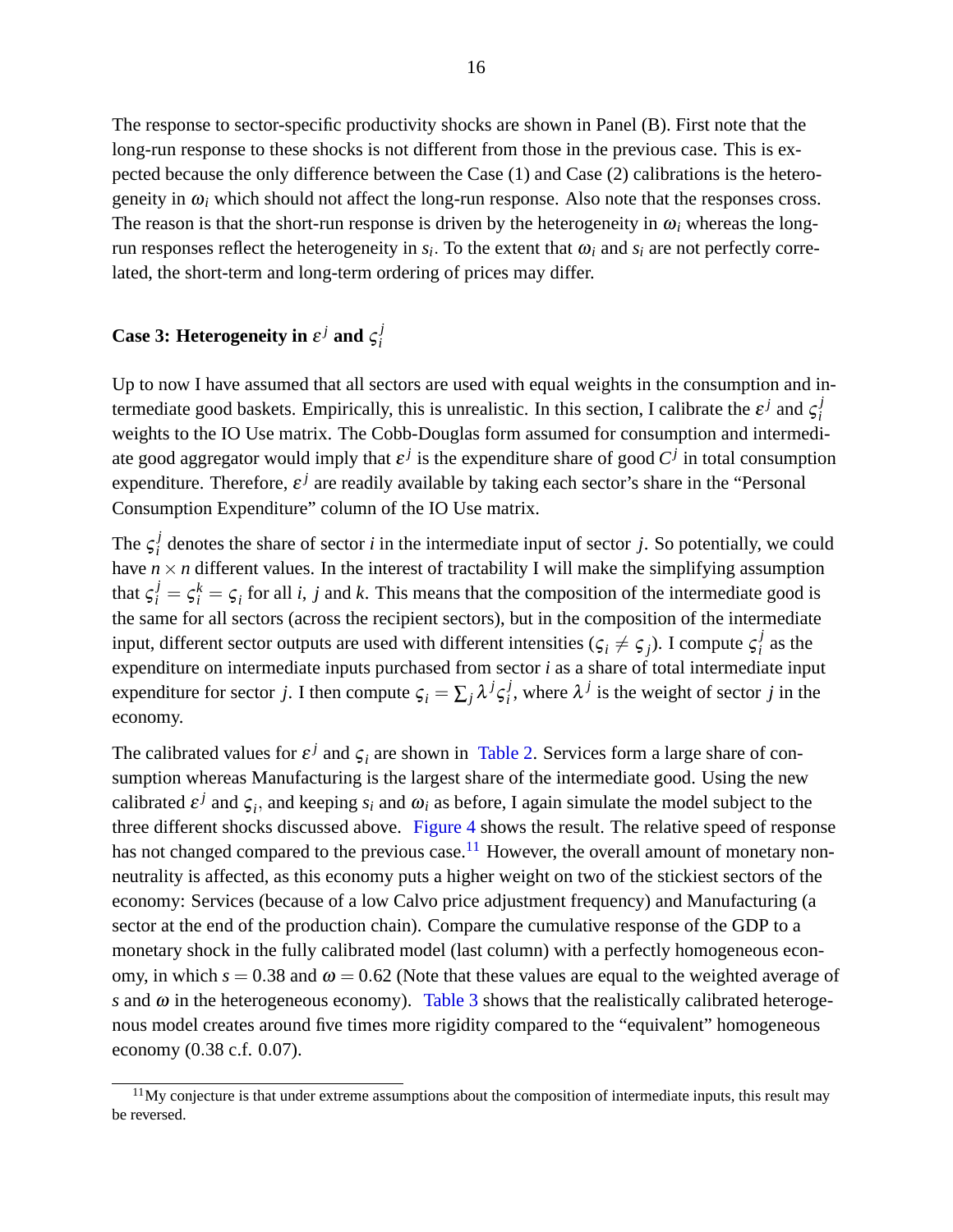## **C. Discussion of results**

<span id="page-17-0"></span>Creating sufficient non-neutrality has been one of the challenges of monetary models in a DSGE context. The New Keynesian models create notoriously little rigidity for reasonable levels of micro rigidities assumed. However, through previous research [\(Carvalho](#page-49-6) [\(2006\)](#page-49-6), [Nakamura and](#page-50-1) [Steinsson](#page-50-1) [\(2008b\)](#page-50-1) and many others), we have learned that richer, more realistic models of an economy will go a long way in increasing the real effects caused by nominal shocks. The model presented in this paper includes some of the ingredients found in previous papers as important – existence of intermediate inputs and heterogeneity in the frequency of price adjustment – and adds new ones: heterogeneity in the production functions across sectors and the possibility of decreasing returns to scale. A realistic calibration of the model to a six-sector version of the US economy shows that these two assumptions are featured in the data.

[Nakamura and Steinsson](#page-50-1) [\(2008b\)](#page-50-1) report the variance of HP-filtered log US real GDP for the period 1988 to 2006 to be  $0.81 \times 10^{-4}$ . [Table 3](#page-31-0) shows that the benchmark homogeneous economy model (one representative sector), with intermediate inputs equal to the average in the economy, produces less than a tenth of the variance in output observed in the data. The most realistic calibration of the model under constant returns to scale assumptions is presented in Case (3), where sectors differ in the relative intensity with which they use factors of production, their relative sizes in consumption and intermediate input baskets and the frequency of price adjustment. This model implies a volatility for real GDP which is about 45% of the fluctuations in the real GDP in the data. Finally, in a model with DRS this share rises to about 55%.

To conclude, the exercises above demonstrate that departure from the simplified model of a onesector homogeneous economy is an important step in capturing the quantitative effects of nominal shocks on the output in the short-run. Furthermore, this class of multi-sector models are important to understand the short-run relative price effects of monetary policy and the optimal monetary policy response as discussed, for instance, in [Aoki](#page-49-13) [\(2001\)](#page-49-13).

## **IV. EMPIRICAL EVIDENCE**

<span id="page-17-1"></span>The relevance of the production chain as a mechanism for amplifying the micro-level nominal rigidities in the economy is consistent with the findings of a few papers on the frequency of price adjustment. BGM report much faster responses for the PPI to monetary policy shocks compared to the CPI. [Nakamura and Steinsson](#page-50-0) [\(2008a\)](#page-50-0) report that the frequency of price change is strongly related to the stage of processing. Although this fact could be evidence for different intrinsic factors of price stickiness, such as higher variance of idiosyncratic shocks at the crude material level or lower costs of price change, it is also consistent with the lower speed of response to shocks as predicted in the production chain model. In this section, I will explore this issue.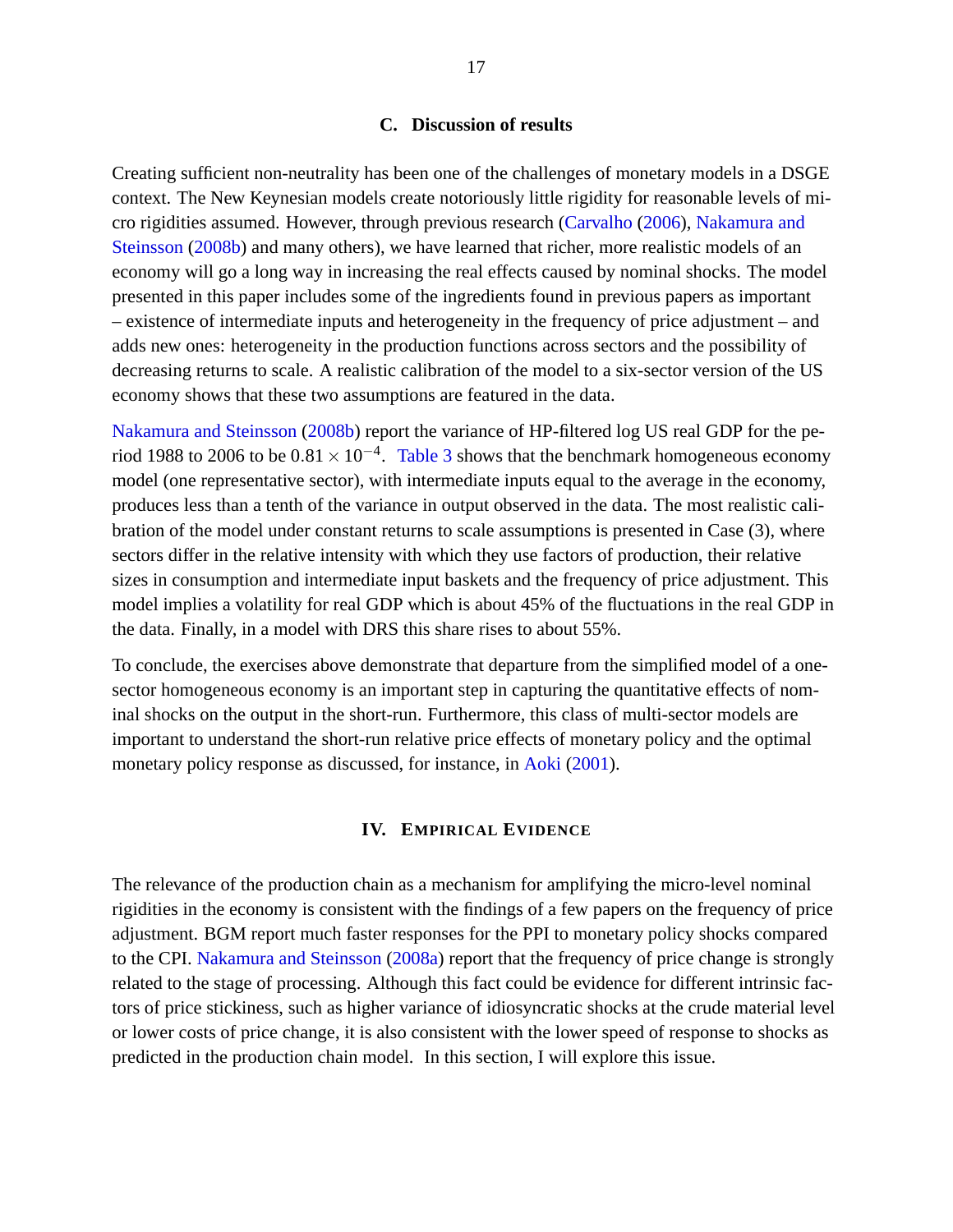One implication of the model presented above was that *ceteris paribus*, upstream industries respond faster to aggregate shocks compared to downstream industries. I test this prediction against the data by considering the response of prices to two types of aggregate shocks: a monetary policy shock and an oil supply shock. I regress the cumulative response of disaggregated prices of around 150 industries in Manufacturing to these shocks on a measure of their position in the production chain, which I will define below, as well as other explanatory factors. I find a significant and negative relationship between the position in the chain and the speed of response at different horizons.

In this section I will present the empirical evidence. First, I will discuss the identification of the shocks and the implied impulse responses of sectoral prices. I will then present the reduced form regressions.

# **A. Identification of Shocks and Impulse Responses**

<span id="page-18-0"></span>I use two measures of identified monetary policy shocks. The first is the [Romer and Romer](#page-50-10) [\(2004\)](#page-50-10) measure of monetary policy shocks, which uses a narrative approach based on the detailed examination of the Federal Reserve's meeting minutes. The second is monetary policy shocks as identified by the FAVAR method in BGM. A summary of the assumptions for this method is included in Appendix [C.1.](#page-12-0) In an isomorphic fashion I use two estimates for oil supply shocks, both due to Lutz Kilian. The first approach is similar to the [Romer and Romer](#page-50-10) [\(2004\)](#page-50-10) analysis in that oil supply shocks are identified by examining historical events and their effects on oil prices. The second is a VAR approach based on co-movements of changes in oil production, real oil prices and global economic activity [Kilian](#page-49-14) [\(2009\)](#page-49-14). I embed this VAR approach into a factor-augmented framework, similar to the one used by BGM to identify monetary policy shocks. A more detailed description of this identification scheme is also included in Appendix [C.2.](#page-13-0)

Under the narrative approach, in order to find the impulse response of each price series to the identified shocks I proceed as follows. The response to the two historical measures of monetary policy and oil price shocks can be computed directly. In particular, I run the following regressions:

$$
\Delta p_{it} = a_{i0}^{MP} + \sum_{k=1}^{11} a_{ik}^{MP} D_{kt} + \sum_{j=1}^{24} b_{ij}^{MP} \Delta p_{i,t-j} + \sum_{j=1}^{48} c_{ij}^{MP} S_{t-j}^{MP} + e_{it}^{MP}
$$
  
\n
$$
\Delta p_{it} = a_{i0}^{O} + \sum_{k=1}^{11} a_{ik}^{O} D_{kt} + \sum_{j=1}^{24} b_{ij}^{O} \Delta p_{i,t-j} + \sum_{j=1}^{64} c_{ij}^{O} S_{t-j}^{O} + e_{it}^{MP}
$$

where  $p_{it}$  is log of individual PPI price series described in the previous section and indexed by *i*,  $D_{kt}$  are monthly dummies,  $\Delta p_{i,t-j}$  are lags of inflation for the price series being analyzed and  $S_{t-j}^{MP}$  and  $S_{t-j}^{O}$  are the measures of monetary policy and oil price shocks, respectively. In the two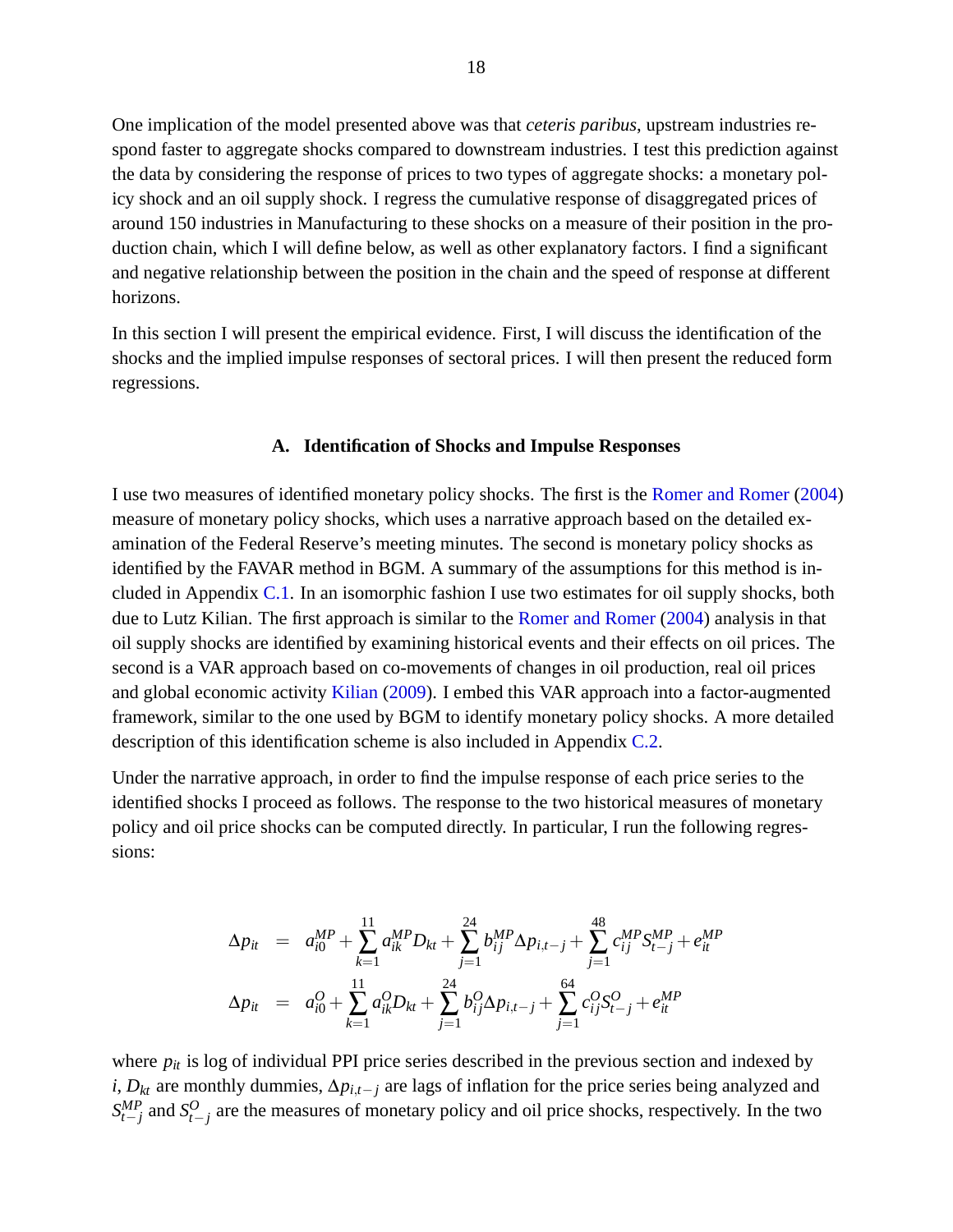regressions above superscripts *MP* and *O* refer to monetary policy and oil regressions, respectively.

In the monetary policy regression I use exactly the same number of lags as [Romer and Romer](#page-50-10) [\(2004\)](#page-50-10). They use 24 lags of monthly inflation series, and 48 lags of the shock series to analyze the effect of their measure of monetary policy shocks on the price index for finished goods. The regression is performed on monthly data and the regression dates are 1976:1 to 1996:12. For the oil supply shock, I try different lag specifications.

In analyzing the inflation response [Kilian](#page-49-15) [\(2008\)](#page-49-15) uses four lags of the inflation series and eight lags of oil price, both on a quarterly basis. Given that the oil shock and price series are both available in monthly frequency, I use the monthly data in the oil supply shock regression to be consistent with the monetary policy shock regression. I use the same number of lags for the inflation series (24 months), but longer lags for the oil price shock to capture the notion that an oil price shock might take longer to affect production and prices. The results presented in the paper are robust to changes in these horizons and use of quarterly data as in [Kilian](#page-49-15) [\(2008\)](#page-49-15). The regression uses data from 1976:1 to 2004:9. The impulse response of prices to monetary (oil) shocks can be directly computed using  $b_{ij}^{MP}$  and  $c_{ij}^{MP}$  ( $b_{ij}^O$  and  $c_{ij}^O$ ) coefficients.

To find the impulse response of prices to monetary and oil price shocks using a VAR, I follow closely the FAVAR approach in BGM. Briefly, this amounts to extracting a number of latent factors from a large data set, including all the sectoral prices and major series describing the state of the US economy. In the case of monetary policy shocks, the federal funds (FF) rate is added to the latent factors. The VAR is composed of the latent factors as well as the FF rate with a recursive identification assumption which imposes that the FF rate can respond to all factors within a month, but not vice-versa. Monetary policy shocks are identified this way, and the corresponding impulse responses for each price series can be computed. The approach is described in more detail in Appendix [C.1.](#page-12-0)

A similar approach is used for identifying oil price shocks. Following [Kilian](#page-49-14) [\(2009\)](#page-49-14) I impose that the monthly change in the global oil production, a measure of global real economic activity and real oil prices are the three observable factors. The identification assumption, as discussed in [Kilian](#page-49-14) [\(2009\)](#page-49-14), is that production does not respond within a month to changes in real economic activity and real oil prices, and economic activity cannot respond within the same month to changes in real oil prices whereas real oil prices can respond to shocks to all the factors. The identification scheme is discussed in more detail in Appendix [C.2.](#page-13-0)

Finally, I need to construct a measure for the position of an industry in the production chain. I define the position of sector *i* in the production chain as:

$$
pos_i = \frac{\text{total final use of } y_i}{y_i}
$$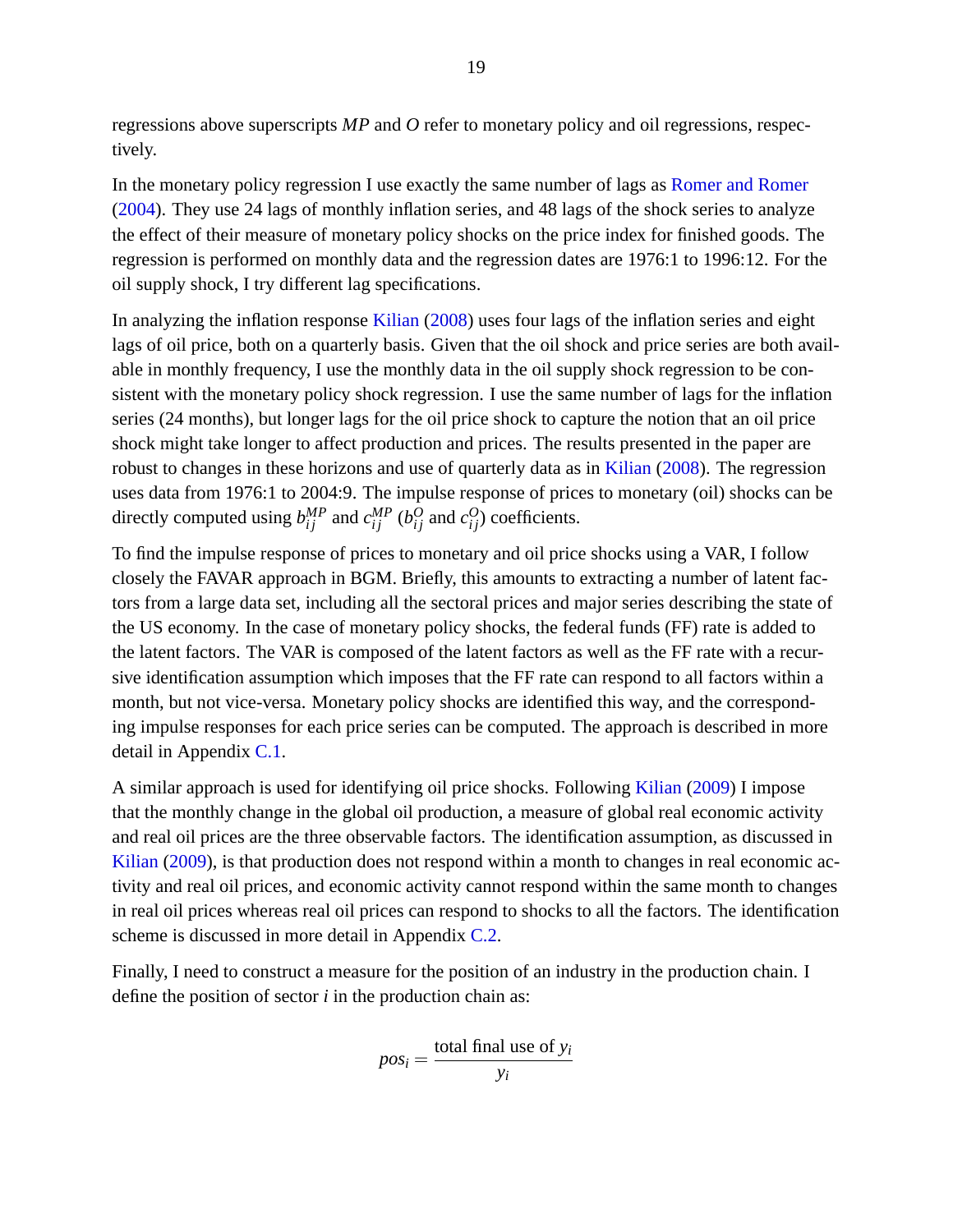i.e. the position of the industry *i* in the chain is determined by how intensively it is used as a final good as a share of that industry's total output. The higher this ratio, the further downstream is the corresponding industry.

## **B. Data**

<span id="page-20-0"></span>The data for the FAVARs are exactly the same as those used in the BGM exercise. This is a balanced panel of 653 monthly series for the period running from 1976:1 to 2005:6. The choice of the initial date reflects the fact that a significant number of the disaggregated PPIs start in 1976:1. All data have been transformed to induce stationarity. The original and transformed data are posted by the authors on the World Wide Web.<sup>[12](#page-20-1)</sup>

To find the impulse response of prices to monetary policy shocks identified by [Romer and Romer](#page-50-10)  $(2004)$ , I directly take their measure for monetary policy which is also available on the Web.<sup>[13](#page-20-2)</sup> This measure documents monthly shocks to monetary policy from 1969:1 to 1996:12. Therefore, the regressions based on this measure of monetary policy use monthly data from 1976:1 to 1996:12. I append 24 months of zero inflation to the disaggregated price data (starting from 1974:2) in order to avoid throwing away the first 24 months of price data needed for the AR structure of the regression.

To identify oil supply shocks in the FAVAR framework, as well as the panel describing the econ-omy, I need the monthly index of real activity which is available from Lutz Kilian's website.<sup>[14](#page-20-3)</sup> The oil production and real oil price data are also readily available from the Department of Energy's Energy Information Administration. The three series required to repeat the Kilian exercise are available from 1974:1 to 2006:10, and therefore, the entire BGM panel can be used in this framework.[15](#page-20-4)

Finally, for the identification of oil supply shocks using the historical measure, I use the monthly historical oil supply shocks identified by [Kilian](#page-49-15) [\(2008\)](#page-49-15) based on episodes of political turmoil in the Middle East. This data is available from 1973:1 to 2004:9. Therefore, the impulse responses based on this measure are calculated using monthly data on prices and oil supply shocks from 1976:1 to 2004:9. All sectoral inflation between 1973 and 1976 are assumed to be zero, but this will only affect the estimates using the first few months of data.

<span id="page-20-1"></span><sup>12</sup>http://www2.gsb.columbia.edu/faculty/mgiannoni/research.html

<span id="page-20-2"></span><sup>13</sup>http://elsa.berkeley.edu/~dromer/

<span id="page-20-4"></span><span id="page-20-3"></span><sup>14</sup>http://www-personal.umich.edu/~lkilian/rea.txt

<sup>&</sup>lt;sup>15</sup>Kilian starts his series from January 1973 because he uses the [Barsky and Kilian](#page-49-16) [\(2001\)](#page-49-16) estimates of oil prices, which begin earlier than the series published by the Energy department, which starts in January 1974. Given that the price data used in the FAVAR start in 1975, I do not use this extension.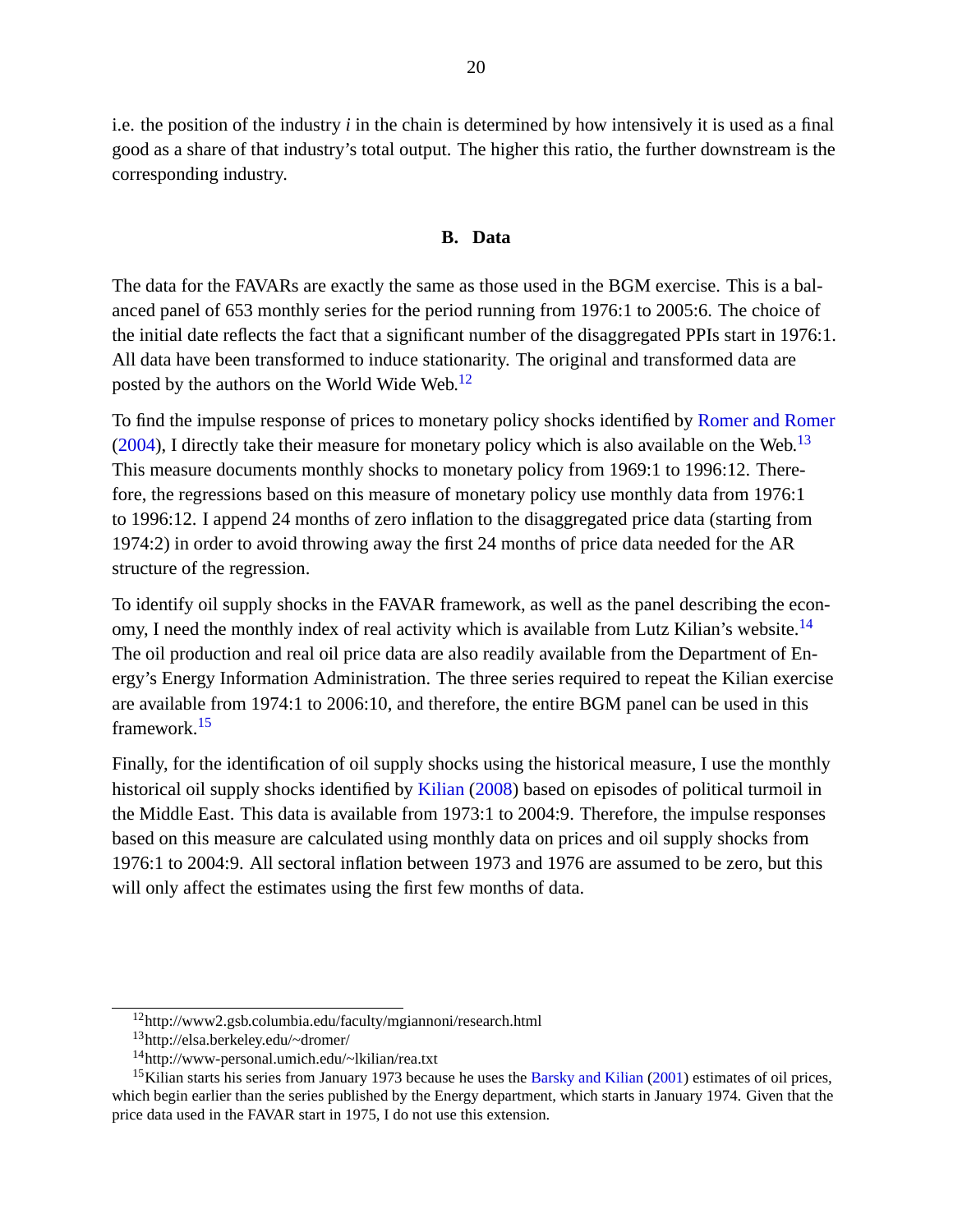# **C. Regressions**

<span id="page-21-0"></span>As a first pass at the data, I use the Bureau of Labor Statistics classification of PPI commodity data by their stage of processing. This classification covers 1893 commodity categories classified into three stages of processing: "Crude materials for further processing", "Intermediate materials, supplies and components" and "Finished goods."

[Figure 7](#page-43-0) to [Figure 10](#page-45-0) show the impulse response of price indices for each of these three broad categories to the four aggregate shocks discussed above. For the two monetary policy shocks, the relative speed of response of the different price categories strongly support the prediction of the model. The response of the final goods is much slower than that of the intermediate goods, and the crude materials are the fastest to respond. The response of prices to oil shocks, particularly when identified in the FAVAR, also suggests the same order in the speed of response. However, it seems that crude prices are much more volatile and far fewer lags are needed to estimate their response to oil price shocks.

For more conclusive evidence, I now use the responses of the 153 industries used by BGM in their sectoral regressions. I regress the response of disaggregated prices to shocks above at different horizons on *pos<sup>i</sup>* , defined above. The model would predict a negative relationship between the speed of response of an industry to an aggregate shock and the measure *pos<sup>i</sup>* . Under the assumption of neutrality of money, all prices should respond by the same amount to a monetary policy shock in the long-run. Therefore, the magnitude of the response of a price series at any time horizon is a valid measure of its speed of response.[16](#page-21-1)

On the other hand, oil prices can have also long-run level effects. Thus, the magnitude of response cannot be used as an indicator of the speed of response. To control for this level effect, I either control for the long-run effect or control for the level of energy use. I construct an index for the energy use, which is the total expenditure on energy as a share of total expenditure on intermediate inputs for each industry. Controlling for this index of energy use should allow a separation of the long-run level effect of oil price shocks on sectoral prices from the short-run transition effects. Therefore, I expect the coefficient on the index of energy use to be negative.

Furthermore, BGM find that other factors, such as the standard deviation of the sector-specific shocks or the degree of competition in an industry, can affect the dispersion in the response to monetary policy shocks. Therefore, I also include those variables in my regressions. In particular, I will use the following specifications for the cross-industry price responses:

<span id="page-21-1"></span><sup>&</sup>lt;sup>16</sup>This assumption would be invalid if the speed of response changes along the IRF. In other words, if there is a lot of change in the ordering of prices, the magnitude of response is not a good proxy for its speed. The correlation of the speed of response has to be constant along the IRF. The correlation of the ordering of prices between six, nine and twelve month horizons shows a positive, albeit not very large, correlation. Also, I avoid using the estimated responses at longer horizons as these are less precisely estimated compared to the estimates at earlier horizons.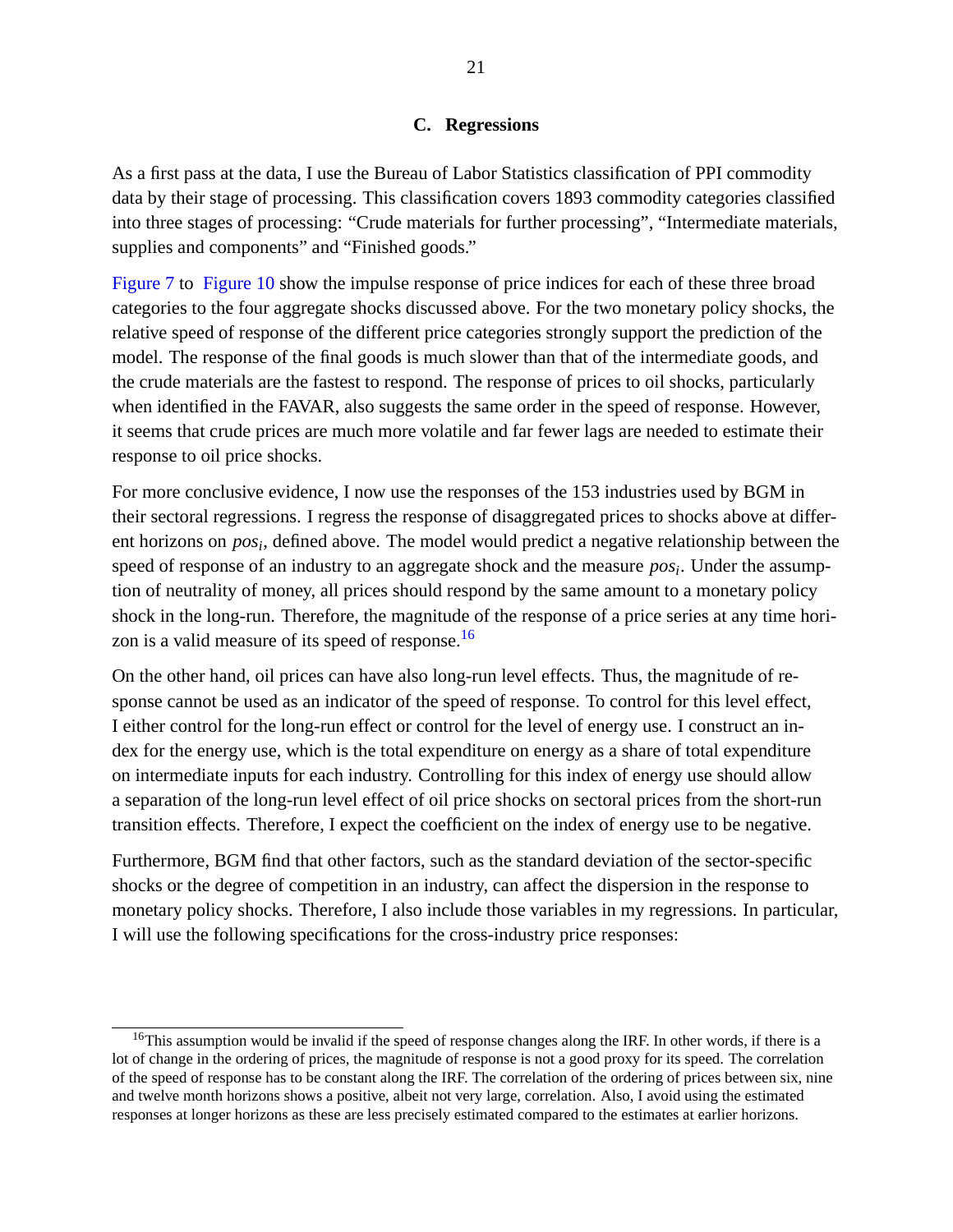<span id="page-22-0"></span>
$$
IR_{i,h}^{MP} = \alpha + \beta_1 POS_i + \beta_2 s.d.(x_i) + \beta_3 profit + \beta_4 \rho(x_i) + \varepsilon_i
$$
\n(4)

$$
IR_{i,h}^{O} = \alpha + \beta_1 POS_i + \beta_2 s.d.(x_i) + \beta_3 profit + \beta_4 \rho(x_i) + \beta_5 energy + \varepsilon_i
$$
 (5)

$$
IR_{i,h}^O - IR_{i,m}^O = \alpha + \beta_1 POS_i + \beta_2 s.d.(x_i) + \beta_3 profit + \beta_4 \rho(x_i) + \varepsilon_i
$$
\n(6)

where  $IR_{i,h}^{MP}$  ( $IR_{i,h}^{O}$ ) is the log of price level in industry *i*, *h* periods after an expansionary monetary policy shock (positive oil price shock); *pos<sup>i</sup>* is the share of final use of industry *i* output;  $s.d.(x_i)$  is the standard deviation of the inflation series,  $\rho(x_i)$  is the persistence of the inflation series, *pro fit* is the level of profits as a share of output – a measure of competitiveness in industry *i* which BGM find significant – and finally, *energy* is the total energy input as a share of total inputs.

The specification is similar to that in the cross-sectional analysis by BGM. I control for all factors that they find significant in explaining cross-sectional dispersion in response to aggregate shocks and argue the position in the chain still has some explanatory power. However, there is one small difference. In BGM, *s.d.*( $x_i$ ) and  $\rho(x_i)$  are replaced by *s.d.*( $e_i$ ) and  $\rho(e_i)$ , where  $e_i$  is the VAR error term. These estimates, though consistent, suffer from generated regressor bias, and therefore, I need to correct the standard errors. I use *s.d.*( $x_i$ ) and  $\rho(x_i)$  (properties of the inflation series) as instruments for  $s.d.$  ( $e_i$ ) and  $\rho(e_i)$ . [Table 6](#page-34-0) shows that these are indeed strong instruments, particularly in the case of  $s.d.(x_i)$ . Note that I use  $IR_{i,h}^O$  to  $IR_{i,m}^O$  as the dependent variable in regression [\(\(6\)\)](#page-22-0) as opposed to using  $IR_{i,h}^O$  as the dependent variable and controlling for  $IR_{i,m}^O$  on the righthand side. Again, this is to avoid the generated regressor problem as  $IR_{i,m}^O$  are also estimated in the VAR.

Given the specification above the model suggests that  $\beta_1$  is negative. BGM find a positive estimate for  $\beta_2$  and a negative estimate for  $\beta_3$ , both statistically significant. A positive  $\beta_2$ , although not predicted by the pricing model presented in this paper, could suggest some form of menucost pricing: firms with highly volatile idiosyncratic shocks need to adjust their prices often, and hence, they will also respond faster to aggregate shocks. A negative  $\boldsymbol{\beta}_3$  suggests that in those sectors with higher profit levels (associated with less competitive sectors) prices respond more slowly. Finally, I expect  $\beta_5$  in the first oil regression to be positive.

[Table 7](#page-35-0) and [Table 8](#page-36-0) show the regression results. First, note that the estimates of the effect of the position in the chain on the speed of chain (*pos*) is negative and significant in almost all the regressions presented. Furthermore, the estimates are quite close despite the fact that the dependent variables across different regressions represent responses to different shocks (or at least the same shocks identified with different strategies).

Looking at [Table 7](#page-35-0) the estimates for *pos* can be interpreted as the effect of moving an industry from the "end" of production chain to the "beginning" of chain. These estimates say that an industry would respond between 20 to 40 percent faster if it were moved from the end of the chain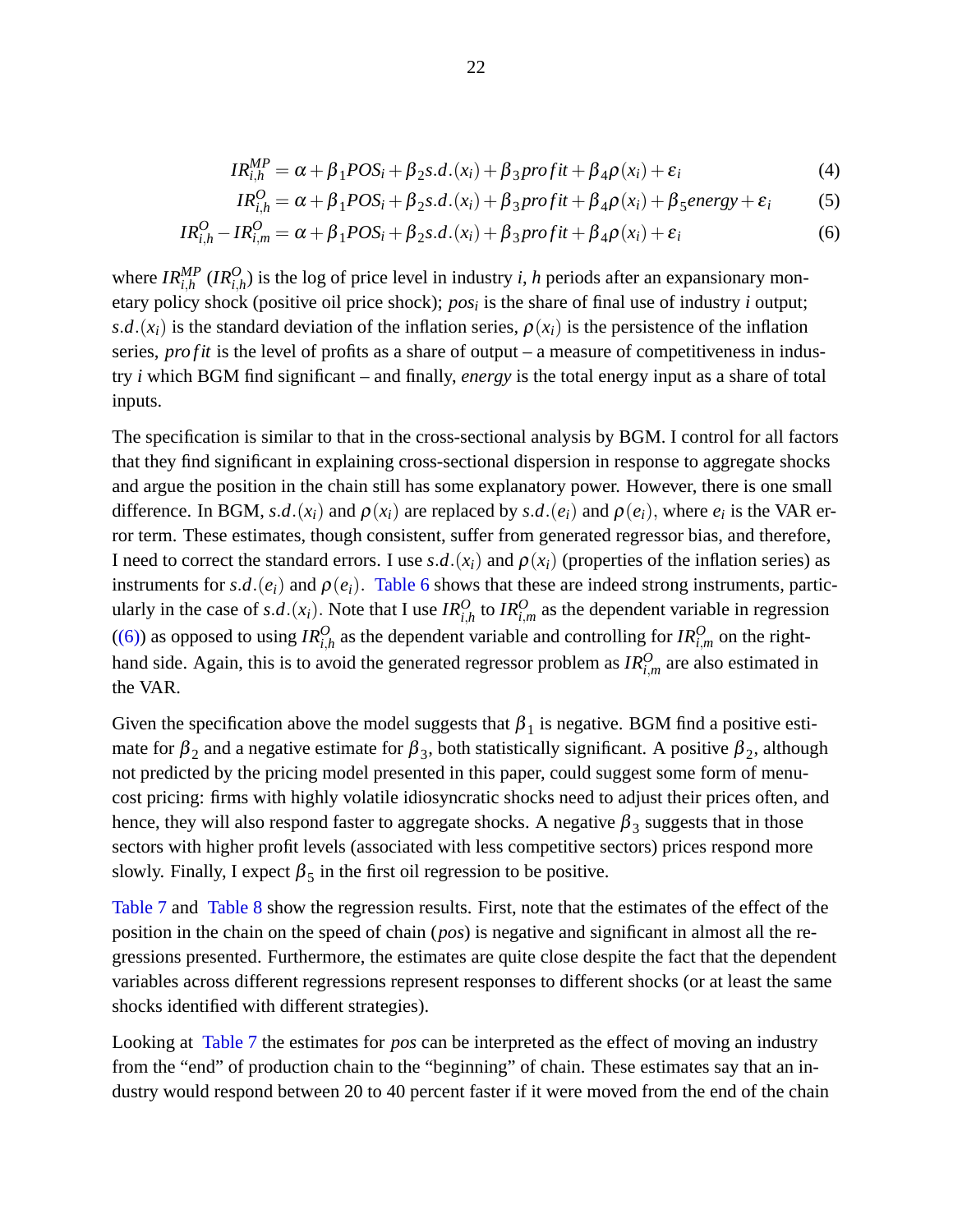to the beginning. This effect is economically significant. Of course, as found in BGM, the effect of one unit larger standard deviation of idiosyncratic shocks is several orders of magnitude larger.

[Table 8](#page-36-0) confirms the same intuition for response to oil supply shocks. In the first two regressions of each panel I use  $IR_9^O$  to  $IR_{12}^O$  as a measure of the speed of response of prices between months nine and twelve. As explained earlier, the purpose of this choice of variable is twofold. First, I need to control for the long-run level response to an oil price shock. Second, to avoid a generated regressor problem, I use the difference in the 9-month and 12-month responses as my preferred measure of independent variable. In regressions (3) to (4) instead I use the share of energy use in total intermediate inputs to control for the long-run effects.

Here, again the estimates of the coefficient on *pos* are all negative and mostly significant, albeit slightly smaller than the estimates obtained from the monetary policy responses. The estimates of the *energy* coefficient are quite small in the regressions based on the FAVAR impulse responses but are significant and have the correct sign in the historical-based regression. Overall, the coefficient on *energy* is less robust in alternative specifications of the horizon at which the regression is performed compared to controlling for the long-run response. This might be an indication that the *energy* index formed this way does not fully capture the extent of the energy use or the relationship between the speed of response and the degree of energy use is not correctly specified.

Overall, these results lend support to the hypothesis that the position of an industry in the chain can affect the speed of its price response to aggregate shocks through the dependence of the industry's marginal cost on other prices in the economy.

# **V. CONCLUSIONS**

<span id="page-23-0"></span>Several recent papers have argued that there is significant heterogeneity in the behavior of prices across different sectors, and a literature has emerged to identify the sources of this heterogeneity. This paper belongs to this strand of research. In particular, this paper asks whether the existence of a production chain structure in the economy can be an important source of heterogeneity in the response of sectoral prices to shocks.

I present a multi-sector New Keynesian model incorporating production chains. Different sectors in the economy use inputs with varying intensity. Industries that mainly use labor as their input to production are classified as upstream whereas those heavily dependent on intermediate inputs from other sectors for their production are classified as downstream industries. I discuss three implications of this model.

First, the input-output linkages in production can create heterogeneity in the response of sectoral prices to aggregate shocks. The model suggests that if there are small nominal rigidities, industries at the end of the chain "inherit" these rigidities from their suppliers and hence respond more slowly to aggregate shocks. In response to idiosyncratic shocks, on the other hand, the first-order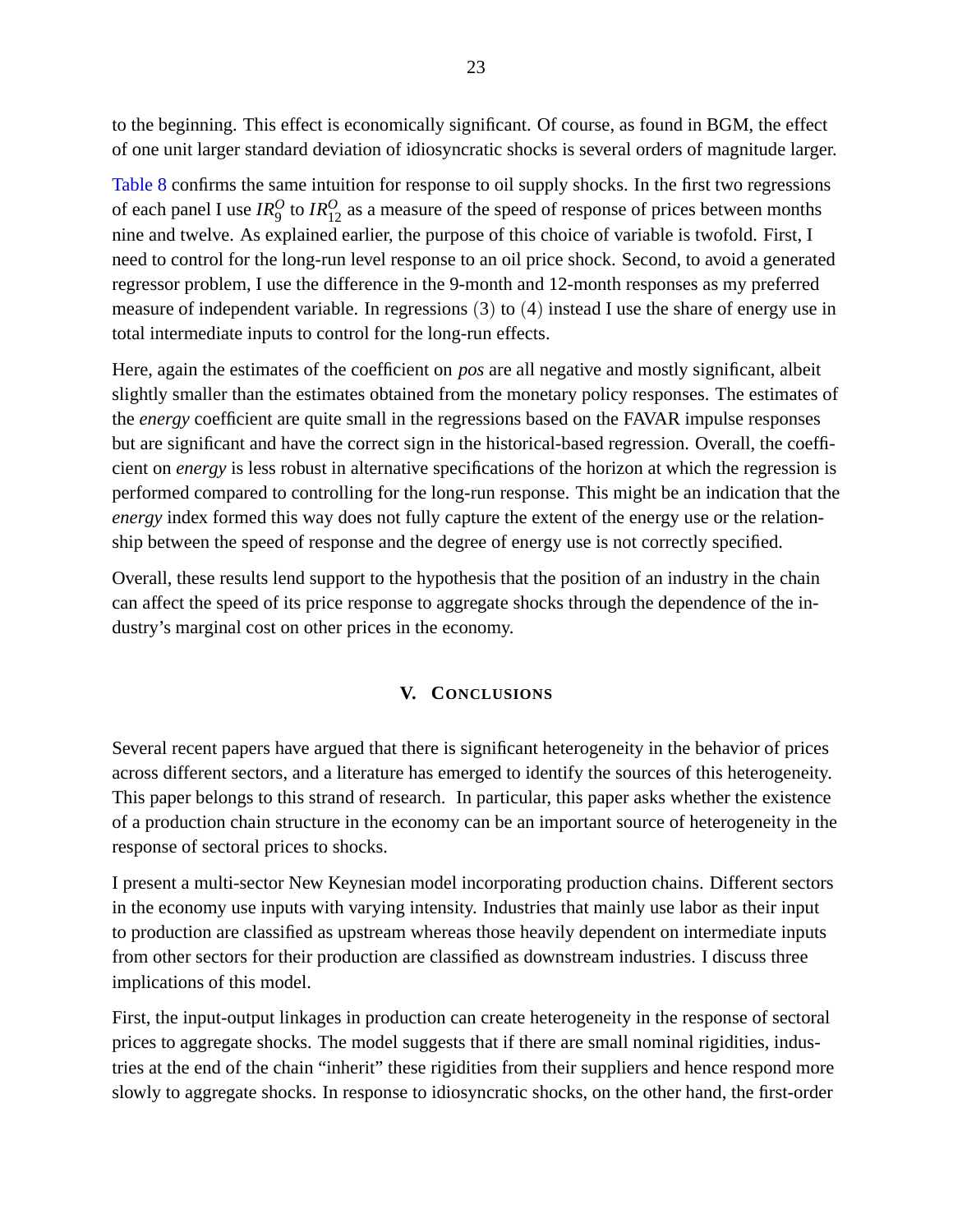effect of a change in productivity comes into effect immediately, and thus, is reflected in the price regardless of the position in the chain. The implications of this model seem consistent with the stylized fact (documented in BGM) that prices only respond slowly to aggregate shocks whereas the response to sector-specific shocks is fast.

Second, in a realistic calibration of this multi-sector model to the US data, heterogeneity in the frequency of price adjustments can reinforce the heterogeneity in response to aggregate shocks associated with the position in the chain, generating large rigidities in response to monetary shocks. The introduction of intermediate goods increases non-neutrality as pointed out by [Nakamura and](#page-50-1) [Steinsson](#page-50-1) [\(2008b\)](#page-50-1) and others. Furthermore, [Carvalho](#page-49-6) [\(2006\)](#page-49-6) shows that heterogeneity in sectoral frequency of price adjustment also increases rigidities. Using data on the sectoral frequency of price adjustment, I show that differences across sectors in the intensity of intermediate input use reinforces the heterogeneity in sectoral price adjustment frequencies. So, an equivalent "average" economy might be underestimating the amount of non-neutrality quite substantially.

Finally, the model implies that upstream industries would respond faster to aggregate shocks compared to downstream industries. I test this prediction against the data by looking at the response of 150 Manufacturing industries to two types of aggregate shocks: a monetary policy shock and an oil supply shock. I find a significant and negative relationship between the position in the chain and the speed of response at different horizons. This evidence supports the view that the existence of production chains is an important mechanism for the propagation of aggregate shocks and helps explain the heterogeneity across sectors in response to these shocks.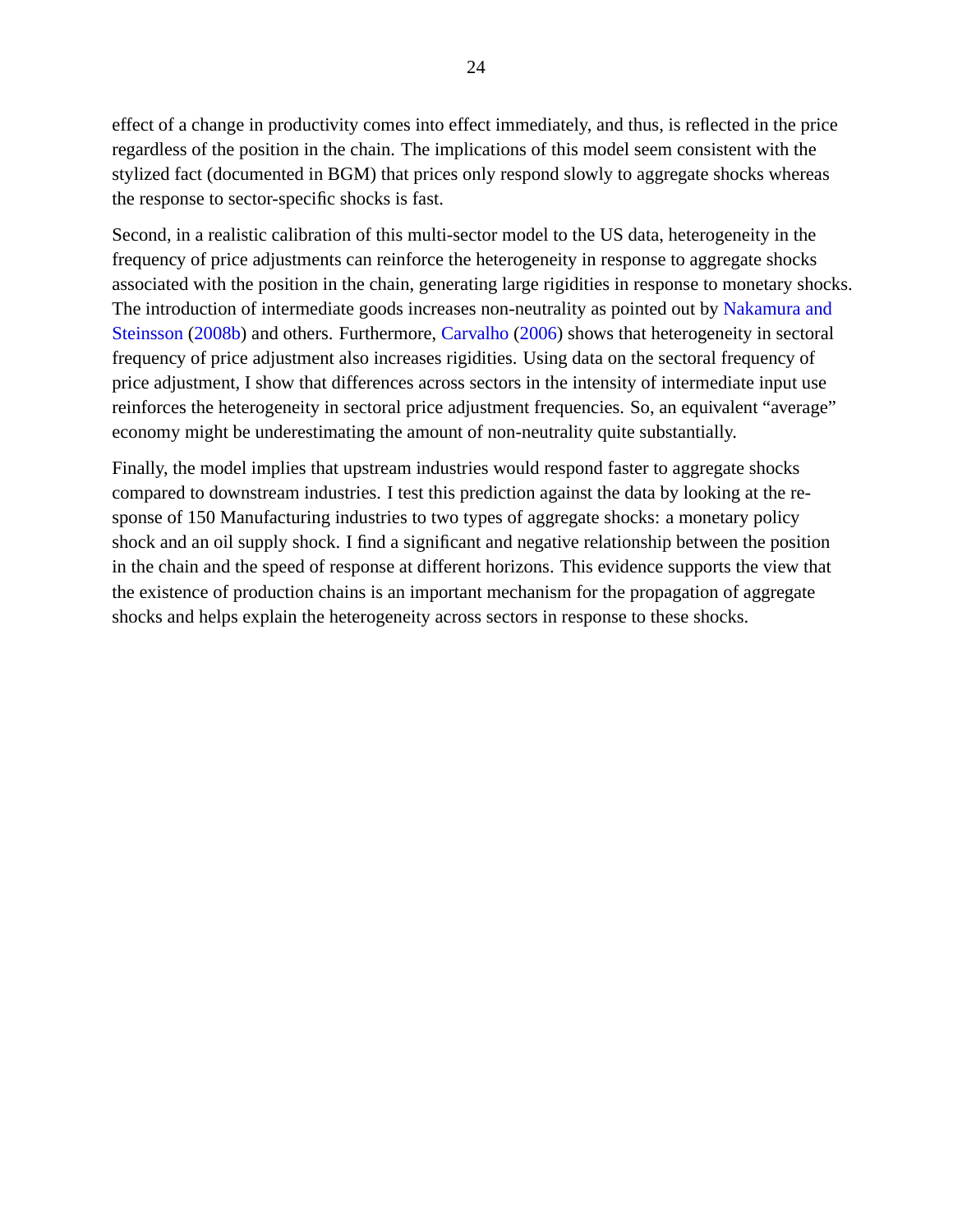#### **APPENDIX A. RESULTS IN THE PRESENCE OF WAGE RIGIDITY**

<span id="page-25-0"></span>Here, I have reproduced [Figure 2](#page-38-0) to [Figure 4](#page-40-0) in the presence of wage rigidity. In modelling wage rigidity I follow [Erceg, Henderson, and Levin](#page-49-12) [\(2000\)](#page-49-12) staggered wages setup. The assumptions about households' problem are altered slightly to allow for this setup. In particular, I assume a continuum of monopolistically competitive households each of which supplies a differentiated labor service to the production sector. Under these assumptions, [Erceg, Henderson, and](#page-49-12) [Levin](#page-49-12) [\(2000\)](#page-49-12) show that a wage setting equation analogous to the price setting Phillips curve can be derived:

$$
\boldsymbol{\omega}_t = \beta E_t \boldsymbol{\omega}_{t+1} + \kappa_{\boldsymbol{\omega}} \left[ m r s_t - \zeta_t \right]
$$

where  $\omega_t = w_t - w_{t-1}$  is the wage inflation at time *t*,  $\kappa_{\omega} = \frac{(1 - \varphi^w \beta)(1 - \varphi^w)}{\varphi^w}$  $\frac{\varphi}{\varphi^w}$  is a constant related to the stickiness of wages ( $\varphi^w$ ), and  $\zeta_t$  is the real wage. I calibrate the probability of the nominal wage stickiness such that  $\varphi^w = 0.85$ . This calibration implies that wages are more rigid than all of the sectoral prices.

The important point to note is that the ordering of sectoral responses does not change in the presence of wage rigidity. This is due to the intuition provided in the two-sector case. Industries further down the change inherit the stickiness of earlier ones regardless of the source (wage or price stickiness).

# <span id="page-25-1"></span>**APPENDIX B. LONG-RUN RESPONSE OF PRICES TO AN AGGREGATE TECHNOLOGY SHOCK**

First, I prove that  $x^{LR} = -a$ , where  $x^{LR}$  is the long-run response of the price of intermediate input, and *a* is the size of aggregate technology shock, where the term "aggregate technology shock" implies  $a_i = a_j = a, \forall i$ . The proof is by contradiction. Let  $x^{LR} = -b$ . Then, for each sector *i* the long-run price response implied is:

$$
p_i^{LR} = s_j(w - a_j) + (1 - s_j)x^{LR}
$$
  
= 
$$
-s_j a - (1 - s_j)b
$$

The second line follows because  $\eta = 0$  implies perfectly elastic labour supply, and therefore,  $w = 0$ . The definition of *x* implies:

$$
x^{LR} = \sum_{i} \varsigma_i p_i^{LR} = -b + \sum_{i} \varsigma_i s_i (b - a)
$$
  
= -b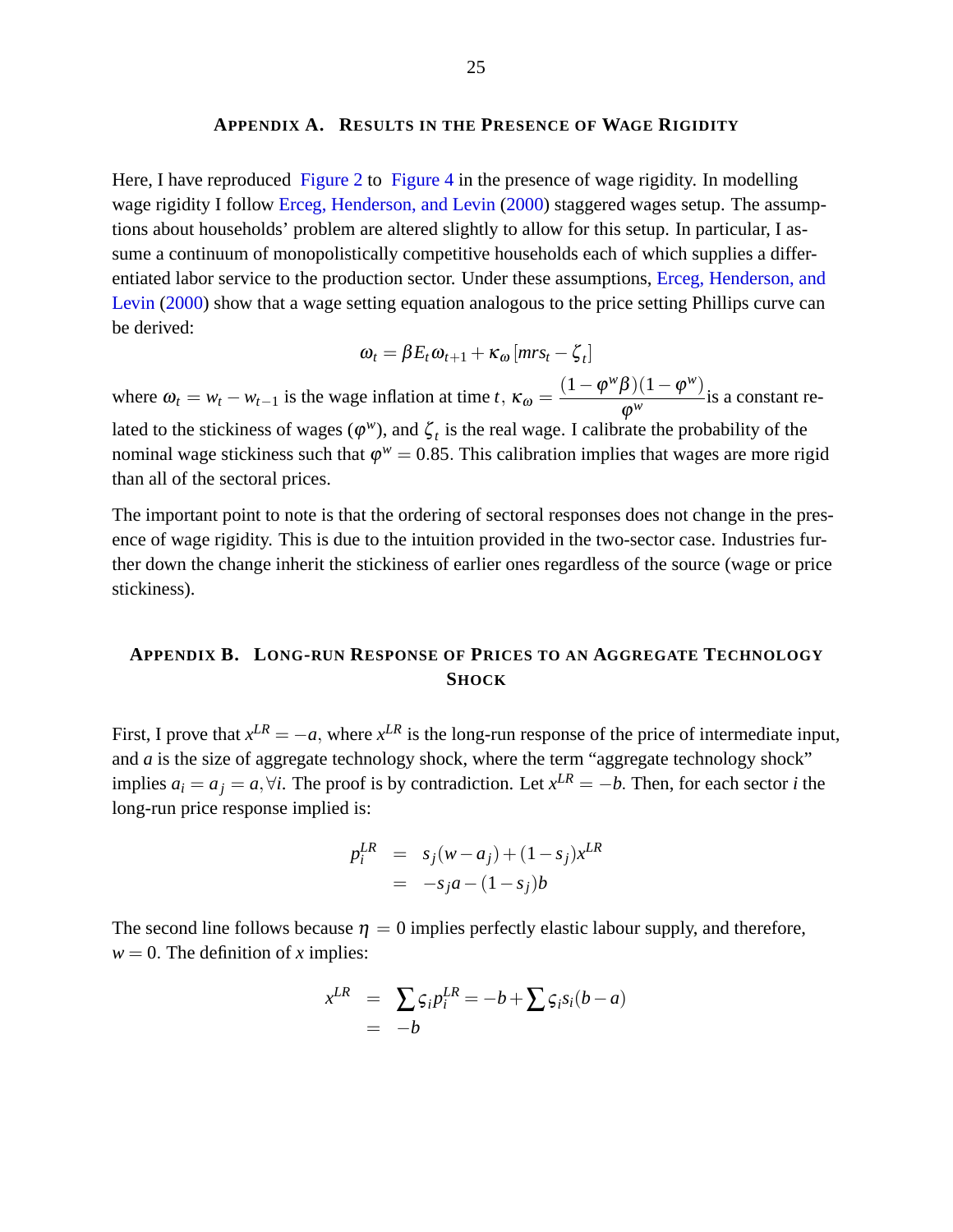The second line follows from our assumption about the long-run response of *x*: This must be true for any vector *s* and  $\zeta$ , which implies  $b = a$  and  $x^{LR} = -a$ . It immediately follows that:

$$
p_i^{LR} = s_j(w - a_j) + (1 - s_j)x^{LR}
$$
  
= -a,  $\forall i$ 

## **APPENDIX C. MONETARY POLICY AND OIL PRICE SHOCK FAVAR**

<span id="page-26-0"></span>The empirical framework is based on the factor-augmented vector auto-regression model (FAVAR) described in BGM and originally used by to [Bernanke, Boivin, and Eliasz](#page-49-17) [\(2005\)](#page-49-17) (BBE). The main feature is to extract a few key variables, or "latent factors", from a large set of economic variables in order to summarize the movements of the macroeconomy. This strategy is particularly useful for eliminating the identification problems associated with small size VARs. As largely documented in this literature, a VAR specification based on an information set smaller than that of the policy maker will be potentially misspecified. The FAVAR framework addresses this problem by using a large information set from which factors are extracted.

Furthermore, the FAVAR model allows for decomposing fluctuations in all variables into common and idiosyncratic movements. BGM use this feature to establish their stylized facts about the responses of disaggregated prices to aggregate vs. idiosyncratic shocks. As the methodology for factor decomposition and identification of monetary policy shocks is based on BGM, I only provide a brief description of the assumptions here and refer the interested reader to BGM for more details.

## **C.1. Identifying Monetary Policy Shocks**

The assumption is that the economy is affected by a vector of factors, *C<sup>t</sup>* , which are common to all variables entering the data set. To estimate this vector of common components I follow BGM. I impose that one of these factors is the FF rate as we are interested in identifying monetary policy shocks. The rest of the common dynamics are captured by a  $K \times 1$  vector of unobserved factors  $F_t$ . These unobserved factors may reflect general economic conditions such as "economic activity" or the level of "productivity," which are captured by a wide range of economic variables. The dynamics of *C<sup>t</sup>* are given by:

<span id="page-26-1"></span>
$$
C_t = \Phi(L)C_{t-1} + v_t \tag{7}
$$

where

$$
C_t = \left[ \begin{array}{c} F_t \\ R_t \end{array} \right]
$$

and  $\Phi(L)$  is a lag polynomial. The error term  $v_t$  is i.i.d. with mean zero and covariance matrix  $Q$ . Equation [\(\(7\)\)](#page-26-1) defines a VAR in  $C_t$  except that the  $F_t$  are unobservable. I follow a similar strat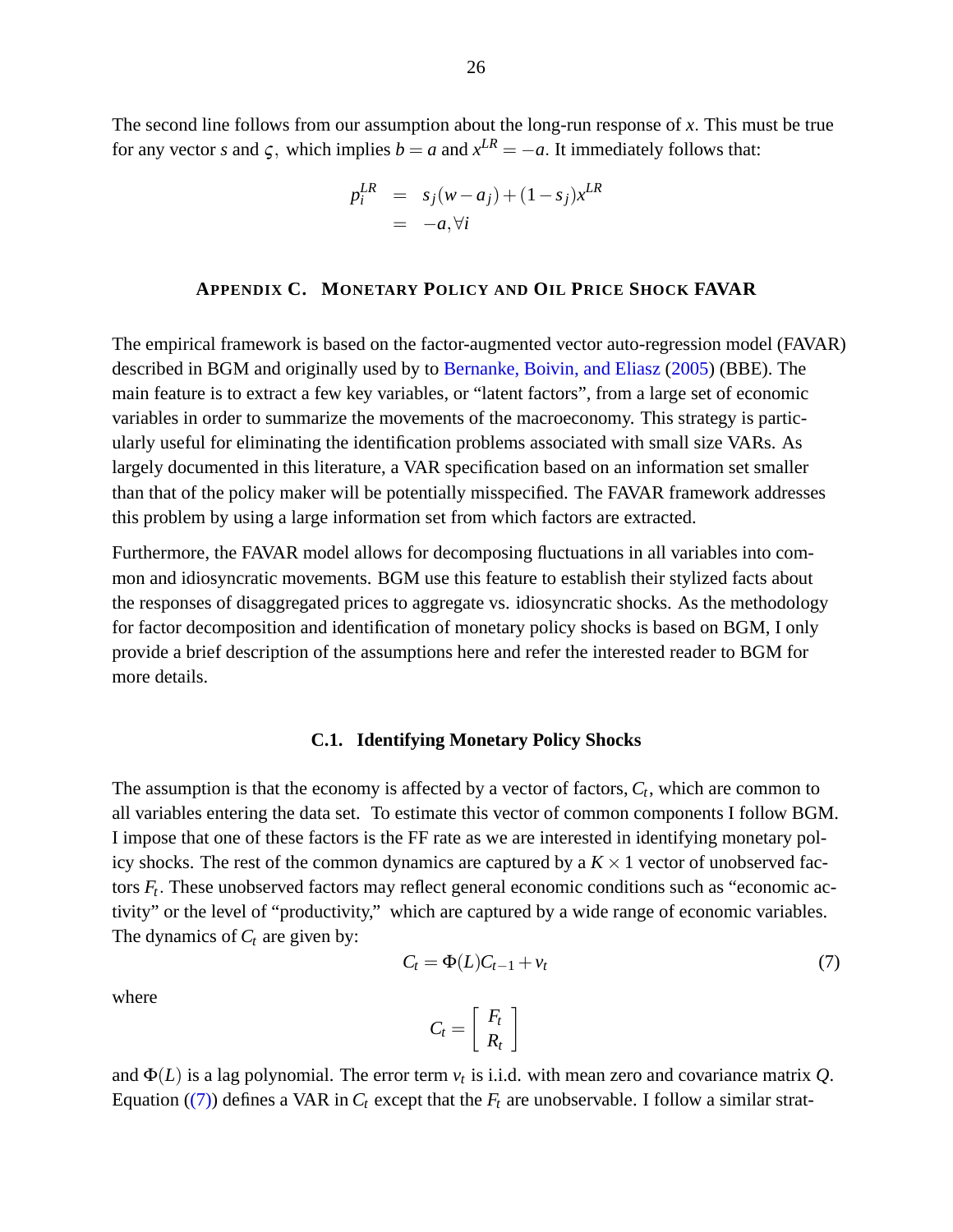egy to BGM to extract these factors in a two-step principal components approach. In the first step principal components are extracted from the entire data set. In the second step the FF rate is appended to the estimated factors so that the VAR described in  $((7))$  can be estimated.

To identify a monetary policy shock, again, I follow the strategy described in BGM. Specifically, I assume that the FF rate may respond to contemporaneous fluctuations in estimated factors but that none of the latent factors of the economy can respond within a month to unanticipated changes in monetary policy. This is the FAVAR version of the standard VAR identification schemes of monetary policy shocks. Note that this identification assumption implies that all the variables (including price series) are allowed to respond to monetary policy immediately insofar as this is a response only to the monetary policy shock directly and not through changes in other latent factors. In all of the simulations presented here, I extract five latent factors. The results are similar with seven, nine, and ten extracted factors.

## **C.2. Identifying Oil Price Shocks**

To identify oil price shocks in VAR, I use the identification scheme proposed by [Kilian](#page-49-14) [\(2009\)](#page-49-14) and embed it in the factor augmented framework. He proposed a VAR model based on monthly data for  $z_t = (\Delta prod_t,rea_t, rpo_t)$ , where  $\Delta prod_t$  is the percent change in global crude oil production, *rea<sub>t</sub>* denotes an index of monthly global real economic activity in industrial commodity markets based on data for dry cargo bulk freight rates, and *rpo<sup>t</sup>* refers to the real price of oil. The structural VAR representation and the reduced form representations are:

$$
A_{0}z_t = \alpha + \sum_{i=1}^{24} A_i z_{t-i} + \varepsilon_t
$$
  

$$
z_t = \beta + \sum_{i=1}^{24} B_i z_{t-i} + e_t
$$

where  $\varepsilon_t$  denotes the vector of serially and mutually uncorrelated structural innovations and  $e_t$  $A_0^{-1}\varepsilon_t$ . The identification assumptions are a set of linear restrictions on  $A_0^{-1}$ , which uniquely map  $e_t$  to  $\varepsilon_t$ . Kilian postulates the following:

$$
e_t = \begin{pmatrix} e_t^{\Delta prod} \\ e_t^{rea} \\ e_t^{rpo} \end{pmatrix} = \begin{bmatrix} x & 0 & 0 \\ x & x & 0 \\ x & x & x \end{bmatrix} \begin{pmatrix} \varepsilon_t^{oil \, supply \, shock} \\ \varepsilon_t^{aggregate \, demand \, shock} \\ \varepsilon_t^{oil \, demand \, shock} \end{pmatrix}
$$

Kilian motivates the restrictions on  $A_0^{-1}$  as follows. Crude oil supply shocks are defined as unpredictable innovations to global oil production. Furthermore, crude oil supply is assumed not to respond to innovations to the demand for oil within the same month. That exclusion restriction is plausible because, in practice, oil-producing countries will be slow to respond to demand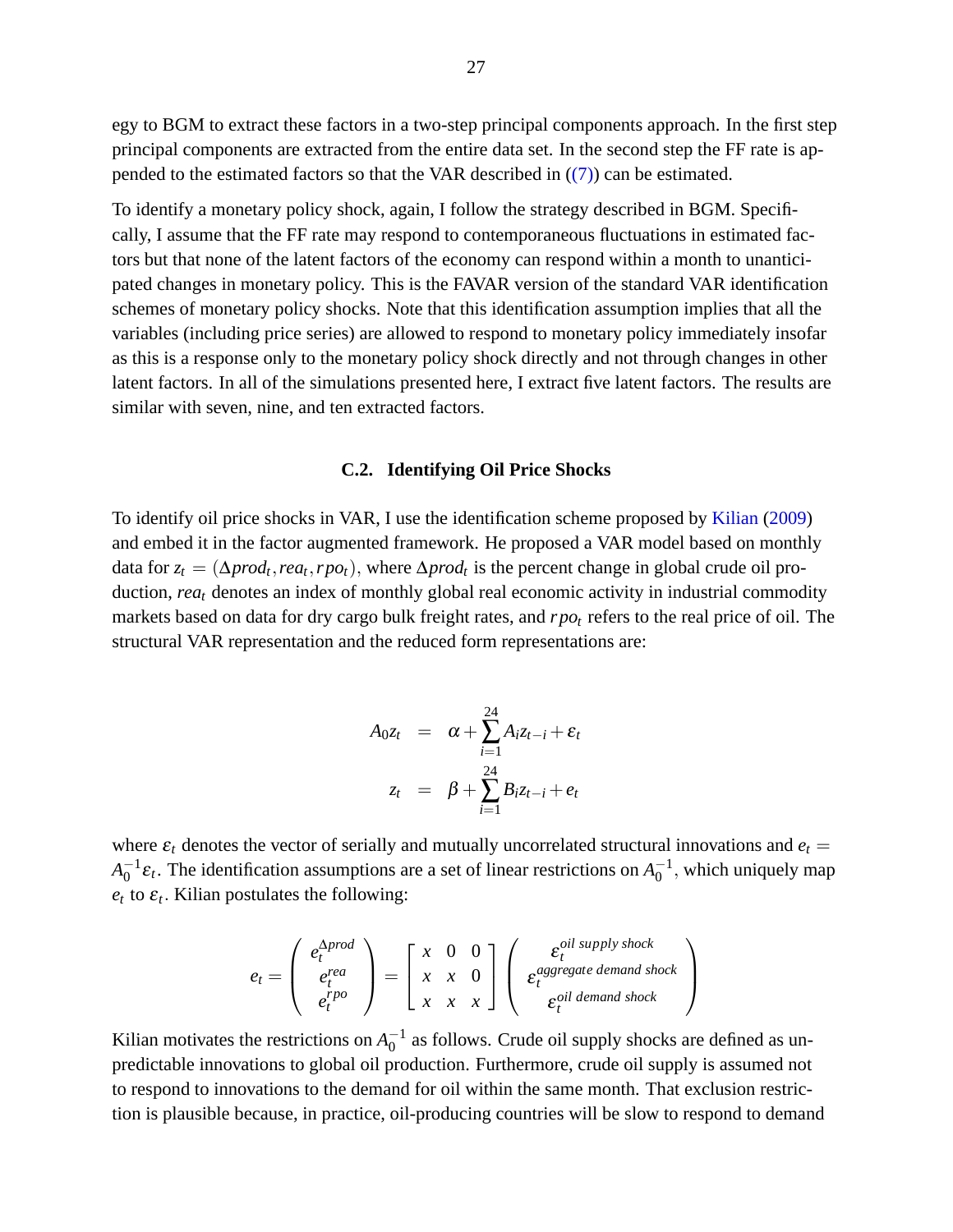shocks given the costs of adjusting oil production and the uncertainty about the state of the crude oil market. Innovations to global real economic activity that cannot be explained based on crude oil supply shocks will be referred to as shocks to the aggregate demand. The model imposes the exclusion restriction that increases in the real price of oil driven by shocks specific to the oil market will not lower global real economic activity immediately but with a delay of at least a month. This restriction is consistent with the sluggish behavior of global real economic activity after each of the major oil price increases in the sample. Finally, innovations to the real price of oil that cannot be explained based on oil supply shocks or aggregate demand shocks by construction will reflect changes in the demand for oil as opposed to changes in the global demand. The latter structural shock will reflect fluctuations in precautionary demand for oil driven by uncertainty about the availability of future oil supplies in particular.

So, to identify oil supply shocks using this identification scheme, I follow a similar set of steps to those taken in identifying monetary policy shocks. Specifically, I extract five latent factors from the large data set describing the economy and impose three additional observable factors, i.e., *z<sup>t</sup>* = (∆*prod<sup>t</sup>* ;*rea<sup>t</sup>* ;*rpot*): I consider the response of all disaggregated price series to an impulse in the global oil supply. The regression results presented in Panel (A) of [Table 8](#page-36-0) are based on these impulse responses.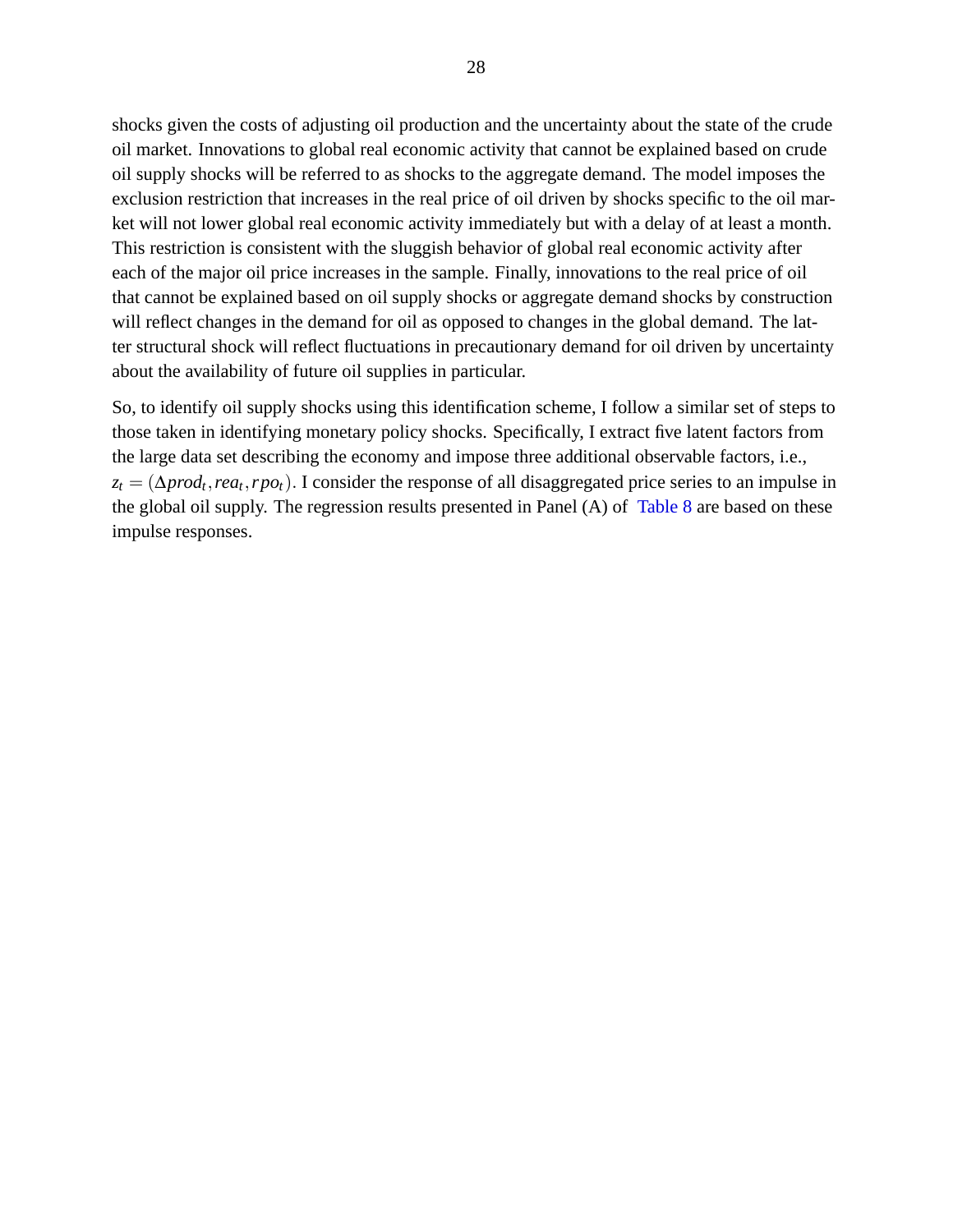| Discount factor                                            | $\beta = 0.9975$         |
|------------------------------------------------------------|--------------------------|
| Intertemporal elasticity of substitution                   | $\sigma = 1$             |
| Inverse Frisch elasticity of labor supply                  | $\eta=0$                 |
| Elasticity of substitution for goods within a sector       | $\theta = 8$             |
| Speed of mean reversion of the shock to nominal GDP growth | $\rho_{\rm p} = 0.50$    |
| St. deviation of nominal GDP growth                        | $\sigma_{\rm p} = 0.002$ |
| St. deviation of the idiosyncratic productivity shock      | $\sigma_A = 0.01$        |

<span id="page-29-0"></span>**Table 1. Calibrating the Benchmark Parameters**

This table describes the benchmark monthly calibration of the multi-sector model. The parameter values presented in this table will be used throughout all exercises.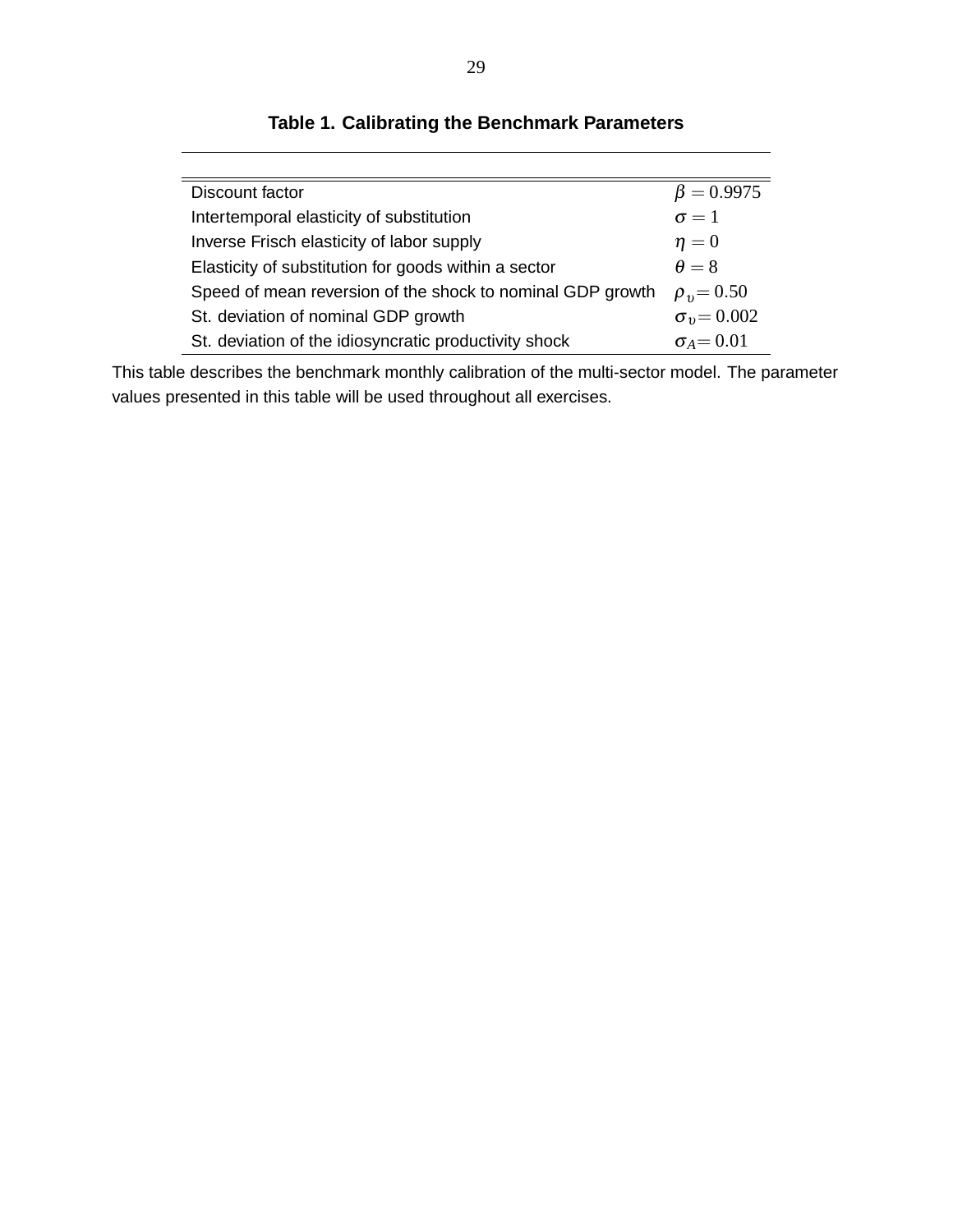| Industry      | M.X/P.Y | $\boldsymbol{S}$ | $\omega$ |                         | ε      | BCR(s) |
|---------------|---------|------------------|----------|-------------------------|--------|--------|
| Manufacturing | 0.67    | 0.24             | 0.87     | 0.70                    | 0.51   | n.a.   |
| Agriculture   | 0.65    | 0.26             | 0.15     | 0.08                    | 0.02   | 0.26   |
| Mining        | 0.50    | 0.43             | 0.42     | 0.09                    | ()()() | 0.24   |
| Construction  | 0.50    | 0.43             | 0.88     | 0.02                    | (0.00) | 0.39   |
| Services      | 0.44    | 0.50             | 0.92     | 0.06                    | 0.40   | 0.40   |
| Utilities     | 0.41    |                  | () 56    | $(1)$ ( $\overline{)5}$ |        | n a    |

<span id="page-30-0"></span>**Table 2. Calibrating the Multi-Sector Economy**

This table describes the sectoral heterogeneity as described in cases 1 to 3 of the calibration exercise. In case 1, *s* (the share of labor in production function) varies across sectors. In case 2,  $ω$  (the frequency of price adjustment) is also heterogeneous. In case 3,  $ζ$  and  $ε$  (the weights in the intermediate input aggregator and consumption basket) also vary.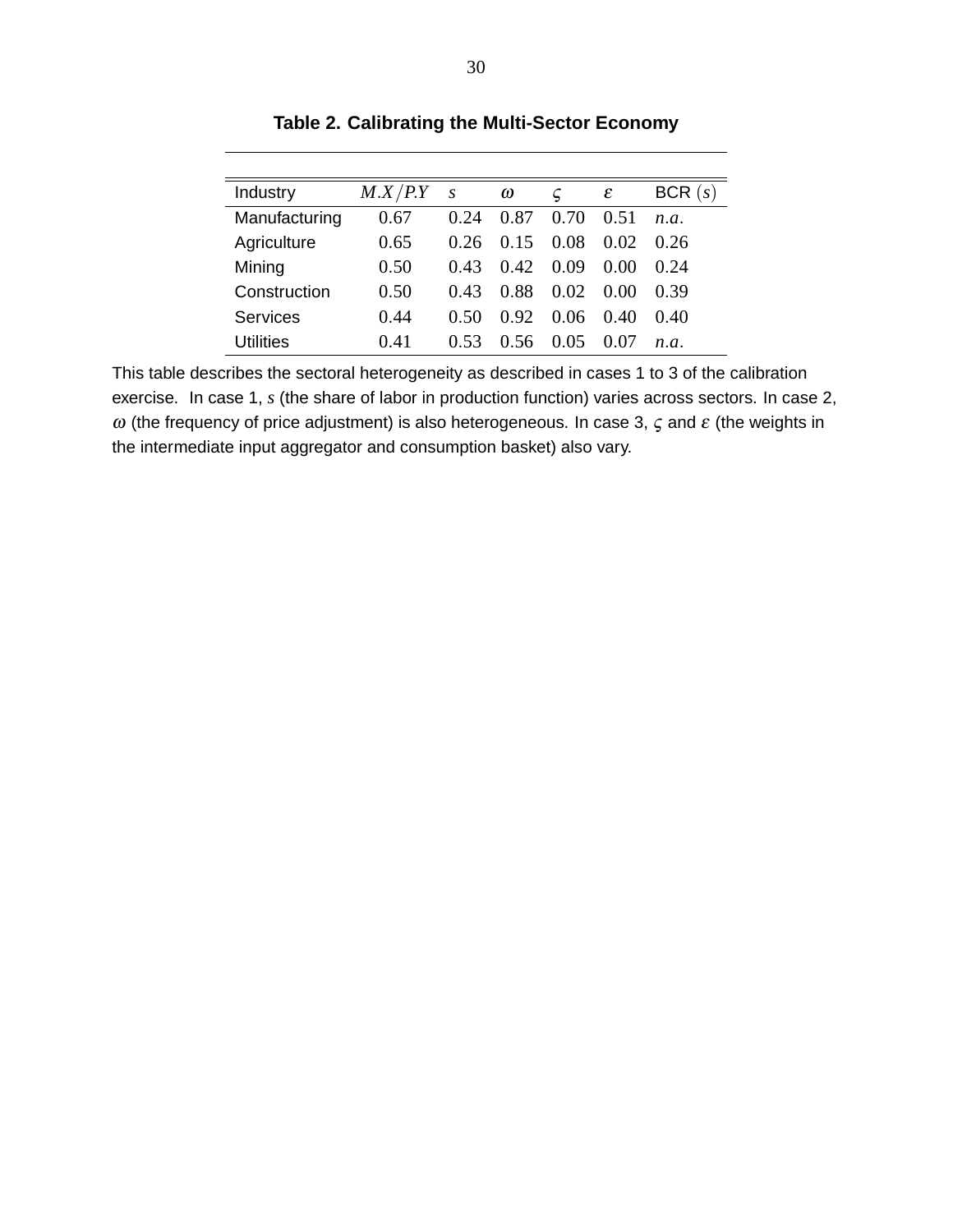|                                                                                                                            | Hom. Econ. | Case 1  | Case 2 | Case3 |
|----------------------------------------------------------------------------------------------------------------------------|------------|---------|--------|-------|
| Max. relative price                                                                                                        | $0.0\%$    | 7.9%    | 43.3%  | 39.1% |
| Max. std. of the prices                                                                                                    | $0.0\%$    | $3.3\%$ | 20.3%  | 17.7% |
| Cumulative response of consumption $0.68 \times 10^{-2}$ $1.11 \times 10^{-2}$ $2.07 \times 10^{-2}$ $3.10 \times 10^{-2}$ |            |         |        |       |
| $Var(C) \times 10^4$                                                                                                       | 0.07       | 0.15    | 0.24   | 0.38  |

# <span id="page-31-0"></span>**Table 3. Real Effects of Shocks**

This table summarizes the short-run relative price effects or the extent of short-run monetary non-neutrality in each of the models described in the text. The measure in first row is the maximum relative price across all the sectors at all horizons. Without any heterogeneity in labor shares, this metric would be equal to zero. The second measure (row 2) reports the maximum standard deviation between prices at any horizon *t*. Rows (3) and (4) report two measures of the non-neutrality which are relevant even in a one-sector economy. Row (3) reports the conditional variance of consumption's response to a monetary policy shock. Row (4) reports the variance of real value-added output when the model is simulated with purely nominal aggregate shocks.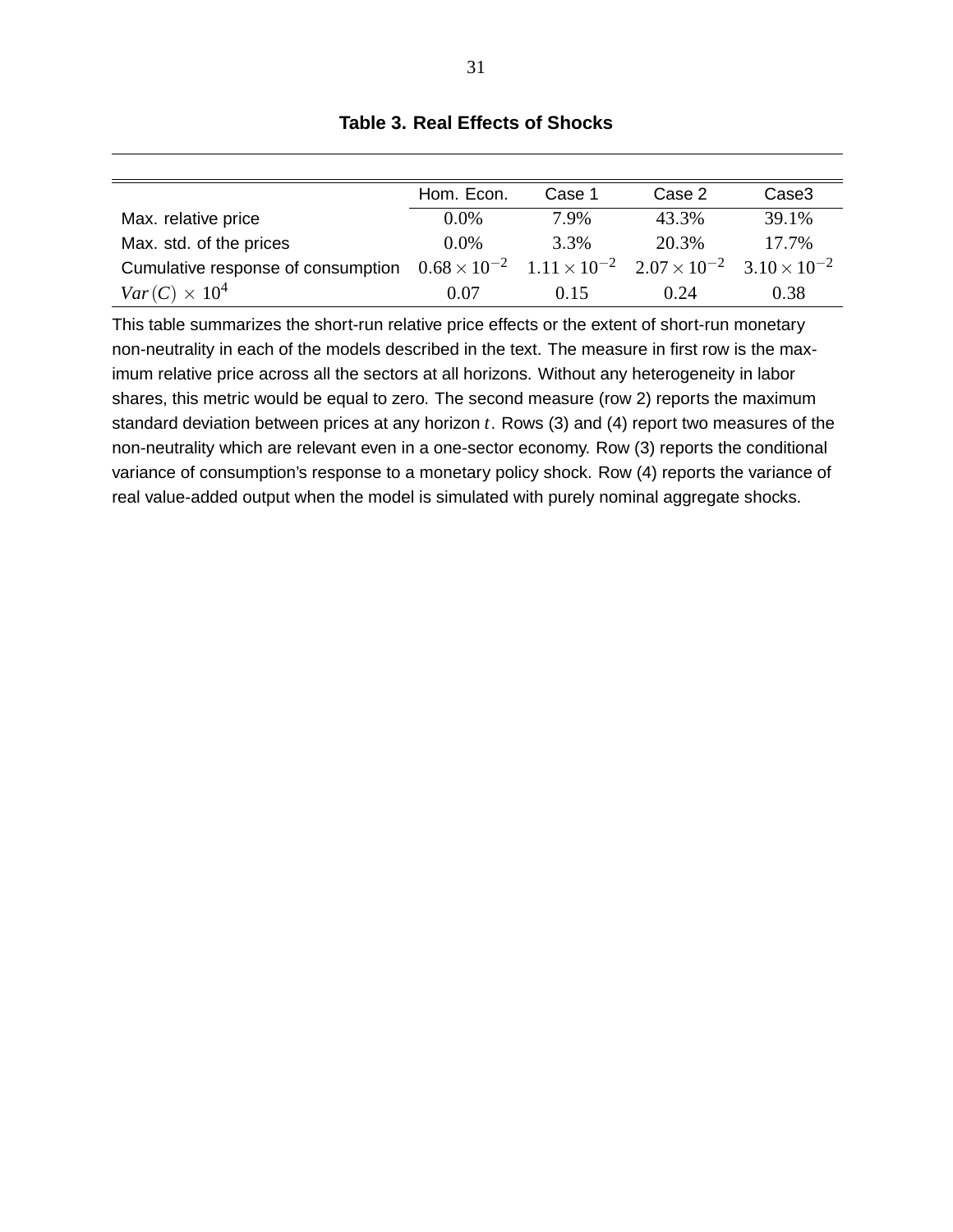| Industry      | $\alpha$ |      | $DRS$ $\omega$              |      |      | ε      |
|---------------|----------|------|-----------------------------|------|------|--------|
| Manufacturing |          |      | $0.25$ 0.74 0.99 0.87 0.70  |      |      | 0.51   |
| Agriculture   | 0.15     |      | $0.72$ $0.87$ $0.15$ $0.08$ |      |      | 0.02   |
| Mining        | 0.56     |      | $0.56$ $0.78$ $0.42$ $0.09$ |      |      | 0.00   |
| Construction  | 0.38     | 0.56 | 0.94                        | 0.88 | 0.02 | - 0.00 |
| Services      | (137)    | 0.49 | 0.86                        | 0.92 | 0.06 | 0.40   |

<span id="page-32-0"></span>**Table 4. Calibrating the Multi-Sector Economy: Decreasing Returns to Scale**

This table describes the calibration of the model where decreasing returns to scale are assumed.  $\alpha$  and  $\gamma$  denote the share of labor and intermediate inputs in the production function *y j*  $\int_t^j(z) = \left(A_t^j L_t^j\right)$  $\int_t^j(z)\,dy{a_j}M_t^j$  $g^{j}(z)^{\gamma_{j}}$  for each industry respectively. The column  $DRS$  is the total returns to scale  $(\alpha+\gamma)$  .  $\omega,\varsigma$  and  $\varepsilon$  are calibrated as in  $\,$  [Table 2.](#page-30-0)

Utilities 0.18 0.46 0.64 0.56 0.05 0.07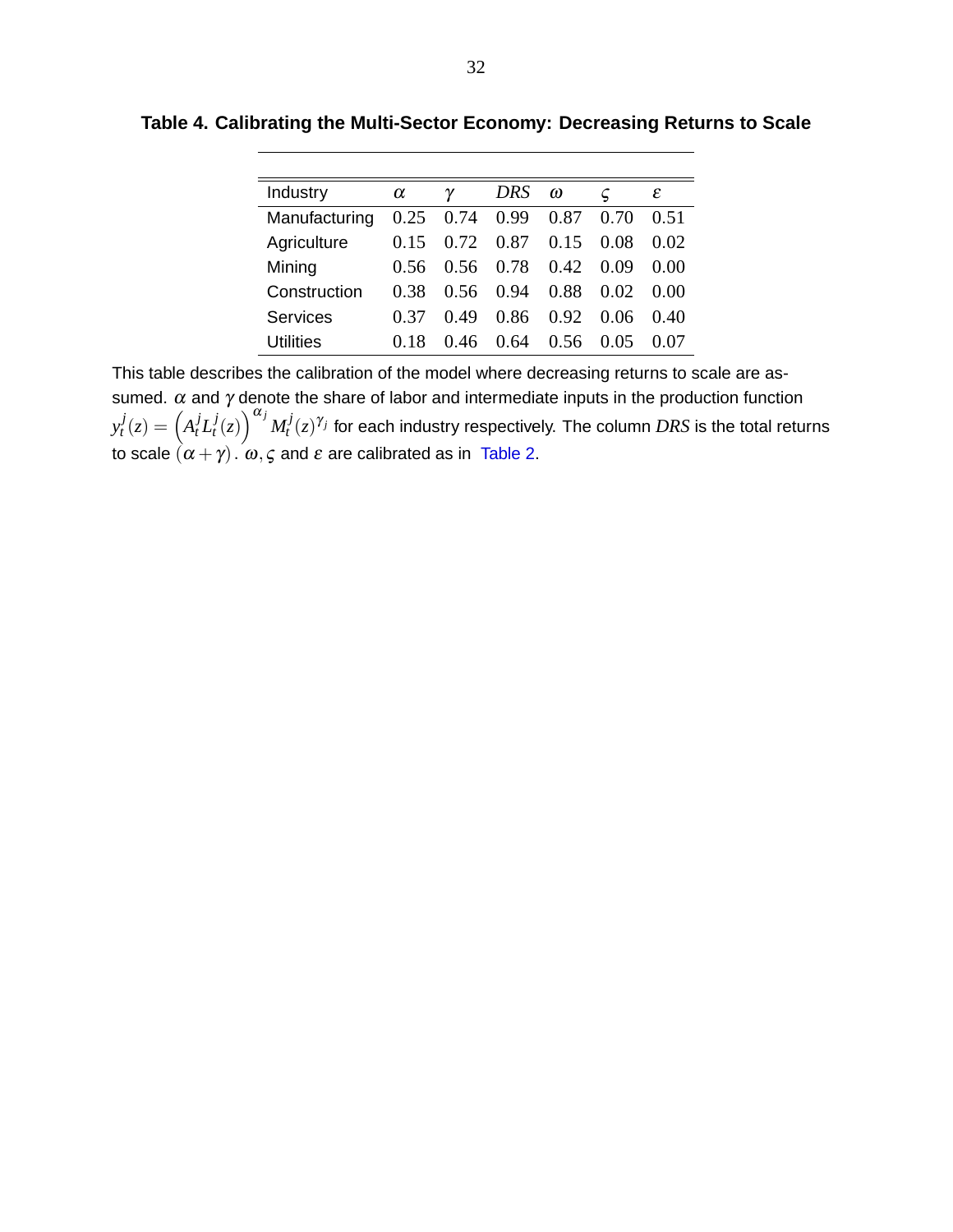|                                    | DRS                   |
|------------------------------------|-----------------------|
| Max. relative price                | 29.9%                 |
| Max. std. of the prices            | 10.9%                 |
| Cumulative response of consumption | $4.30 \times 10^{-2}$ |
| $Var(C) \times 10^4$               | 0.47                  |

# <span id="page-33-0"></span>**Table 5. Real Effects of Nominal Shocks**

This table summarizes the short-run relative price effects for the model with decreasing returns to scale. The measures presented are the same as in [Table 3.](#page-31-0) The first row is the maximum relative price across all the sectors at all horizons, the second row reports the maximum standard deviation between prices at any horizon *t*. Row (3) reports the conditional variance of consumption's response to a monetary policy shock. Row (4) reports the variance of real value-added output when the model is simulated with purely nominal aggregate shocks.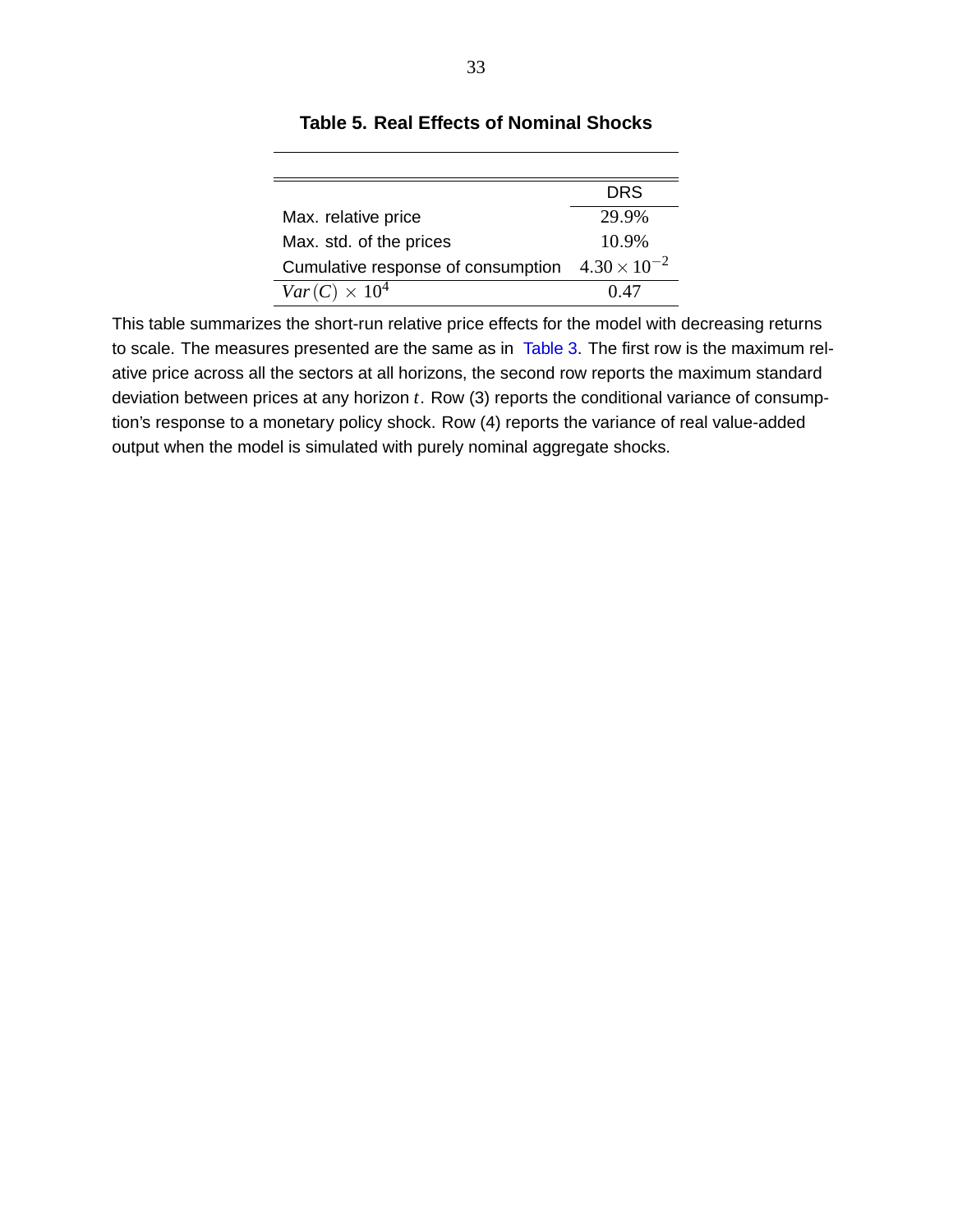| Dependent variable: $s.d.(x)$ |         | Dependent variable: $\rho(x)$ |         |
|-------------------------------|---------|-------------------------------|---------|
| s.d.(e)                       | $1.00*$ | $\rho(e)$                     | $0.28*$ |
|                               | (0.00)  |                               | (0.05)  |
| constant                      | $0.00*$ | constant                      | $0.50*$ |
|                               | (0.00)  |                               | (0.02)  |
| <b>Observations</b>           | 154     | <b>Observations</b>           | 154     |
| $\mathbf{p}^2$                | 1 OO    | $\,R^2$                       | 0.15    |

<span id="page-34-0"></span>**Table 6. Validity of Instruments**

This table shows the validity of  $s.d.(x_i)$  and  $\rho(x_i)$  (properties of the data) as good instruments for the  $s.d.(e_i)$  and  $\rho(e_i)$  (properties of the estimated VAR errors). Using  $s.d.(e_i)$  and  $\rho(e_i)$  in the second stage regressions would result in incorrect standard errors.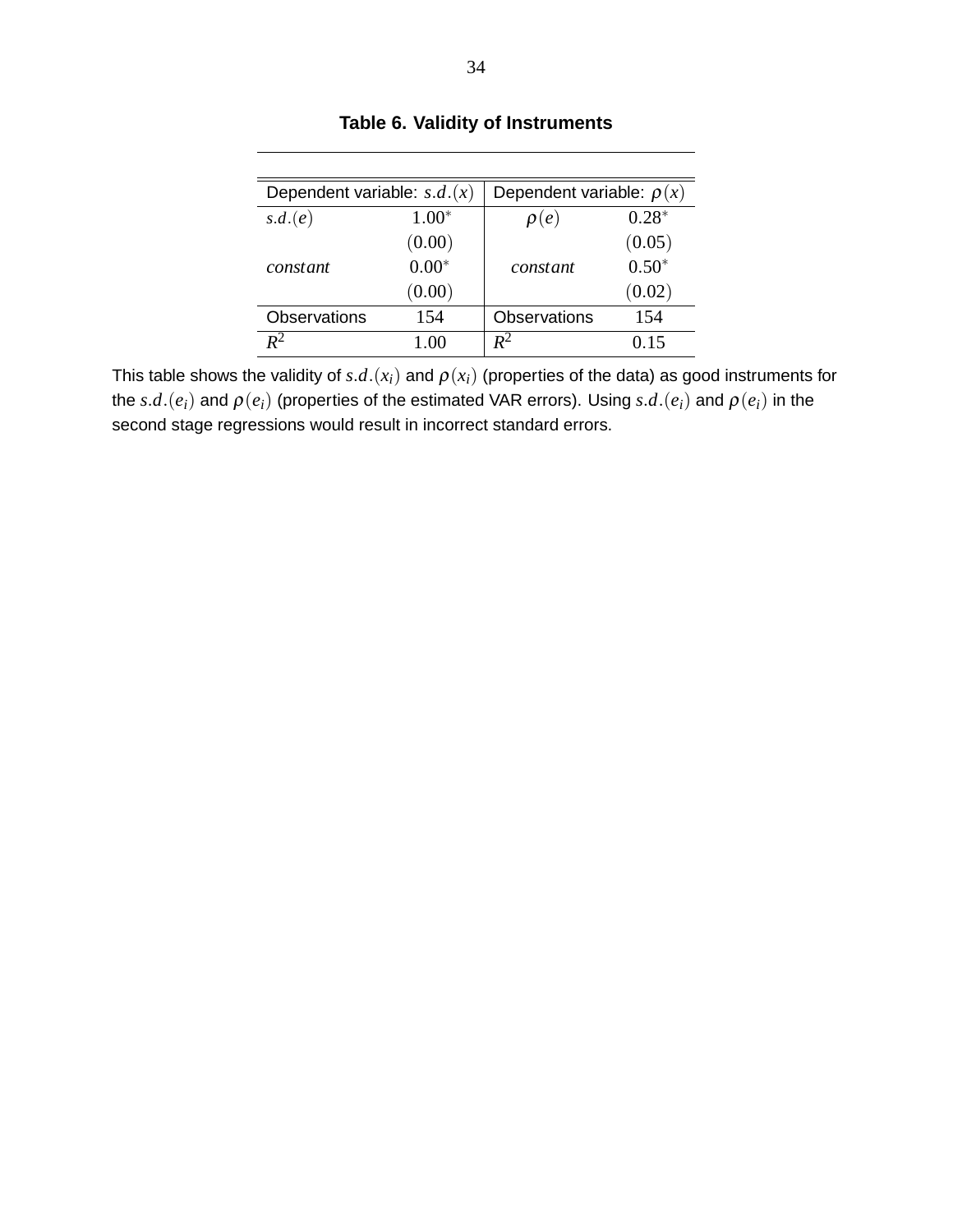|                                         | Panel A: FAVAR                                          |                                                                                                       |                                                                                                                            |                                                                                                                                                 |                                                                                |                                                                           | Panel B: Romer & Romer (2004)                                                                                              |                                                                       |
|-----------------------------------------|---------------------------------------------------------|-------------------------------------------------------------------------------------------------------|----------------------------------------------------------------------------------------------------------------------------|-------------------------------------------------------------------------------------------------------------------------------------------------|--------------------------------------------------------------------------------|---------------------------------------------------------------------------|----------------------------------------------------------------------------------------------------------------------------|-----------------------------------------------------------------------|
| Dependent variable:                     | $\overline{IR^{MP}_{12}}$                               |                                                                                                       |                                                                                                                            |                                                                                                                                                 |                                                                                |                                                                           |                                                                                                                            |                                                                       |
|                                         |                                                         |                                                                                                       |                                                                                                                            |                                                                                                                                                 |                                                                                |                                                                           |                                                                                                                            |                                                                       |
| constant                                |                                                         |                                                                                                       |                                                                                                                            |                                                                                                                                                 |                                                                                |                                                                           |                                                                                                                            |                                                                       |
|                                         |                                                         |                                                                                                       |                                                                                                                            |                                                                                                                                                 |                                                                                |                                                                           |                                                                                                                            |                                                                       |
| pos                                     |                                                         |                                                                                                       |                                                                                                                            |                                                                                                                                                 |                                                                                |                                                                           |                                                                                                                            |                                                                       |
|                                         | $(1)$<br>$-1.03^*$<br>$(0.05)$<br>$-0.41^*$<br>$(0.09)$ | $(2)$<br>$-1.33$ <sup>*</sup><br>$(0.07)$<br>$-0.33$ <sup>*</sup><br>$(0.08)$<br>$19.70$ <sup>*</sup> | $\begin{aligned} (3) \ -1.07^* \ -0.27^* \ (0.13) \ (0.07) \ (0.07) \ 18.6^* \ -1.05^* \ -1.05^* \ (-1.05^* \end{aligned}$ | $-1.3$ *<br>$-0.21$ *<br>$-0.21$ *<br>$24.1$ *<br>$-0.94$ <sup>†</sup><br>$-0.94$ <sup>†</sup><br>$-0.94$ <sup>†</sup><br>$-0.35$ *<br>$0.35$ * | $\frac{IR_{12}^{MP}}{(-1)}$<br>$-2.45^*$<br>$(-0.07)$<br>$-0.30^*$<br>$(0.13)$ | $(2)$<br>$-2.87^*$<br>$(0.09)$<br>$-0.22^*$<br>$(0.11)$<br>70.6*<br>(8.7) | $\begin{array}{c} (3) \\ -2.78^* \\ (0.12) \\ -0.20^{\dagger} \\ (0.12) \\ (0.12) \\ (8.6) \\ -0.34 \\ (0.46) \end{array}$ | $-2.83^*$<br>$(0.11)$<br>$-0.24^*$<br>$(0.12)$<br>$(0.12)$<br>$(8.8)$ |
|                                         |                                                         |                                                                                                       |                                                                                                                            |                                                                                                                                                 |                                                                                |                                                                           |                                                                                                                            |                                                                       |
|                                         |                                                         |                                                                                                       |                                                                                                                            |                                                                                                                                                 |                                                                                |                                                                           |                                                                                                                            |                                                                       |
| projit                                  |                                                         |                                                                                                       |                                                                                                                            |                                                                                                                                                 |                                                                                |                                                                           |                                                                                                                            |                                                                       |
|                                         |                                                         |                                                                                                       |                                                                                                                            |                                                                                                                                                 |                                                                                |                                                                           |                                                                                                                            |                                                                       |
| $\rho(x)$                               |                                                         |                                                                                                       |                                                                                                                            |                                                                                                                                                 |                                                                                |                                                                           |                                                                                                                            |                                                                       |
|                                         |                                                         |                                                                                                       |                                                                                                                            |                                                                                                                                                 |                                                                                |                                                                           |                                                                                                                            | $-0.10$<br>(0.27)                                                     |
| Observations                            | 153                                                     | 153                                                                                                   | 152                                                                                                                        | 152                                                                                                                                             | 153                                                                            | 153                                                                       | 152                                                                                                                        | <b>153</b>                                                            |
| $\mathcal{R}^2$                         | 0.12                                                    | 0.34                                                                                                  | 0.38                                                                                                                       | 141                                                                                                                                             | 0.03                                                                           | 0.28                                                                      | 0.28                                                                                                                       | 0.28                                                                  |
| Significant at 10%<br>Significant at 5% |                                                         |                                                                                                       |                                                                                                                            |                                                                                                                                                 |                                                                                |                                                                           |                                                                                                                            |                                                                       |

Table 7. Speed of Price Responses to Monetary Policy Shocks **Table 7. Speed of Price Responses to Monetary Policy Shocks**

<span id="page-35-0"></span>monetary policy shock identified using the Romer and Romer (2004) measure of monetary policy shocks. The dependent variables in This table presents the results of the regression  $IR_{i,h}^{MP} = \alpha + \beta_1 POS_i + \beta_2s.d. (x_i) + \beta_3projit + \beta_4\rho(x_i) + \varepsilon_i$ . Panel (A) presents the monetary policy shock identified using the [Romer](#page-50-10) and Romer [\(2004\)](#page-50-10) measure of monetary policy shocks. The dependent variables in This table presents the results of the regression  $IR_{i,h}^{MF}=\alpha+\beta_1POS_i+\beta_2s.d.(x_i)+\beta_3projit+\beta_4\rho(x_i)+\epsilon_i.$  Panel (A) presents the results where the dependent variables are the impulse response of sectoral prices to a monetary policy shock identified in a FAVAR results where the dependent variables are the impulse response of sectoral prices to a monetary policy shock identified in a FAVAR model as explained in the text. Panel (B) presents the regression results where impulse responses are computed in response to a model as explained in the text. Panel (B) presents the regression results where impulse responses are computed in response to a both cases are measured as the percentage of price decline twelve months after the shock occurs relative to the pre-shock level. both cases are measured as the percentage of price decline twelve months after the shock occurs relative to the pre-shock level.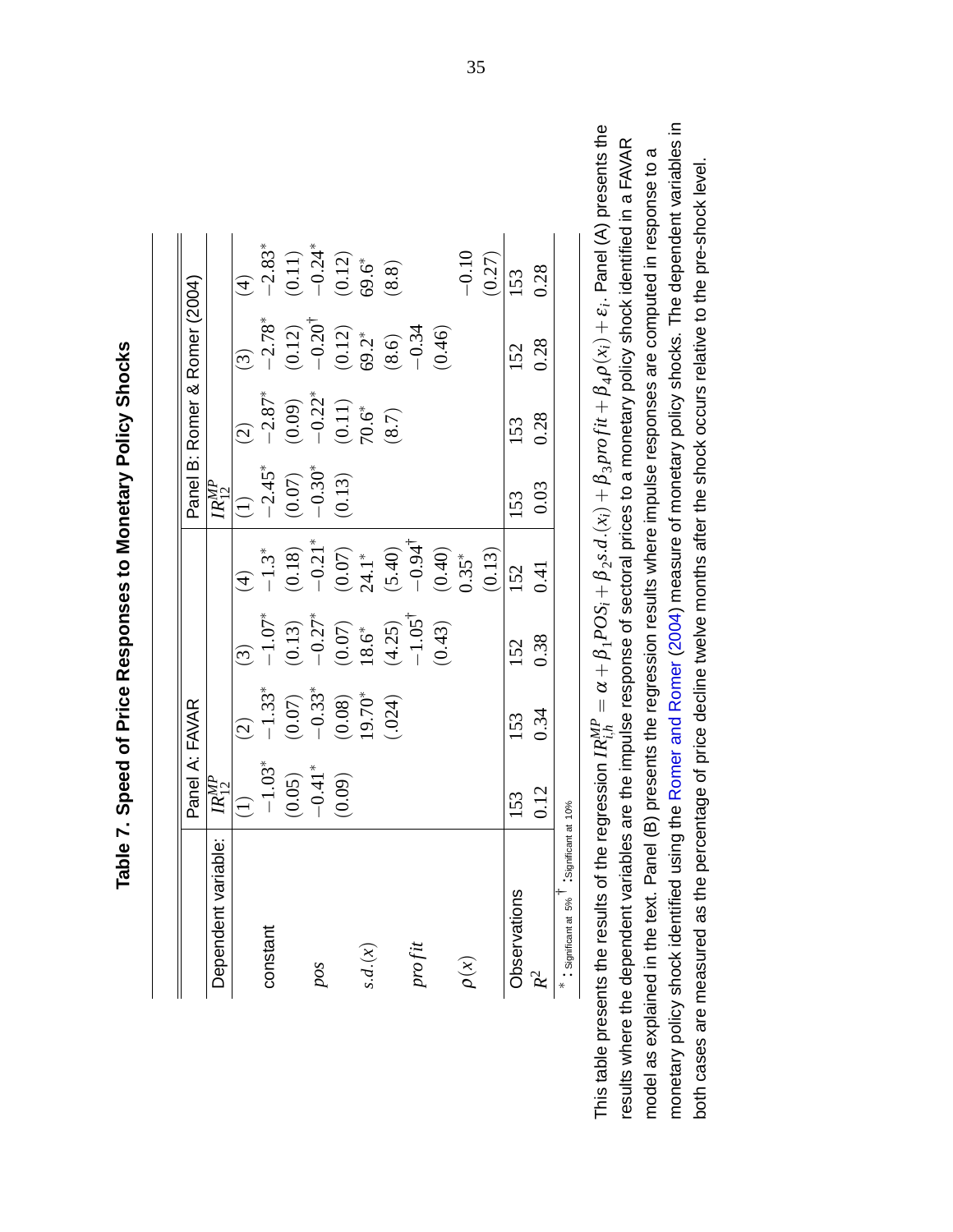| ι                     |
|-----------------------|
|                       |
| - C+ CCCCCCCCCCC<br>l |
| ſ<br>I                |
|                       |
| i<br>ı                |
|                       |

|                                           |                                                               |                                                                                | Panel A: FAVAR                                                            |                                                                                                        |                                                                 | Panel B: Historical                                                                                 |                                                      |                                                                                   |
|-------------------------------------------|---------------------------------------------------------------|--------------------------------------------------------------------------------|---------------------------------------------------------------------------|--------------------------------------------------------------------------------------------------------|-----------------------------------------------------------------|-----------------------------------------------------------------------------------------------------|------------------------------------------------------|-----------------------------------------------------------------------------------|
| bependent variable:                       |                                                               | $IR_9^0 - IR_{12}^0$                                                           |                                                                           | $R^{\rm O}_{\rm o}$                                                                                    | $IR^O_9$                                                        | $-\bar{IR}_{12}^{U}$                                                                                |                                                      | $IR^{\rm O}_{\rm o}$                                                              |
|                                           |                                                               |                                                                                |                                                                           |                                                                                                        |                                                                 |                                                                                                     |                                                      |                                                                                   |
| <b>onstant</b>                            |                                                               |                                                                                |                                                                           |                                                                                                        |                                                                 |                                                                                                     |                                                      |                                                                                   |
|                                           |                                                               |                                                                                |                                                                           |                                                                                                        |                                                                 |                                                                                                     |                                                      |                                                                                   |
| 50d                                       |                                                               |                                                                                |                                                                           |                                                                                                        |                                                                 |                                                                                                     |                                                      |                                                                                   |
|                                           | (1)<br>$0.07$<br>$(0.05)$<br>$-0.23$ <sup>*</sup><br>$(0.09)$ | (2)<br>$0.05$<br>$0.05$<br>$-0.22^*$<br>$-0.21$<br>$1.51$<br>$1.51$<br>$(2.4)$ | $(3)$<br>$-0.96^*$<br>$(0.04)$<br>$-0.19^{\dagger}$<br>$(0.10^{\dagger})$ | (4)<br>$-1.14$<br>$-0.06$<br>$-0.14$<br>$-0.10$<br>$-0.14$<br>$-0.05$<br>$-0.05$<br>$-0.05$<br>$-0.05$ | $(1)$<br>$-0.10^*$<br>$(0.04)$<br>$-0.21^{\dagger}$<br>$(0.11)$ | $\begin{array}{c} (2) \\ -0.10 \\ (0.07) \\ -0.21^{\dagger} \\ (0.12) \\ 0.17 \\ (4.6) \end{array}$ | $(3)$<br>$-2.9^*$<br>$-0.07$<br>$-0.22$<br>$-0.14$ ) | (4)<br>$-3.13^*$<br>$-0.19$<br>$-0.14$<br>$(5.0)$<br>$(5.0)$<br>$1.94$<br>$(1.1)$ |
|                                           |                                                               |                                                                                |                                                                           |                                                                                                        |                                                                 |                                                                                                     |                                                      |                                                                                   |
|                                           |                                                               |                                                                                |                                                                           |                                                                                                        |                                                                 |                                                                                                     |                                                      |                                                                                   |
| nergy                                     |                                                               |                                                                                | $0.0^{*}$                                                                 |                                                                                                        |                                                                 |                                                                                                     |                                                      |                                                                                   |
|                                           |                                                               |                                                                                |                                                                           |                                                                                                        |                                                                 |                                                                                                     | $2.9^*$<br>$(1.2)$                                   |                                                                                   |
| bservations                               | 153                                                           | 153                                                                            | 153                                                                       | 153                                                                                                    | 153                                                             | 153                                                                                                 | 153                                                  | 153                                                                               |
|                                           | 0.06                                                          | 0.06                                                                           | 0.04                                                                      | 0.12                                                                                                   | 0.02                                                            | 0.03                                                                                                | 0.07                                                 | 0.21                                                                              |
| Significant at 10%<br>: Significant at 5% |                                                               |                                                                                |                                                                           |                                                                                                        |                                                                 |                                                                                                     |                                                      |                                                                                   |

<span id="page-36-0"></span>regression results where impulse responses are computed in response to a oil supply shock identified using Kilian's historical measure This table presents the following regression results:  $IR_{i,h}^O=\alpha+\beta_1POS_i+\beta_2s.d. (x_i)+\beta_3projit+\beta_4\rho(x_i)+\beta_5energy+\varepsilon_i$  and $IR_{i,h}^O-\Gamma$ This table presents the following regression results:  $IR_{i,h}^O=\alpha+\beta_1POS_i+\beta_2s.d.(x_i)+\beta_3projit+\beta_4\rho(x_i)+\beta_5energy+\epsilon_i$  and/ $R_{i,h}^O-R_{i,h}^O=R+\beta_1POS_i+\beta_2s.d.(x_i)+\beta_3projit+\beta_4\rho(x_i)+\epsilon_i.$  Panel (A) presents the results where the dependent variabl regression results where impulse responses are computed in response to a oil supply shock identified using Kilian's historical measure impulse response of sectoral prices to an oil supply shock identified in a FAVAR model as explained in the text. Panel (B) presents the impulse response of sectoral prices to an oil supply shock identified in a FAVAR model as explained in the text. Panel (B) presents the of oil supply shocks. The dependent variables are either the price response between nine months and twelve months after the shock of oil supply shocks. The dependent variables are either the price response between nine months and twelve months after the shock  $IR_{i,m}^O = \alpha + \beta_1 POS_i + \beta_2s.d.(x_i) + \beta_3proj(i + \beta_4\rho(x_i) + \varepsilon_i$ . Panel (A) presents the results where the dependent variables are the or the percentage of price change twelve months after the shock relative to the pre-shock level. or the percentage of price change twelve months after the shock relative to the pre-shock level.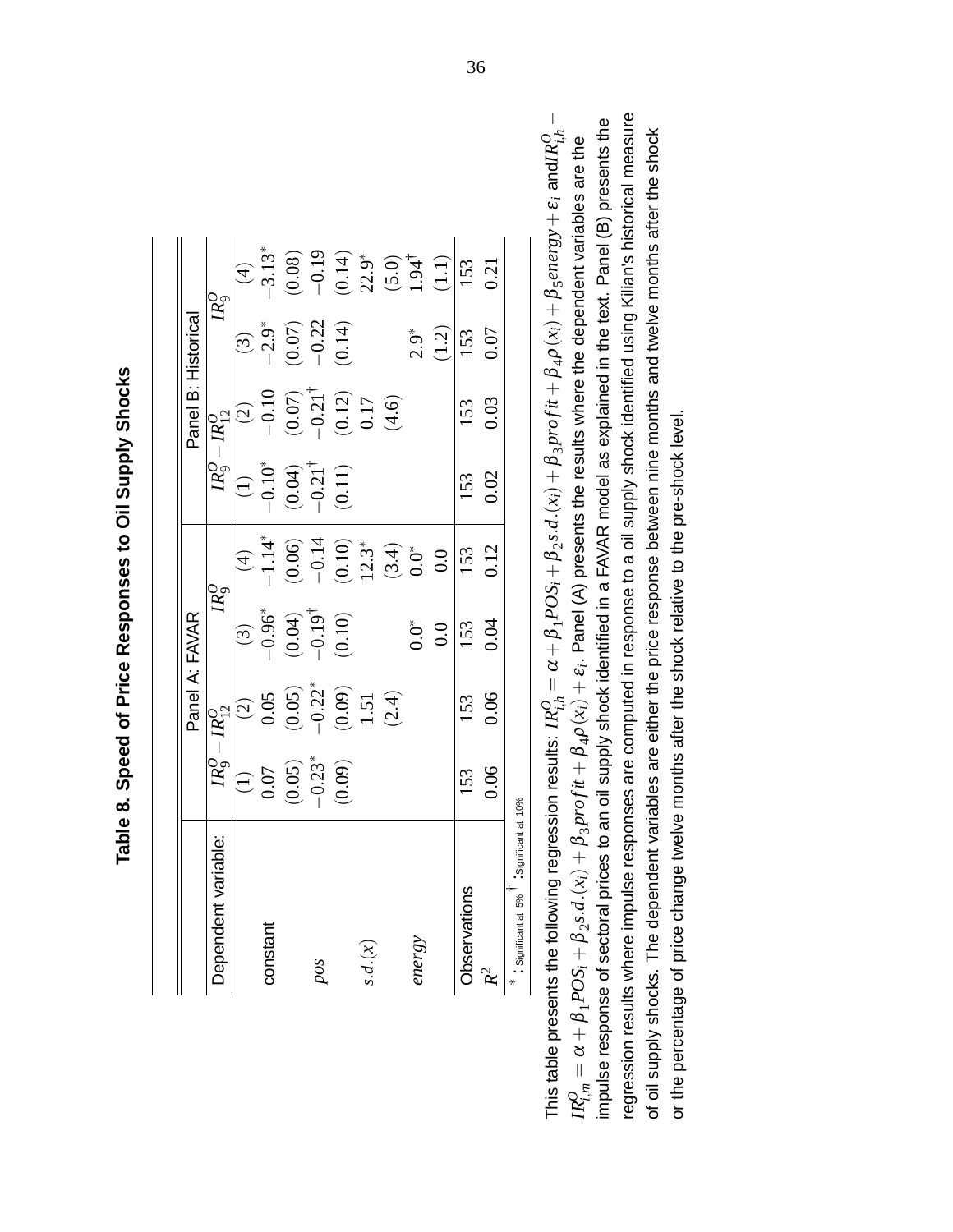

# <span id="page-37-0"></span>**Figure 1. A Special Two-Sector Economy Example**

This figure shows the impulse response of the sectoral prices in a special two-sector economy to an expansionary monetary policy shock (Panel (A)) and a positive technology shock (Panel (B)). As argued, the position of a sector along the production chain only matters in response to aggregate shocks.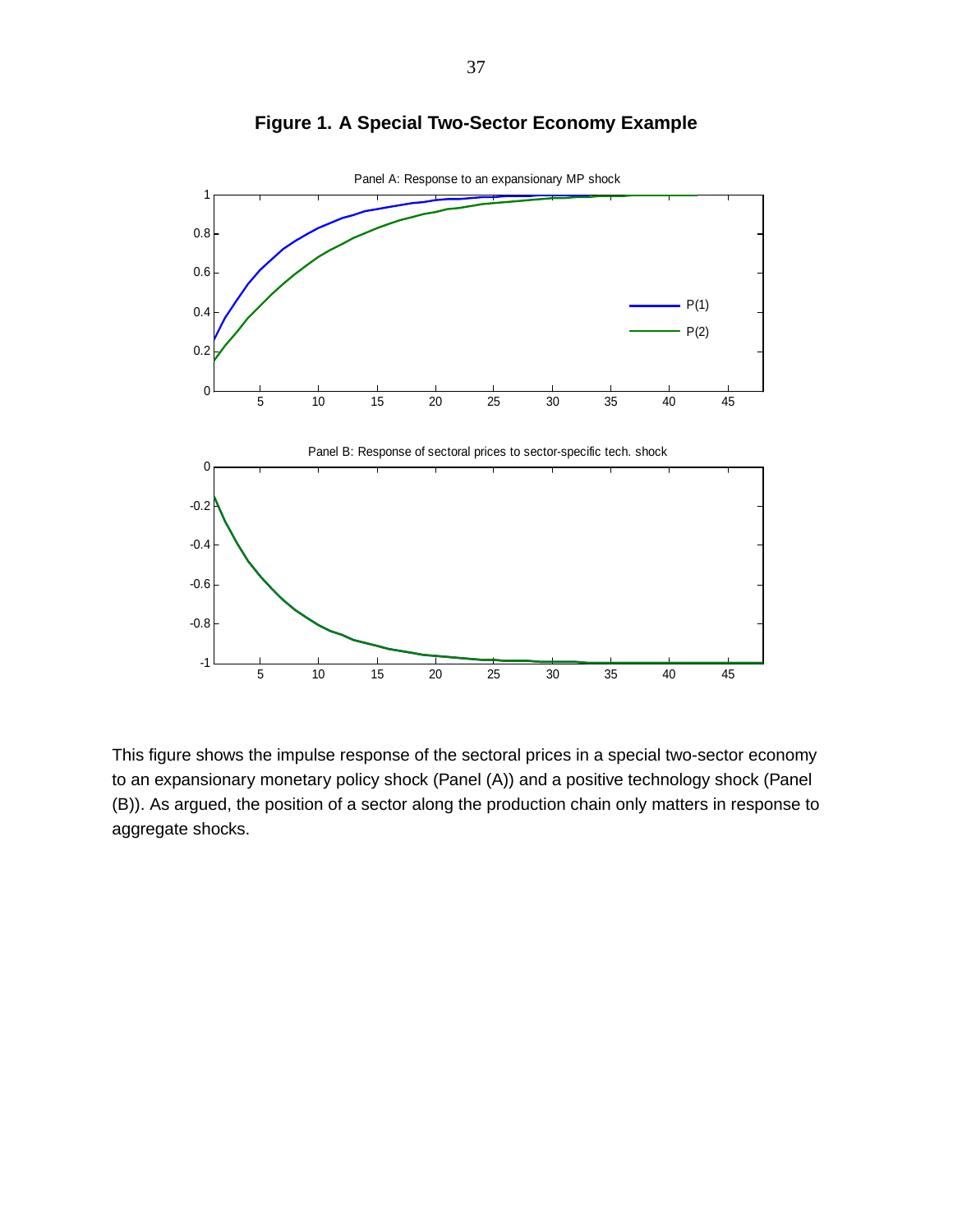

# <span id="page-38-0"></span>**Figure 2. Heterogeneity in**  $s_i \cdot \omega_i = 0.85 \cdot \varepsilon_i = \zeta_i = (1/6)$ .

This figure shows the impulse response of sectoral prices to a monetary policy shock (A), idiosyncratic technology shocks (B) and an aggregate technology shock (C), under Case (1). Sectors only differ in their share of intermediate input use. Frequency of price adjustment and the weight in the intermediate input and consumption baskets are identical.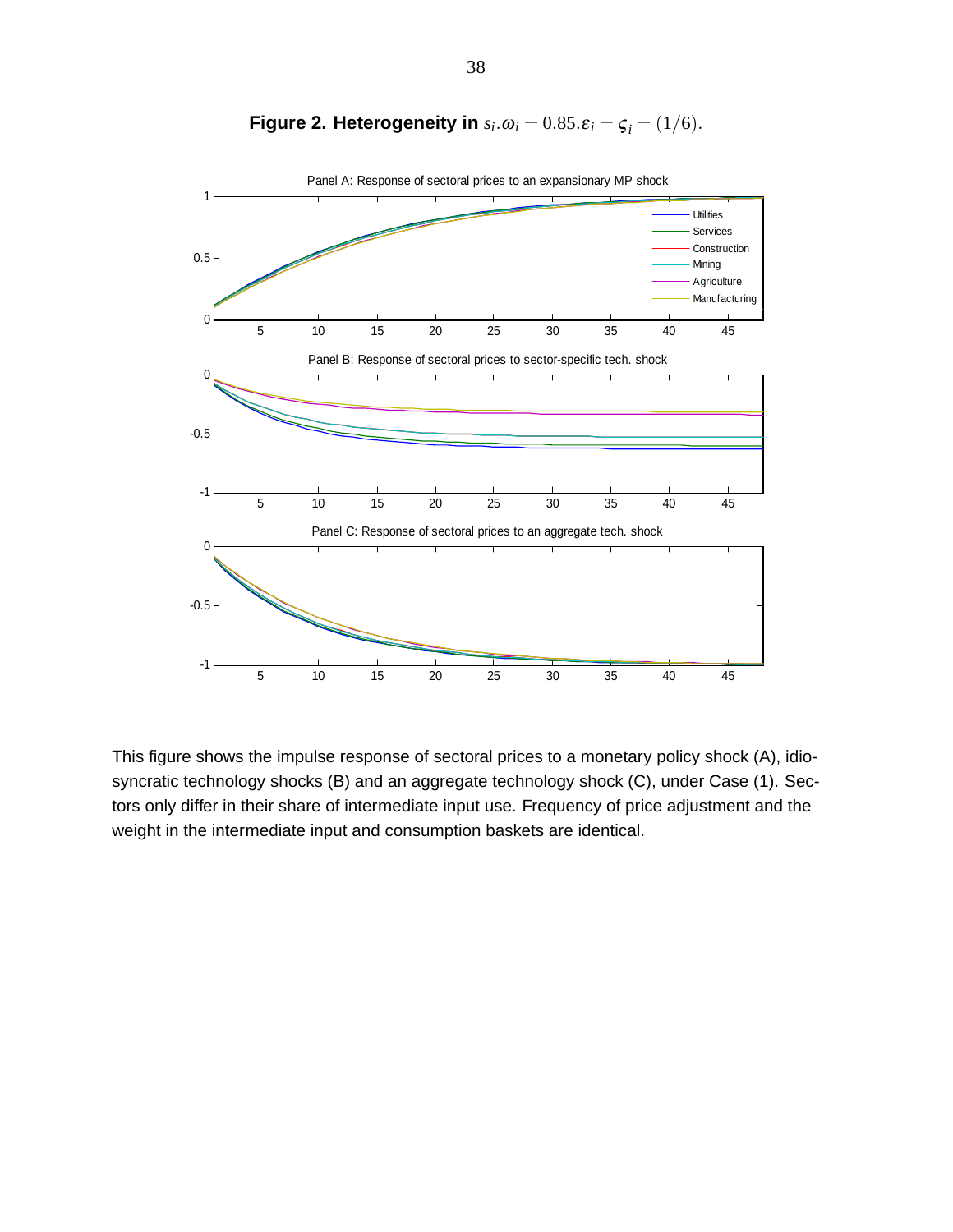

<span id="page-39-0"></span>Figure 3. Heterogeneity in  $s_i$ ,  $\omega_i$ .  $\varepsilon_i = \zeta_i = \frac{1}{6}$  $\frac{1}{6}$ .

This figure shows the impulse response of sectoral prices to a monetary policy shock (A), idiosyncratic technology shocks (B) and an aggregate technology shock (C) under Case (2). Sectors differ in their share of intermediate input use and frequency of price adjustment. The weights in the intermediate input and consumption baskets are identical.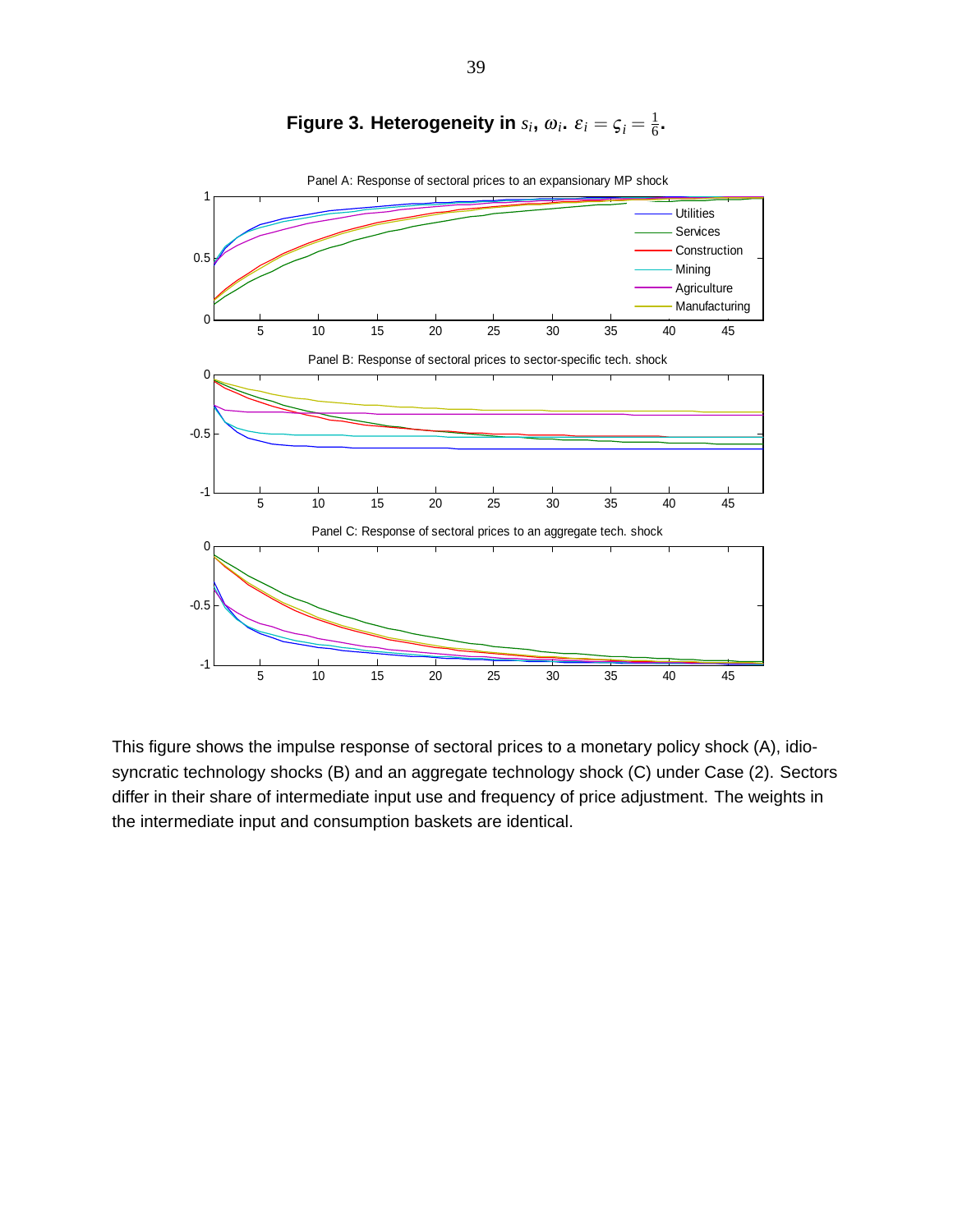

# <span id="page-40-0"></span>Figure 4. Heterogeneity in  $s_i$ ,  $\omega_i$ ,  $\varepsilon_i$  and  $\varsigma_i$ .

Panel A: Response of sectoral prices to an expansionary MP shock

This figure shows the impulse response of sectoral prices to a monetary policy shock (A), idiosyncratic technology shocks (B) and an aggregate technology shock (C) under Case (3). Sectors only differ in their share of intermediate input use, frequency of price adjustment and the weight in the intermediate input and consumption baskets.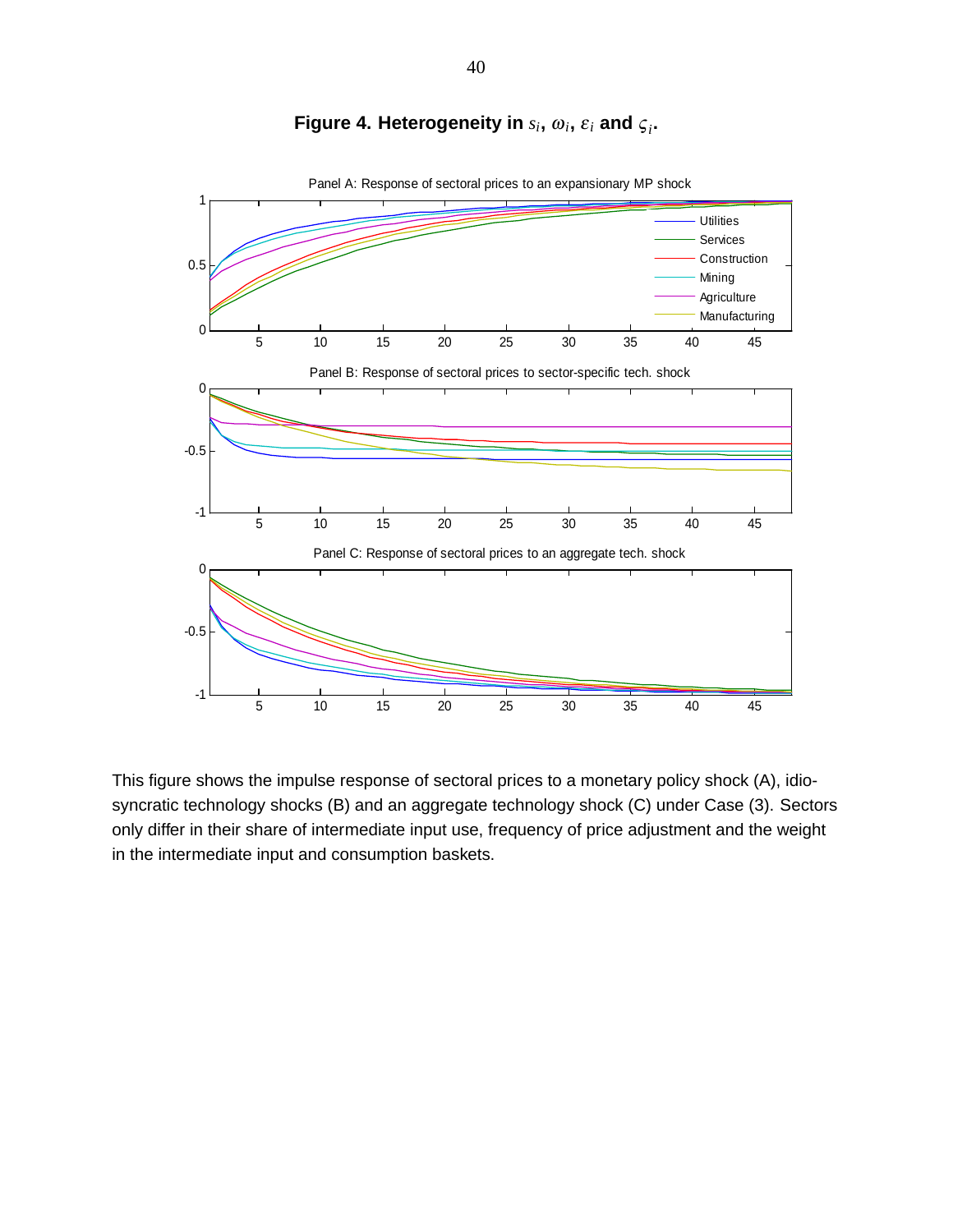<span id="page-41-0"></span>**Figure 5. Equivalent Homogeneous Economy:**  $s_i = 0.38$ ,  $\omega_i = 0.62, \, \varepsilon_i = \frac{1}{6}$  $\frac{1}{6}$ .



This figure shows the impulse response of sectoral prices to a monetary policy shock (A), idiosyncratic technology shocks (B) and an aggregate technology shock (C).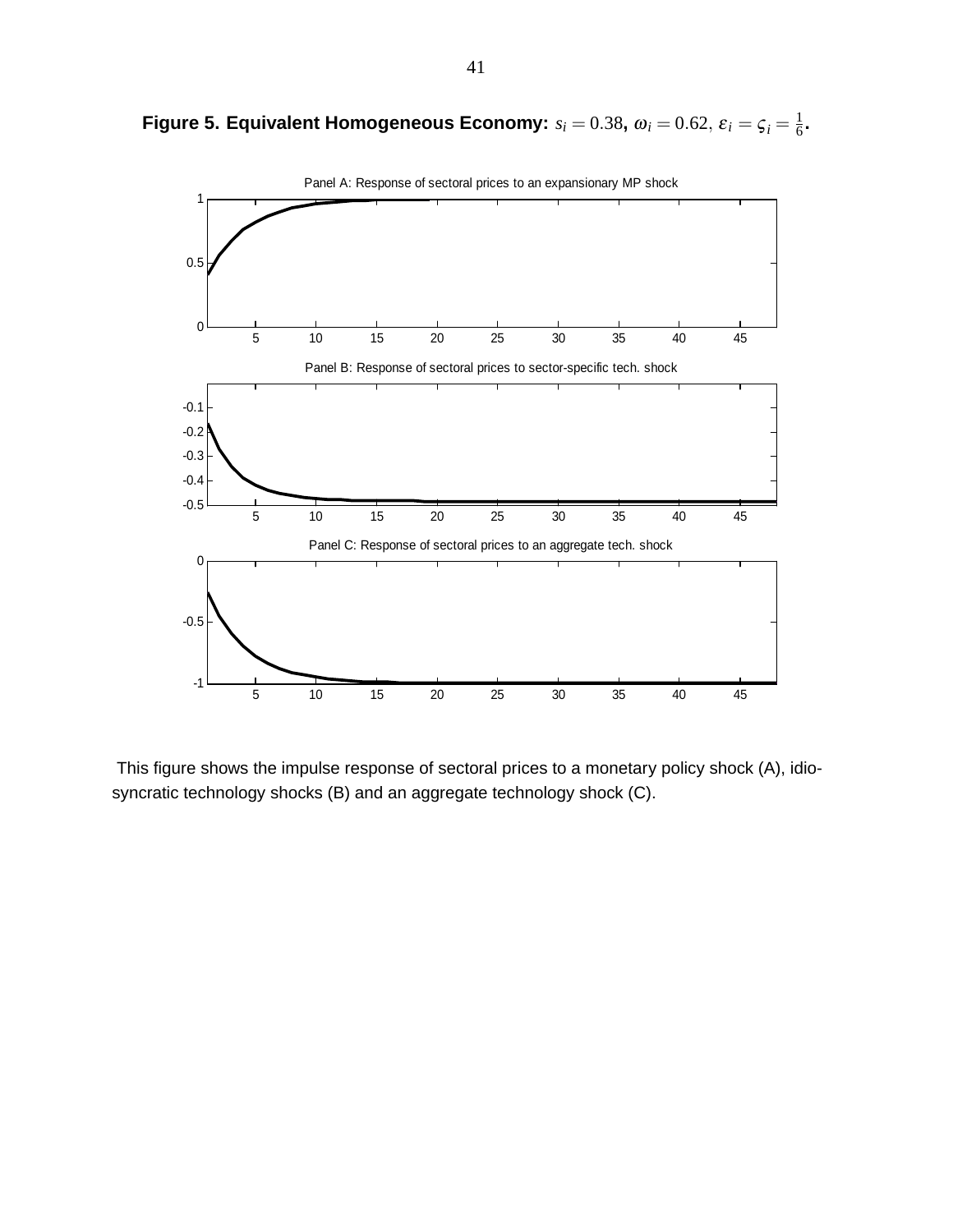<span id="page-42-0"></span>

**Figure 6. Relative Price Effects of a Monetary Policy Shock (sectoral prices relative to Utilities)**

This figure shows the prices of all sectors relative to that of Utilities in response to a monetary policy shock in the three cases analyzed in the text. In cases (2) and (3), where frequency of price adjustment also varies across sectors, Manufacturing sees the largest relative price effect.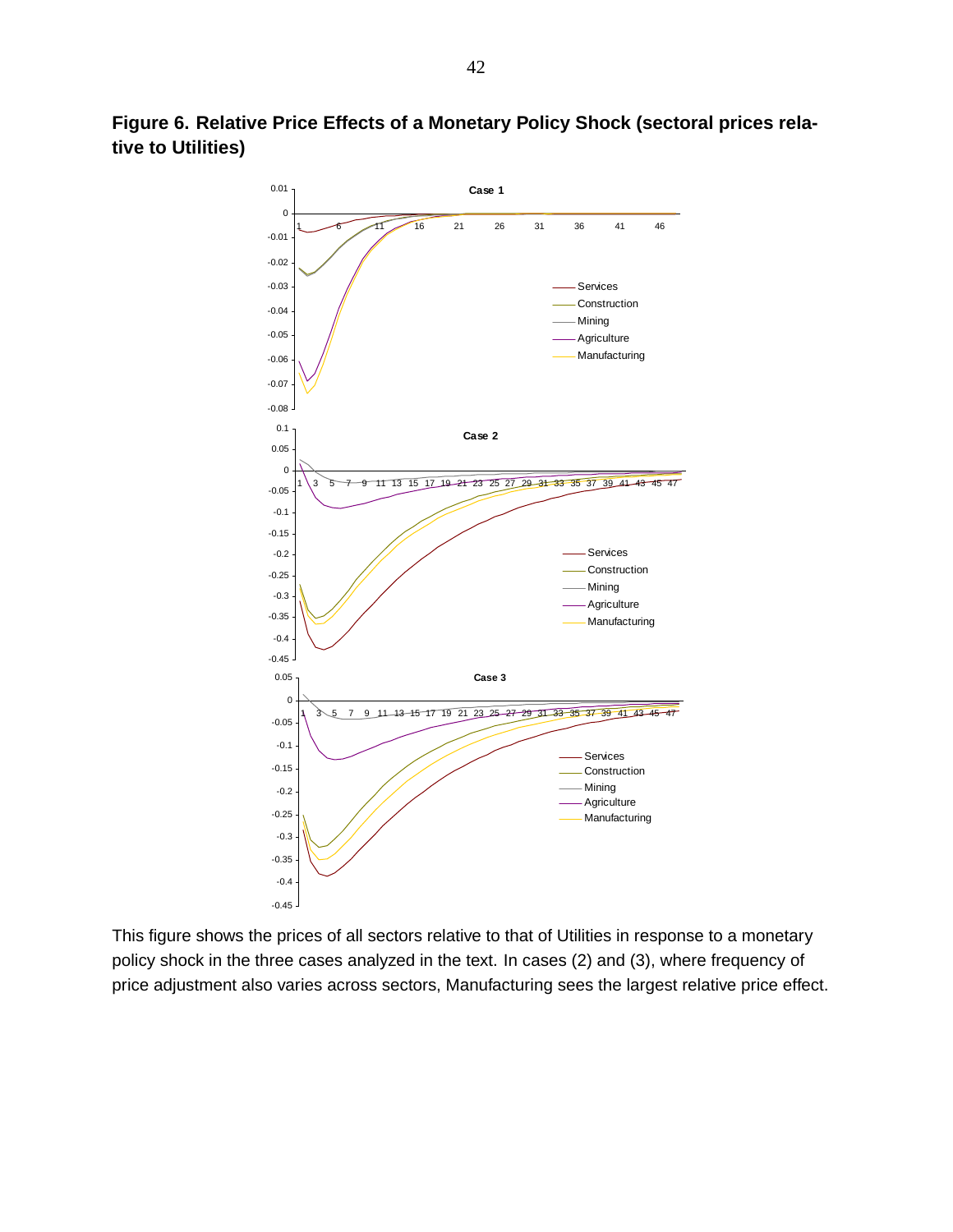**Figure 7. The Impulse Response of PPI Aggregates to a Monetary Policy Shock (FAVAR)**

<span id="page-43-0"></span>

This figure shows the impulse response of three PPI aggregates to a monetary policy shock identified using the FAVAR method.

# **Figure 8. Response of PPI Aggregates to a Monetary Policy Shock Identified by Romer and Romer (2004)**

<span id="page-43-1"></span>

This figure shows the impulse response of three PPI aggregates to a monetary policy shock identified using the [Romer and Romer](#page-50-10) [\(2004\)](#page-50-10) measure of monetary policy shocks.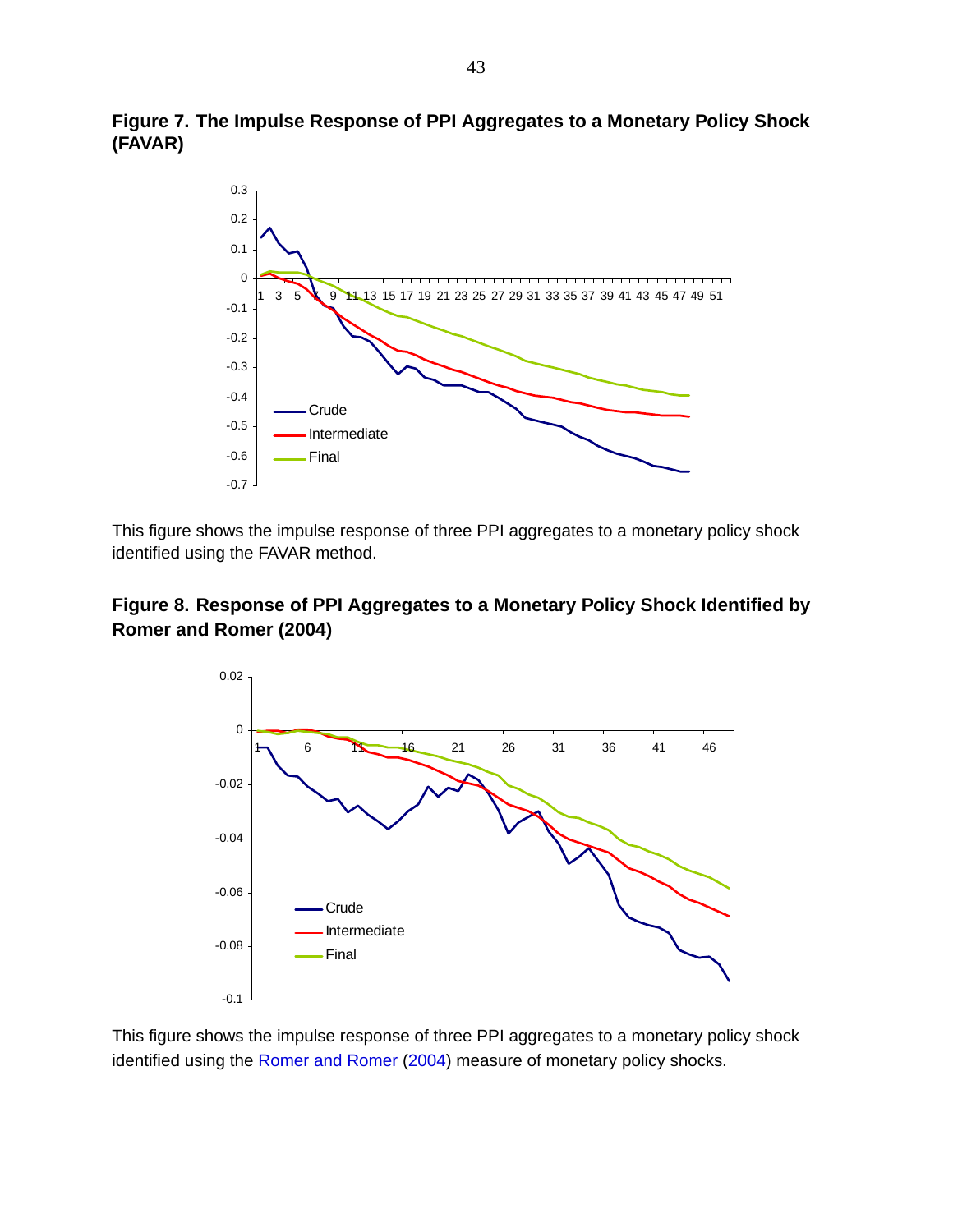<span id="page-44-0"></span>

**Figure 9. Response of PPI Aggregates to an Oil Supply Shock (FAVAR).**

This figure shows the impulse response of three PPI aggregates to an oil supply shock identified in a FAVAR model as explained in the text.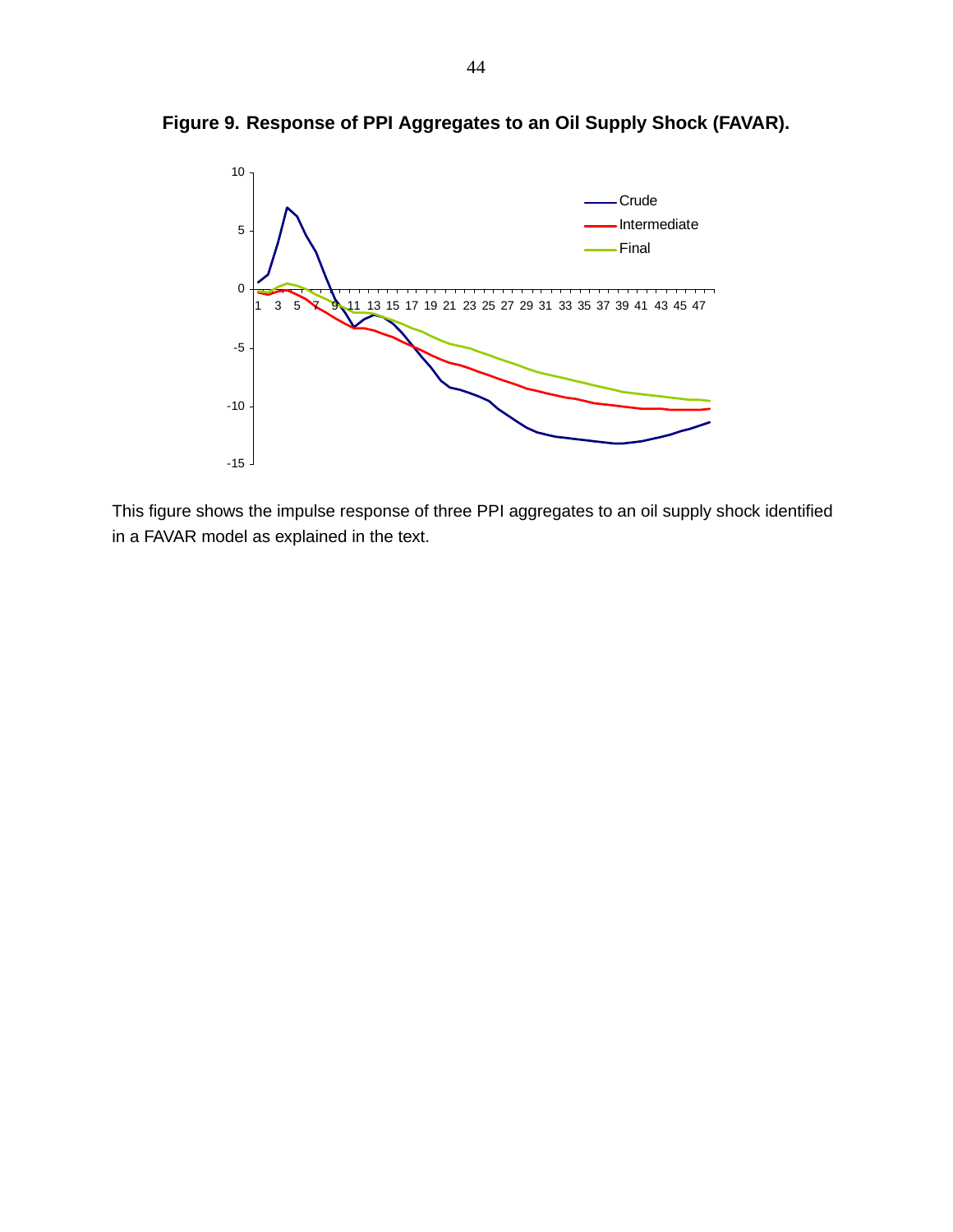**Figure 10. Response of PPI Aggregates to an Oil Supply Shock (Kilian's narrative approach).**

<span id="page-45-0"></span>

This figure presents the impulse responses of three PPI aggregates to an oil supply shock identified using Kilian's historical measure.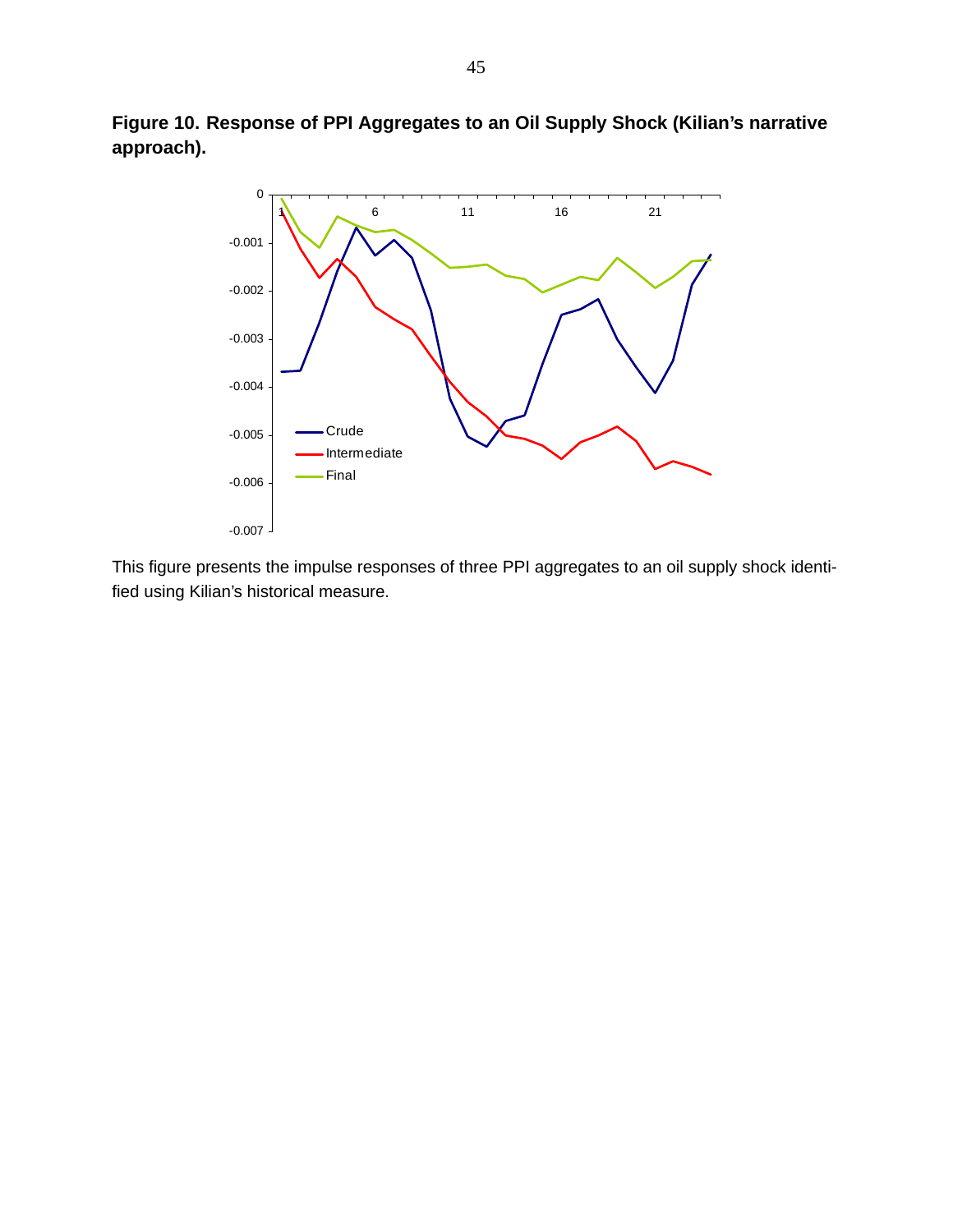

<span id="page-46-0"></span>Figure 11. Heterogeneity in  $s_i$ .  $\omega_i = 0.85$ .,  $\varepsilon_i = \zeta_i = \frac{1}{6}$  $\frac{1}{6}$ .

This figure shows the impulse response of sectoral prices to a monetary policy shock (A), idiosyncratic technology shocks (B) and an aggregate technology shock (C) under Case (1) with wage rigidity. Sectors only differ in their share of intermediate input use. Frequency of price adjustment and the weights in the intermediate input and consumption baskets are identical.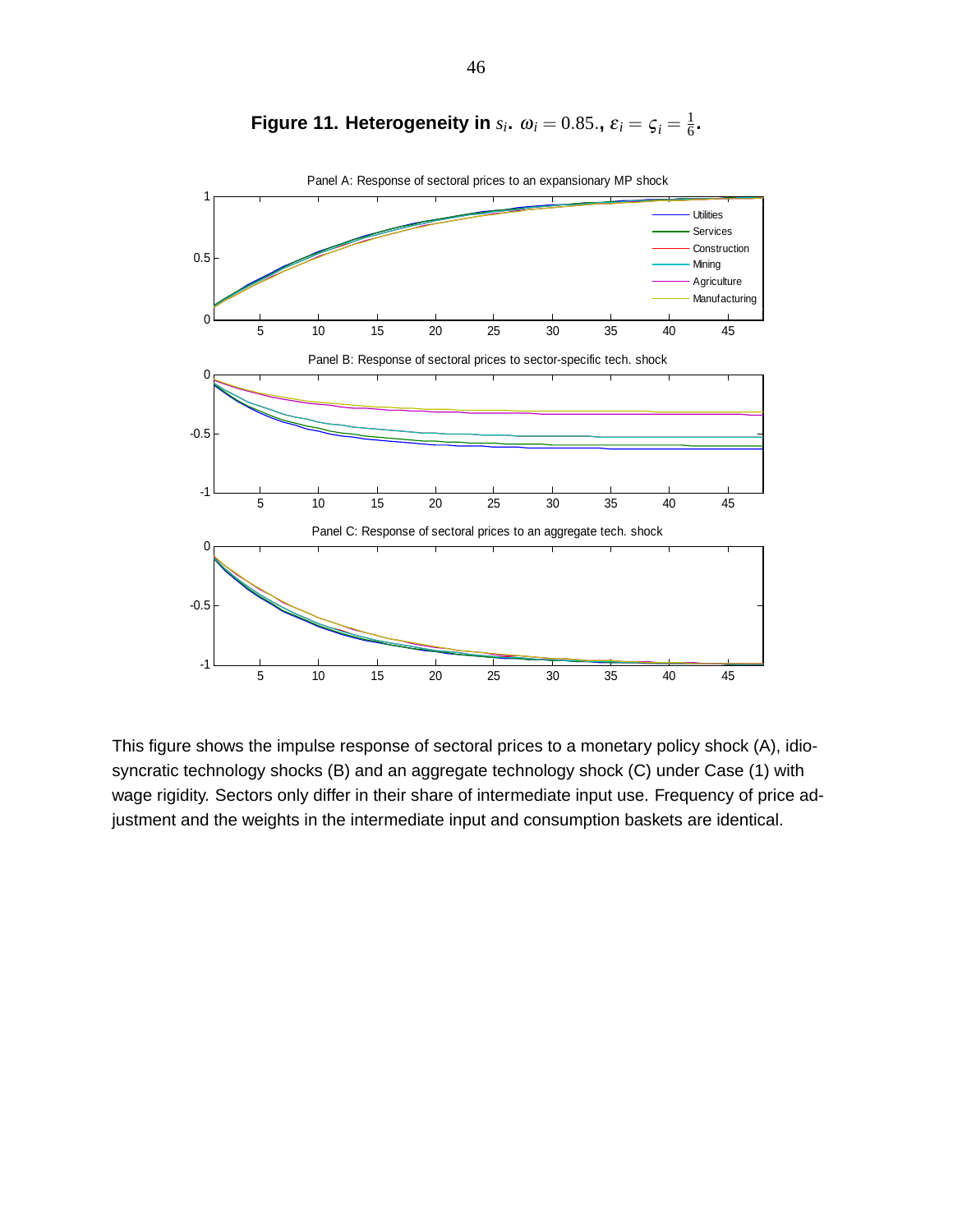

<span id="page-47-0"></span>

This figure shows the impulse response of sectoral prices to a monetary policy shock (A), idiosyncratic technology shocks (B) and an aggregate technology shock (C) under Case (2) with wage rigidity. Sectors differ in their share of intermediate input use and frequency of price adjustment. The weights in the intermediate input and consumption baskets are identical.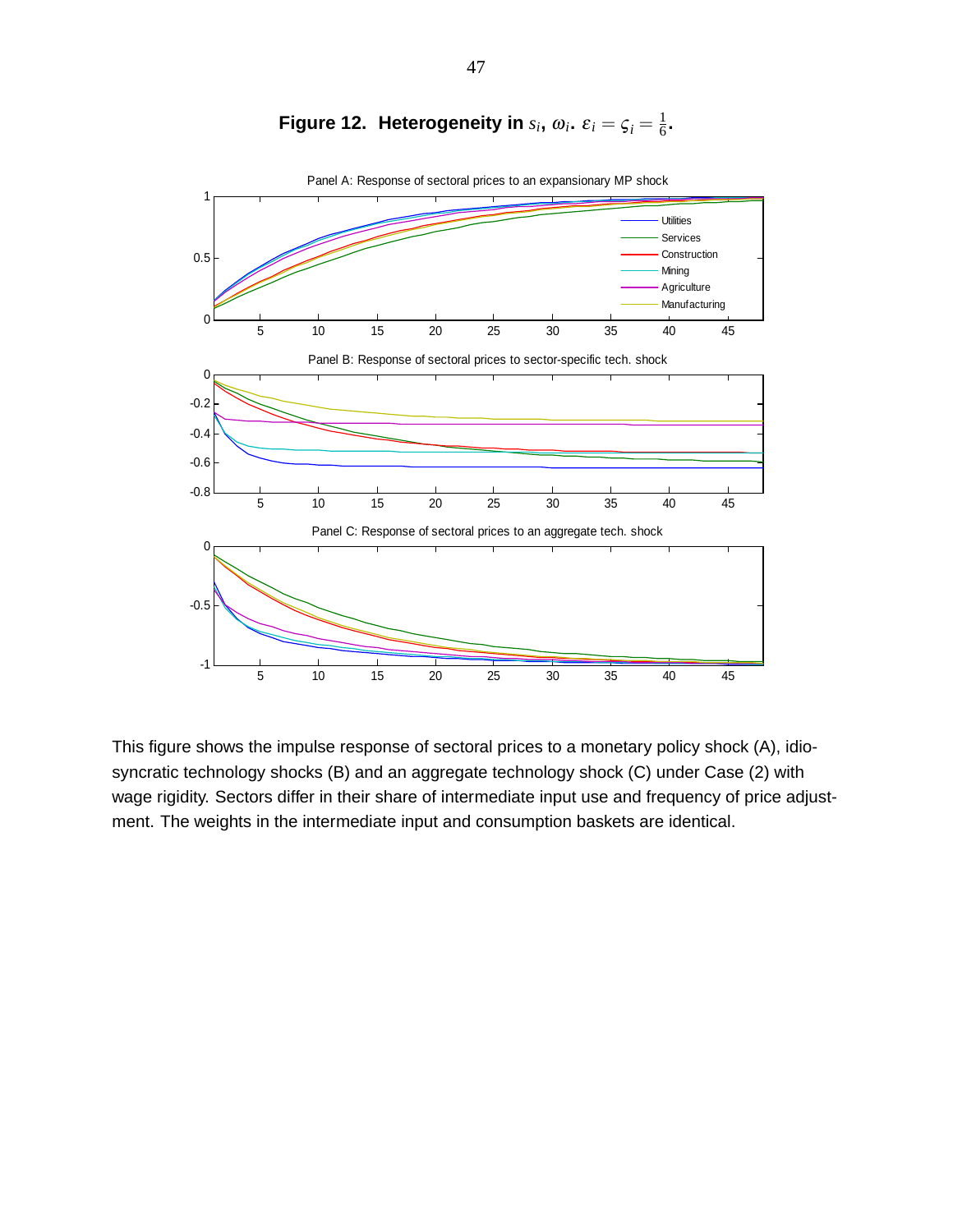

# <span id="page-48-0"></span>Figure 13. Heterogeneity in  $s_i$ ,  $\omega_i$ ,  $\varepsilon_i$  and  $\varsigma_i$ .

This figure shows the impulse response of sectoral prices to a monetary policy shock (A), idiosyncratic technology shocks (B) and an aggregate technology shock (C) under Case (3) with wage rigidity. Sectors differ in their share of intermediate input use, frequency of price adjustment and the weights in the intermediate input and consumption baskets.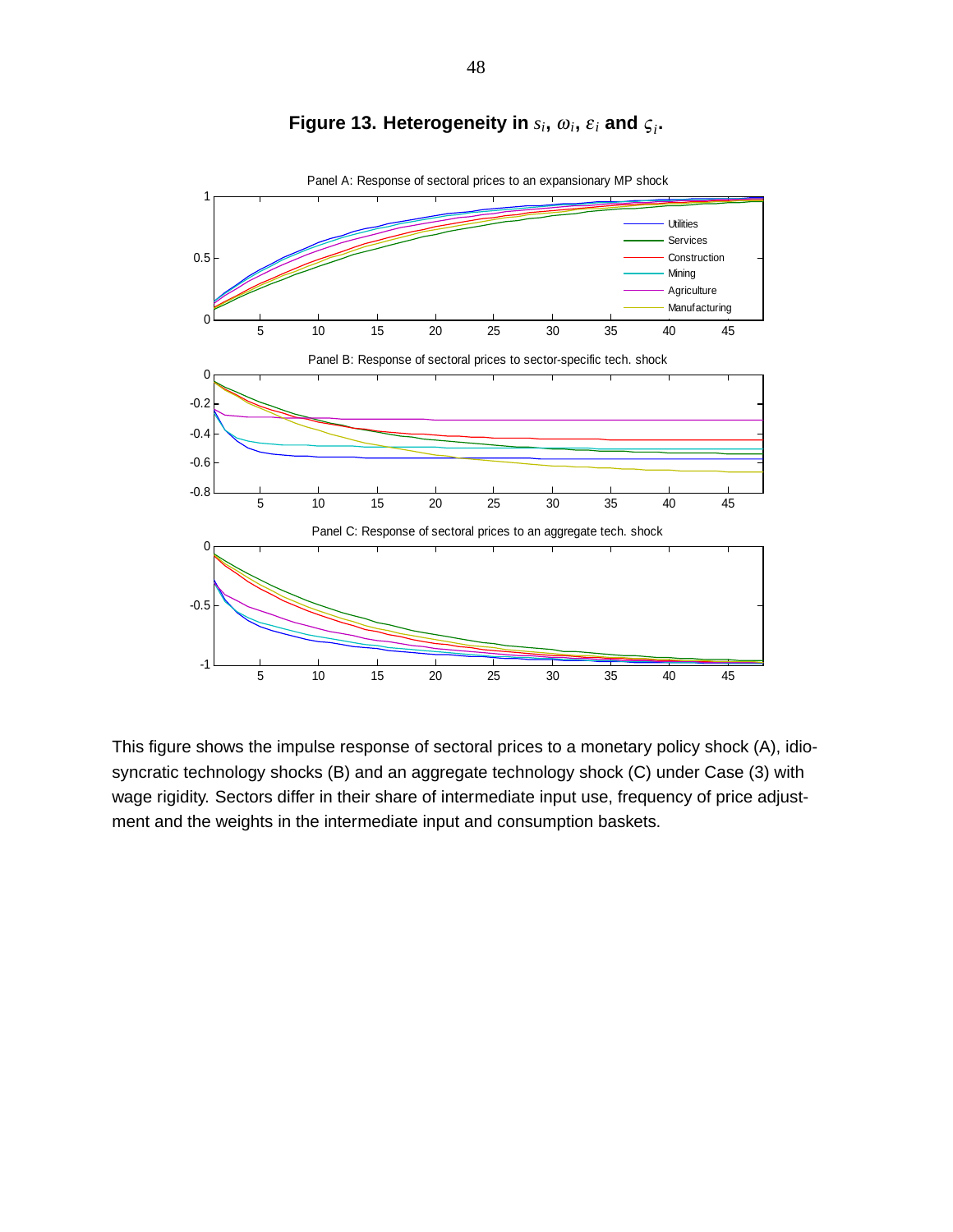#### **REFERENCES**

<span id="page-49-13"></span><span id="page-49-0"></span>Aoki, K., 2001, "Optimal Monetary Policy Responses to Relative-Price Changes," *Journal of Monetary Economics*, Vol. 48, No. 1, pp. 55–80.

<span id="page-49-16"></span>Barsky, R. B., and L. Kilian, 2001, "Do We Really Know that Oil Caused the Great Stagflation? A Monetary Alternative," *NBER Macroeconomics Annual*, Vol. 16, pp. 137–98.

<span id="page-49-8"></span>Basu, S., 1995, "Intermediate Goods and Business Cycles: Implications for Productivity and Welfare," *American Economic Review*, Vol. 85, No. 3, pp. 512–31.

<span id="page-49-11"></span>Basu, S., and John Fernald, 1997, "Returns to Scale in U.S. Production: Estimates and Implications," *Journal of Political Economy*, Vol. 105, No. 2, pp. 249–83.

<span id="page-49-17"></span>Bernanke, B., J. Boivin, and P. Eliasz, 2005, "Measuring the Effects of Monetary Policy: A Factor-augmented Vector Autoregressive (FAVAR) Approach," *The Quarterly Journal of Economics*, Vol. 120, No. 1, pp. 387–422.

<span id="page-49-3"></span>Bils, M., and P. Klenow, 2005, "Some Evidence on the Importance of Sticky Prices," *Journal of Political Economy*, Vol. 112, No. 2, pp. 947–85.

<span id="page-49-2"></span>Boivin, J., M. Giannoni, and I. Mihov, 2009, "Sticky Prices and Monetary Policy: Evidence from Disaggregated US Data," *American Economic Review*, Vol. 99, No. 1, pp. 350–84.

<span id="page-49-7"></span>Bouakez, H., E. Cardia, and F. Ruge-Murcia, 2009, "The Transmission of Monetary Policy in a Multi-Sector Economy," *International Economic Review*, Vol. 50, No. 4, pp. 1243–66.

<span id="page-49-5"></span>Caballero, R., and E. Engel, 2007, "Price Stickiness in Ss Models: New Interpretations of Old Results," in *NBER Working Paper No. W12945*.

<span id="page-49-9"></span>Calvo, G. A., 1983, "Staggered Prices in a Utility-Maximizing Framework," *Journal of Monetary Economics*, Vol. 12, No. 3, pp. 383–98.

<span id="page-49-4"></span>Caplin, A., and D. Spulber, 1987, "Menu Costs and the Neutrality of Money," *Quarterly Journal of Economics*, Vol. 102, No. 4, pp. 703–25.

<span id="page-49-6"></span>Carvalho, C., 2006, "Heterogeneity in Price Stickiness and the Real Effects of Monetary Shocks," *Frontiers of Macroeconomics*, Vol. 2, No. 1.

<span id="page-49-12"></span>Erceg, C. J., D. W. Henderson, and A. T. Levin, 2000, "Optimal monetary policy with staggered wage and price contracts," *Journal of Monetary Economics*, Vol. 46, No. 2, pp. 281–313.

<span id="page-49-1"></span>Golosov, M., and R. E. Jr. Lucas, 2007, "Menu Costs and Phillips Curves," *Journal of Political Economy*, Vol. 115, No. 2, pp. 171–99.

<span id="page-49-10"></span>Hansen, G. D., 1985, "Indivisible Labor and the Business Cycle," *Journal of Monetary Economics,*, Vol. 16, No. 3, pp. 309–27.

<span id="page-49-15"></span>Kilian, L., 2008, "Exogenous Oil Supply Shocks: How Big Are They and How Much Do They Matter for the U.S. Economy?" *The Review of Economics and Statistics*, Vol. 90, No. 2, pp. 216– 40.

<span id="page-49-14"></span>——, 2009, "Not All Oil Price Shocks Are Alike: Disentangling Demand and Supply Shocks in the Crude Oil Market," *American Economic Review*, Vol. 99, No. 3, pp. 1053–69.